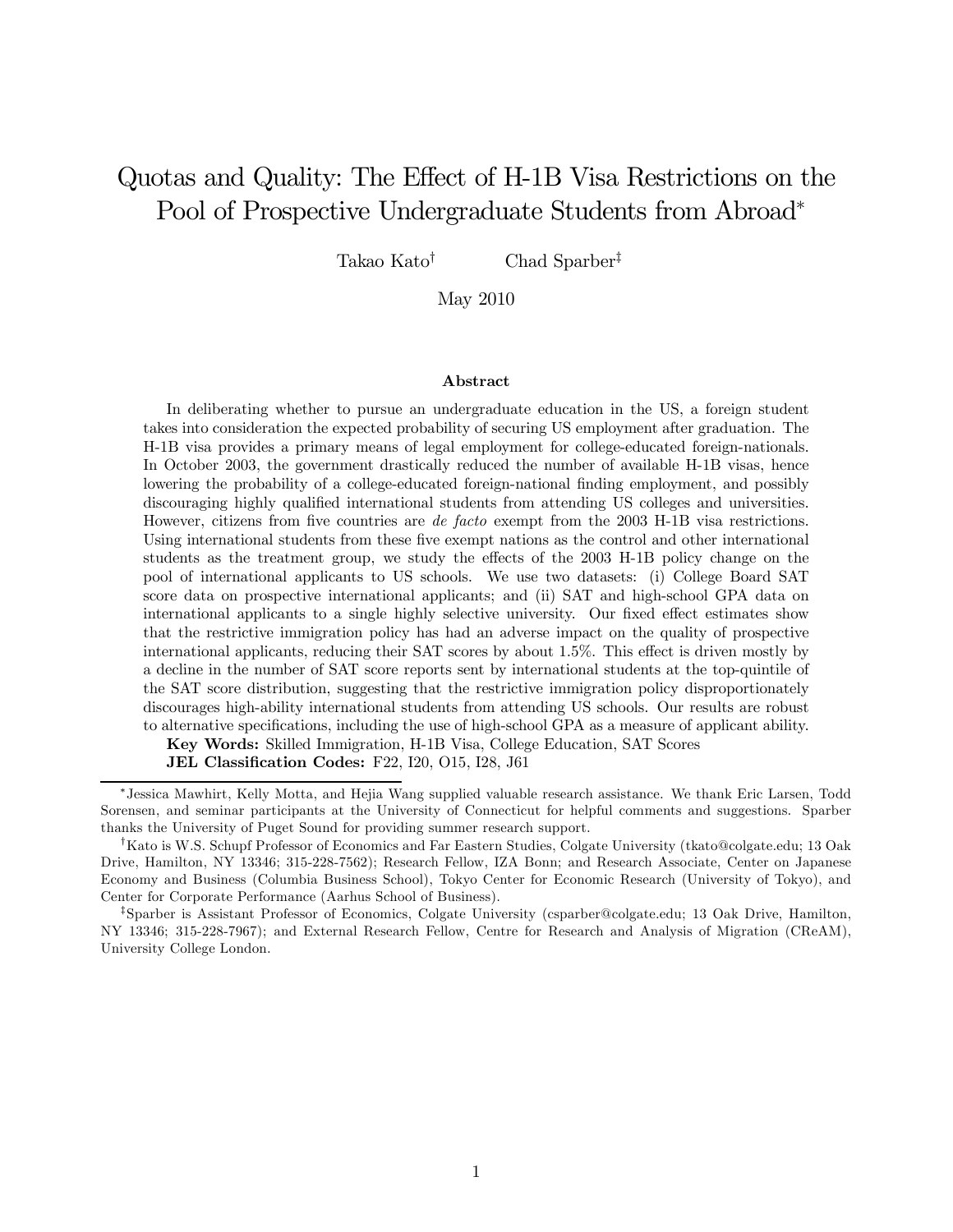### 1 Introduction

Foreign students often study in the United States hoping that an American undergraduate education will serve as a gateway to longer-term US employment. Rosenzweig (2006) provides strong empirical support for this phenomenon. Moreover, Borjas (2002) notes that the probability of ultimately receiving a green card (permanent residency) was 26 times higher for foreign students than for those applying through the random green card lottery. Clark, Hatton, and Williamson (2007), Bhagwati and Rao (1999), and Chiswick (1999) are among other authors to claim that student visas (or temporary worker visas) are often used in hopes of securing permanent employment.

The H-1B visa offers many foreign-nationals with a college degree a legal, though temporary, permit to work in the United States. It is granted for a three-year period, renewable for a total of six years, and is only available to individuals in professional occupations requiring "the theoretical and practical application of a body of highly specialized knowledge requiring completion of a specific course of higher education."<sup>1</sup> Congressionally-imposed limits on new H-1B issuances per annum have fluctuated widely, rising from its inaugural cap of 65,000 in fiscal year 1992 to 115,000 in fiscal years 1999 and 2000, further increasing to 195,000 in 2001, 2002, and 2003, then reverting to the initial 65,000 level in fiscal year 2004 and beyond. Although not all visa issuances count toward the cap, current policy is clearly restricting college-educated foreign-nationals' access to the US labor market.

Figure 1 provides descriptive evidence that countries with a large number of undergraduates enrolled in US institutions also have a large number of citizens working on an H-1B visa. A simple cross-country regression (not shown) of H-1B issuances (in fiscal year 2006) on undergraduate enrollment (in academic year  $2001/02$ ) and Population  $(2002)$ , all measured in logs, reveals an elasticity estimates of 1.10 that is significantly different from zero but not from one. That is, a 1% rise in college enrollment is associated with an equivalent rise in H-1B visas issued four years later, controlling for country population size.<sup>2</sup> As such, it appears that foreign-nationals view US education as a route to US employment.

Since foreign-student interest in a US degree is partly driven by the hope that it will improve access to the US labor market, policies reducing H-1B visas are likely to deter foreign students from pursuing tertiary American education. That visa quotas in general reduce US immigrant flows is an

<sup>1</sup> See the US State Department website, http://travel.state.gov/visa/temp/types/types\_1271.html

<sup>2</sup>H-1B data is from "Non-immigrant visa issuances by visa class and by nationality" at the US Department of State, http://www.travel.state.gov/visa/frvi/statistics/statistics\_4396.html. Enrollment data is from the Institute of International Education Data, "All Places of Origin and By Place of Origin and Academic Level," http://opendoors.iienetwork.org/?p=28633. The World Bank's "World Development Indicators" provides population data.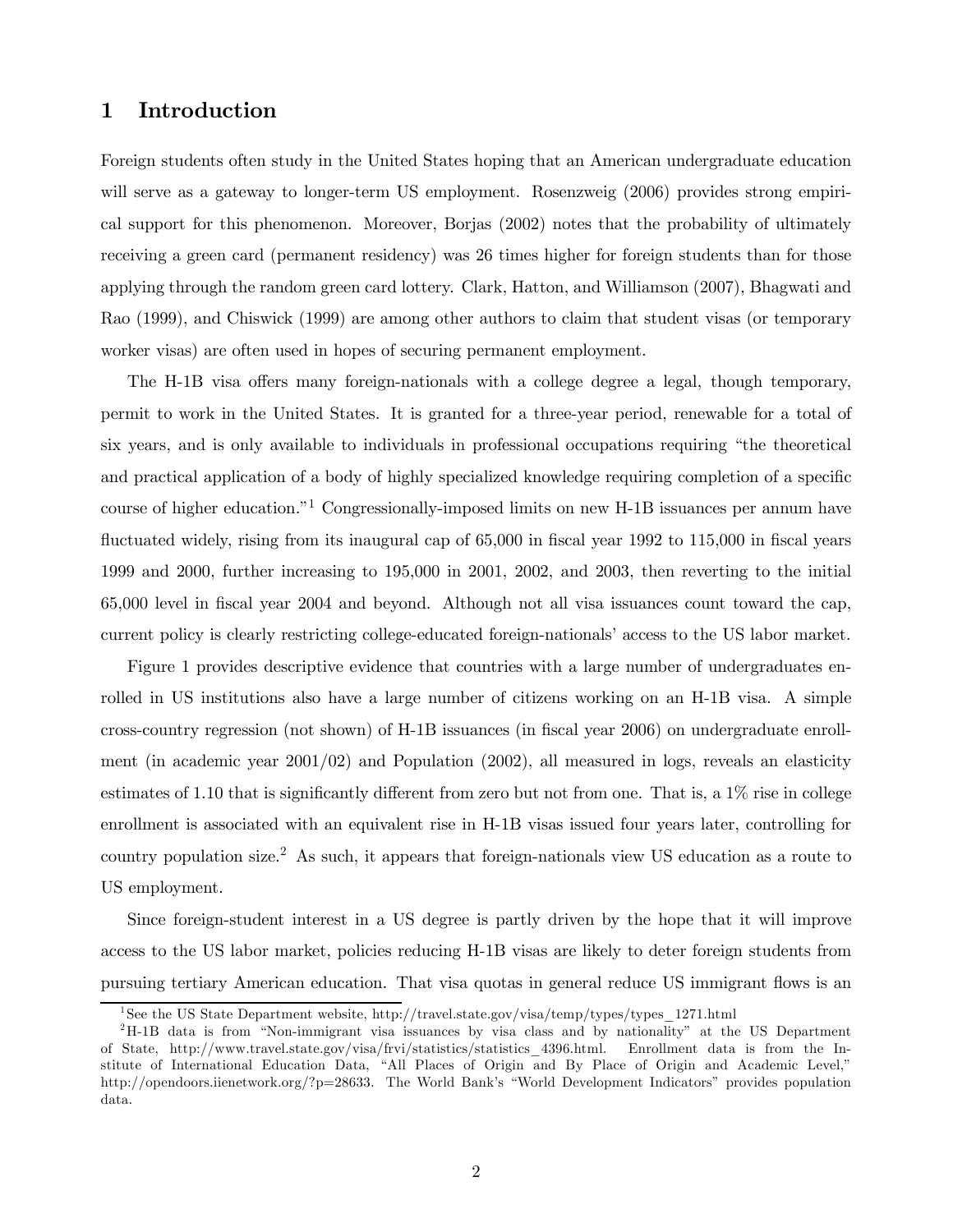already well-established phenomena in the literature.<sup>3</sup> This paper instead assesses how restrictive H-1B policy has affected the academic quality (or ability) of prospective international students, including an analysis of how the number of prospective students at each quintile of the ability distribution has changed in response to policy.

Section 2 begins with a discussion of past literature and motivation. Section 3 turns to our empirical strategy, including a simple theory to motivate the empirical analysis, a brief history of H-1B policy and legislation, and a discussion of data measurement. Importantly, college-educated citizens of five key countries — Australia, Canada, Chile, Mexico, and Singapore — can acquire work permits that are close substitutes for the H-1B visa. Thus, workers from those countries are less bound by H-1B restrictions. This allows us to identify the effect of current policy on the selection of foreign-student interest in US education.

Section 4 gives the results. We begin with a College Board dataset measuring the SAT scores of international test takers. We find that visa restrictions have reduced SAT scores of prospective students by about 20 points. Log-regressions suggest a loss of 1.5%. The College Board dataset presents a few limitations, however. First, SAT scores are not the only relevant gauge of academic quality used by US college admission offices, and some researchers argue that high school GPAs are a superior measure (Geiser and Santelices, 2005 and Rask and Tiefenthaler, 2009). Though we believe that the use of SAT scores may be more justifiable than high school GPAs for international applicants, it is of significant value to test the robustness of our key results to the use of an alternative quality measure. Second, although the College Board provides data on prospective international students, we cannot be sure that all of them actually become college applicants. Finally, the dataset is complicated by timing issues. We cannot precisely identify dates in which students sent SAT score reports, which may be a problem for individuals taking the exam near policy change dates.

We turn to an alternative dataset that allows us to conduct a case-study of applicants to a highlyselective university to address these issues. This dataset provides a measure of standardized high school GPA, includes international applicants only, and is less encumbered by timing issues. Our case study analysis uncovers ability losses comparable in magnitude to those found using College Board data, pointing to the robustness of our findings.

<sup>3</sup> See Mayda (2009) and Clark, Hatton, and Williamson (2007) for recent evidence.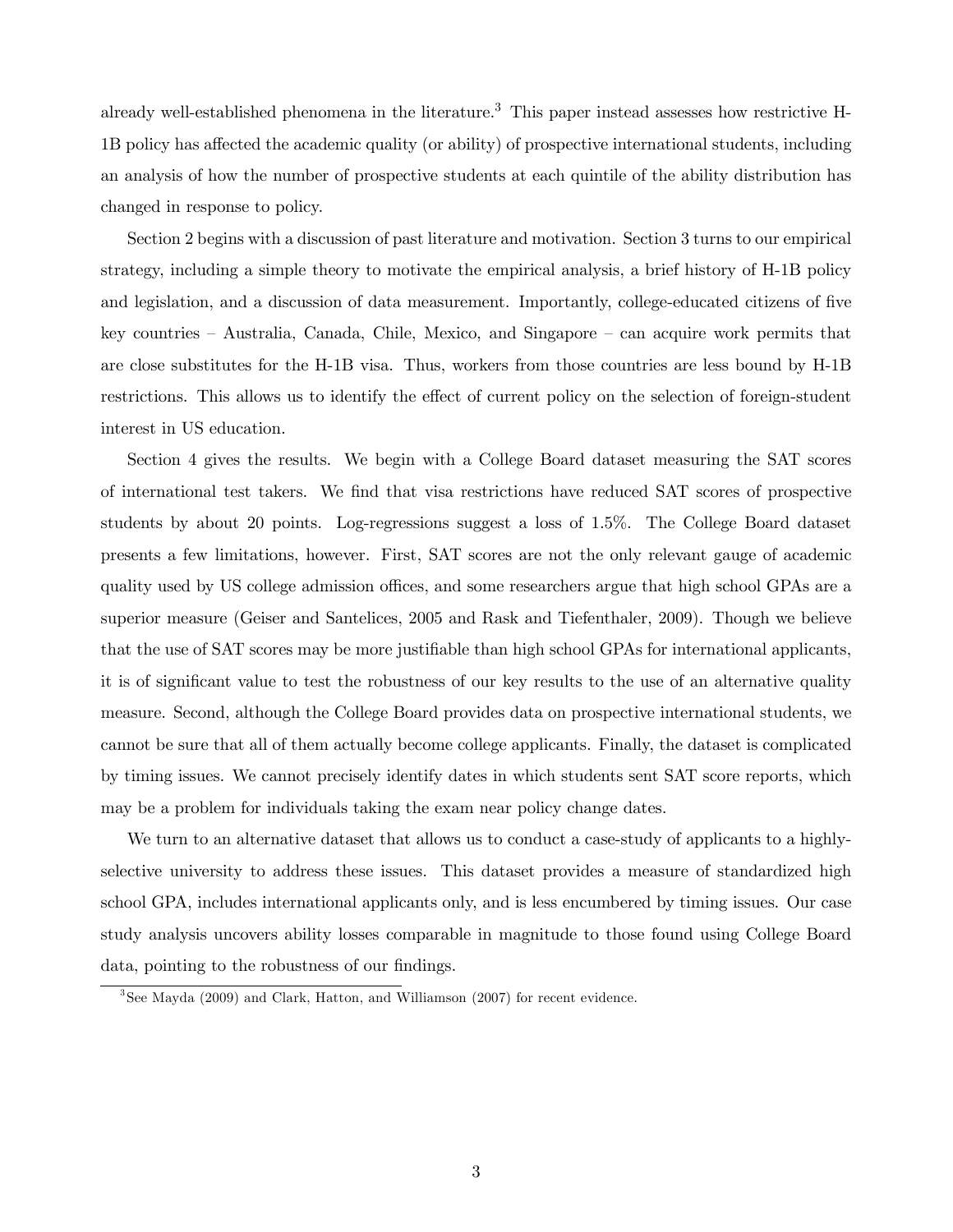## 2 Literature and Motivation

In political debate over immigration policy, Americans maintain more favorable attitudes toward highly-educated immigrants compared to less-educated ones. For example, a CBS News / New York Times Poll (2007) revealed that 51% of respondents believe US immigration policy should favor people based upon education and job skills — results echoed in a recent paper by Hainmueller and Hiscox (2010). US politicians are now considering a shift in immigration policy toward prioritizing skilled immigrants as evidenced by recent Congressional measures introduced by Senators Lindsey Graham and Charles Schumer.<sup>4</sup> Despite these views, however, immigration among highly-educated workers remains controversial. The most recent (2003) policy change regarding the H-1B visa for skilled workers increased restrictions,<sup>5</sup> while economists have highlighted the potential for both positive and negative effects. The economics of highly-educated immigration thus warrants additional attention.

Researchers who focus on the costs of skilled immigration emphasize distributional concerns. Hira (2007), Miano (2007), Stephan and Levin (2007), Borjas (2006), and Borjas (1999) all warn that highly-educated immigrants could reduce employment and wage opportunities for similarly-educated natives. This includes, for example, the proliferation of low-paying postdoc positions now expected of recent science Ph.D. graduates before finding permanent employment. Similarly, Borjas (2007) and Borjas (2002) worry that immigrants alter the educational plans of natives and crowd them out of science and engineering programs within universities.<sup>6</sup>

Even if immigrants are not explicitly crowding-out natives, it is clear that foreign-workers are becoming more prominent in US maths and sciences. Stephan and Levin (2007) quote an American Mathematical Society statistic that 40% of US mathematics jobs in 1995 were awarded to immigrants. Levin et. al. (2004, p. 359) note that while the number of citizen science and engineering doctoral recipients living in the US rose three-fold between 1973-97, the number of non-citizen recipients had grown eight-fold. By 1997, 20% of US scientists were non-citizens at the time of doctoral degree receipt.<sup>7</sup>

More sanguine views of highly-educated immigration focus on the far-reaching macroeconomic effects. Hunt (2009) demonstrates that immigrants are particularly innovative and entrepreneurial.

 $4$ See Preston  $(2010)$ .

 $5$ The history of H-1B legislation will be detailed in Section 3.2.

 $6$ Peri and Sparber (2008), in contrast, suggest that comparative advantages among highly-educated native and foreignborn workers should protect natives from competition, and mitigate potential wage losses. Similarly, results in Kerr and Lincoln (2008) suggest that highly-educated workers on H-1B visas do not crowd out natives.

<sup>&</sup>lt;sup>7</sup>Another concern might be one of brain-drain: origin countries suffer when skilled workers leave. However, recent empirical evidence in Rosenzweig (2006) and simulation results in Mayr and Peri (2009) suggest that origin countries actually benefit from emigration, since emigrants often return home with improved skill sets.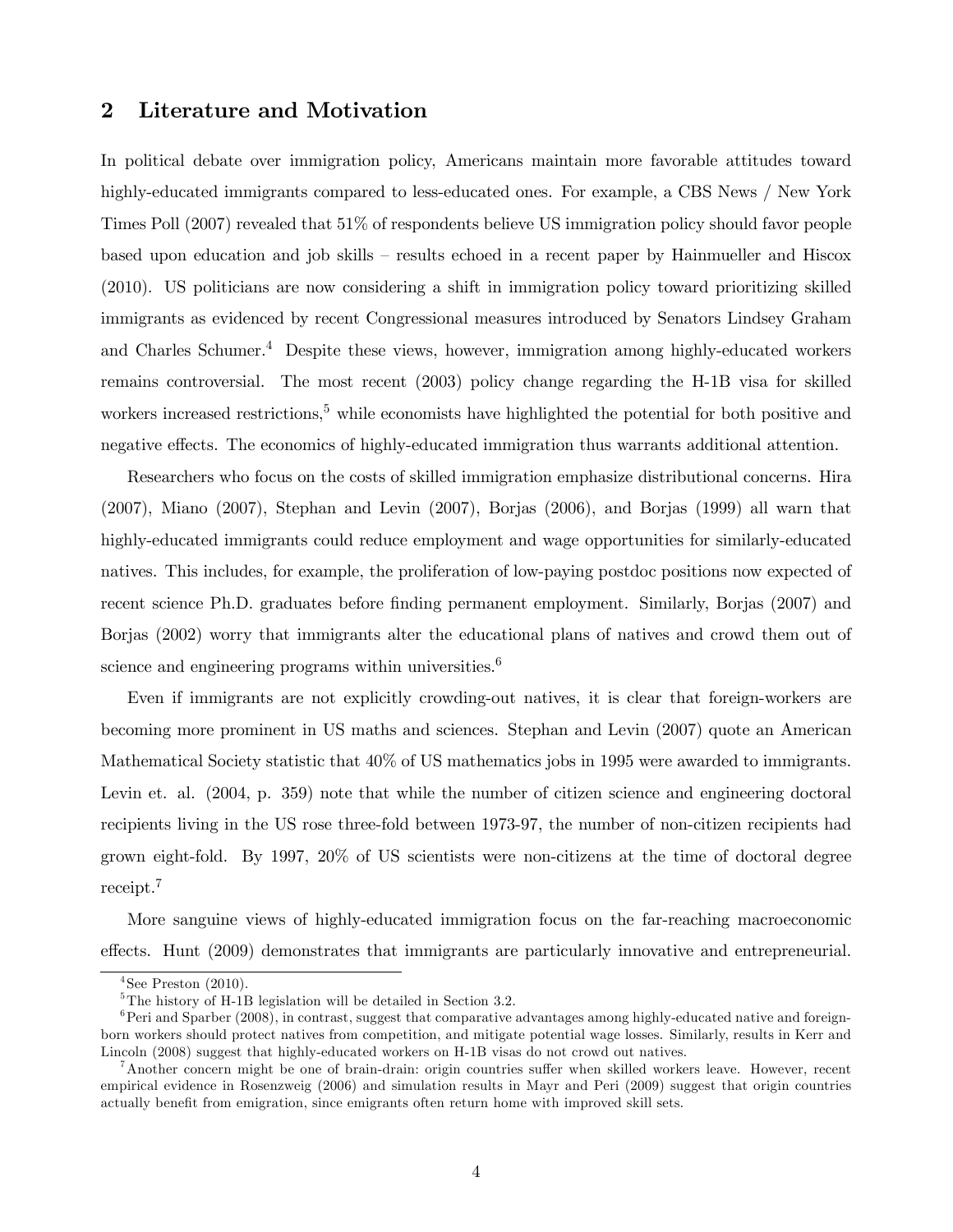Compared to natives, immigrants are more adept at patenting, licensing their patents, and publishing. This advantage of immigrants over natives is largely explained by educational differences between the two groups (degree and field of study). However, immigrants are more likely to start new companies than natives are, even after controlling for education. Kerr and Lincoln (2008) provide concurring evidence for the innovative gains of highly-educated immigration by focusing specifically on the H-1B program. They argue that H-1B admissions increase Indian, Chinese, and total patenting in cities and firms that are dependent upon highly-educated foreign-born workers. Further evidence for the technology and productivity enhancing effects of highly-educated immigration can be found in Hunt and Gauthier-Loiselle (2009), Stephan and Levin (2007), Chellaraj, Maskus, and Mattoo (2005), and Borjas (1999).

Freeman (2009) argues that the US's comparative advantage in science and technology is severely threatened by educational trends in the US and abroad. He reports that 29% of the world's college students were enrolled in US schools in 1970, but that figure declined to just 12% in 2006. In the mid 1980s, 37.8% of the world's students studying abroad chose to matriculate in US universities. That number declined to 20% in 2006-07. These declines will hit science and engineering fields particularly hard. Foreigners represented 15% of science and engineering workers with a bachelors degree and a third of those with a doctorate. Of those foreign-born workers, most were educated in the US.<sup>8</sup> Freeman predicts that these trends together imply that wages of skilled US workers will decline, as will the price of US high-tech exports.

A key question surrounding immigration in general and unskilled immigration in particular is what determines the quantity of immigrant flow. Hence, determinants of the quantity of immigrant flows have been relatively well-researched at least since Sjaastad (1962), and gaining popularity after Borjas (1987). Most research employs a cross-section or panel of countries to assess the macroeconomic determinants of the quantity of aggregate migration flows. Mayda (2009), for example, employs a panel of 14 OECD destination countries and shows that pull factors (e.g., high GDP in destination countries) are more important than push factors (low GDP in origin countries) in driving migration decisions. As immigration policy in host countries becomes less restrictive, both push and pull factors become more important. Clark, Hatton, and Williamson (2007) provide a more direct test of the consequences of US immigration policy over 1971-1998. Using a panel of 81 source countries over 28 years, they report (p. 365), "The effects of immigration policy are discernible and have the expected effects. . . An increase in 10% in the family quota raises immigration from a country by 0.3%. The same proportionate increase in employment visas raise it by  $1.4\%$ . A  $10\%$  increase in the refugee

 $8$ See Freeman (2009) Exhibits 1, 7, and 10.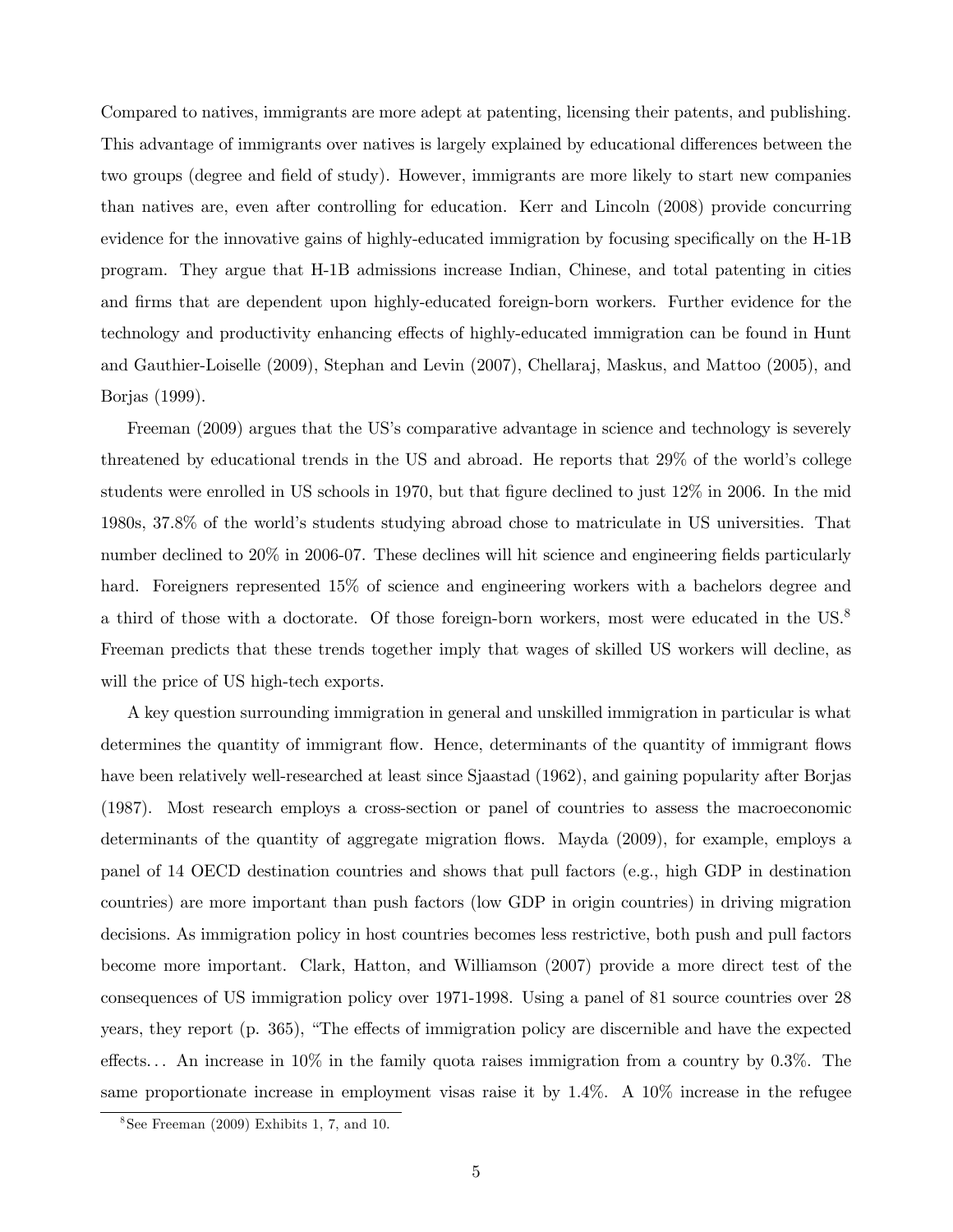allowance raises immigration by 0.5%, while the effect of the diversity quota is minimal."

Less work has been done on the quality (as opposed to quantity) of immigrants. For research on skilled immigrants, however, quality issues may be even more important than quantity. Rosenzweig (2006) focuses on the determinants of foreign student flows. To him, students make an interesting case for analysis because student flows are considerably larger than other skill-based flows, while there is no country-specific or total ceiling on student visas. He proposes that students are likely to be particularly motivated by economics — other immigrant groups are often driven by family ties, or in the case of refugees, by political forces. His empirical results support this view. He finds that students immigrate not due to a lack of educational opportunity at home, but rather due to the lure of greater economic prosperity in the US. He concludes by arguing that foreign students go to the US in hopes of permanent employment, even though only a fraction actually remain after graduation.

Chiswick (2000) surveys the empirical literature and offers a theoretical model of migrant selectivity. He argues that migrants are favorably self-selected. If the direct costs of migration rise, or if ability is negatively correlated with the costs of migration, this favorable self-selectivity grows stronger. Chen (2005) provides a short case-study of the quality of masters degree students in a Chinese university and their interest in migrating to the US to continue their education. He finds that potential emigrants were negatively self-selected during a less-restrictive policy regime, but positively selected during a more-restrictive regime. However, he is vague about which policies were in question, and it is not clear that they would have targeted and/or restricted highly-educated workers.

In short, there is little if any disagreement among researchers about whether immigration quotas affect the quantity of immigration flows. On the other hand, researchers are much less unanimous about the effects on the quality of immigrants. For highly-educated immigration, the skills of those who decide to migrate is at least as important as how many workers choose to do so. Sanguine views of immigration are discounted if the quality of the immigrant pool declines, while US higher education might also suffer. We aim to fill this important gap in the literature by providing rigorous evidence on the effects of restrictive immigration policy (reductions in H1-B quotas) on the quality of (potential) skilled immigrants.

### 3 Empirical Strategy

#### 3.1 Simple Theoretical Model of a Student's Migration Decision

To better motivate the empirics and to illustrate that policy can affect the average abilities of foreign individuals considering a US education, consider a simple theoretical model of a student's migration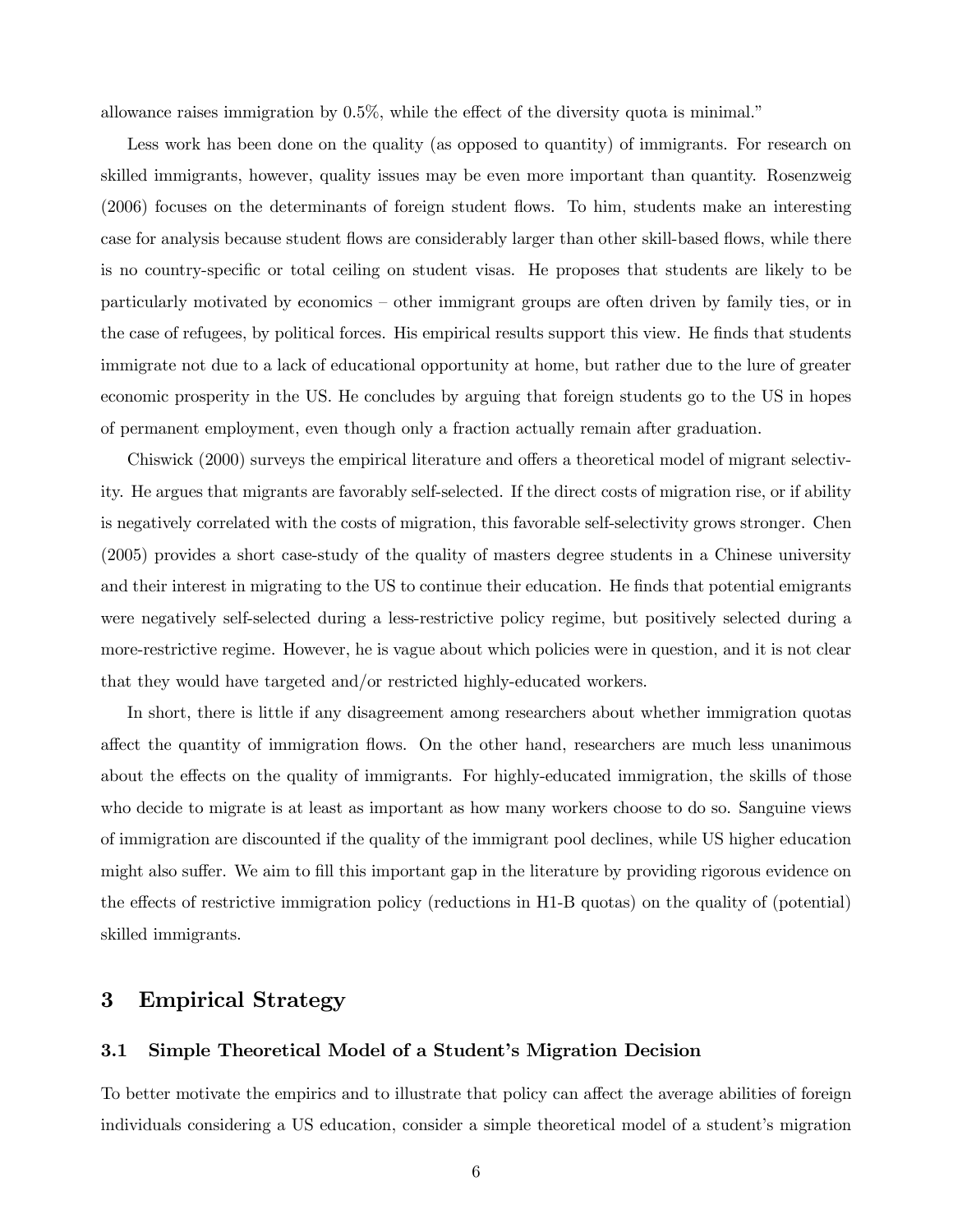decision. The intuition of the model is simple: Low ability foreign students are unlikely to find US employment even in the absence of visas quotas. Labor policy is irrelevant to their schooling location decisions. Quotas only affect foreign labor that US firms want to hire. Thus, high ability students may be deterred from US education by the decreased probability of finding legal employment after graduating.

More formally, let us assume that a foreign student applies to a US school based solely upon perceived labor market prospects upon graduation. Individual i will apply only if the expected net-benefit  $(NB_i)$  of US employment exceeds her reservation wage  $(R_i)$  of either studying at home or pursuing her education in a foreign country other than the US (whichever yields a higher net benefit). Let us further suppose that both the net benefit and reservation wage experience positive but diminishing returns to ability  $(a_i)$ . This is because the probability of graduation, the probability of finding employment, and the earnings from employment are all increasing in ability, whereas the costs of migrating decrease in ability.

Finally, we allow the government to institute a random lottery to allocate a fixed number of work permits (akin to the US government's distribution of H-1B visas). The probability of receiving a visa equals v. If we simplify by assuming zero migration costs so that net benefit and gross benefit are equal, then foreign student i applies to (or attends) a US university only if  $v \cdot NB(a_i) > R(a_i)$ . Changes in quotas disproportionately affect high ability individuals. Mathematically, this arises because  $\frac{d(v \cdot NB(a_i))}{d(v)d(a_i)} = \frac{d(NB(a_i))}{d(a_i)} > 0$ . More intuitively, this might occur for two reasons. First, low-ability immigrants may be unlikely to secure desirable US employment even in the absence of visa restrictions — employment quotas are largely irrelevant. High-ability immigrants, in contrast, have no worry in finding attractive options under free mobility. They face substantially higher risk of unemployment when required to subject themselves to a random lottery, however. Second, high-ability foreign-nationals might simply be more aware of US policy changes. They would alter their college application decisions accordingly, whereas those ignorant of policy developments would exhibit no response.<sup>9</sup>

Figure 2 illustrates the effects of a restrictive policy that shifts  $v_0 \cdot NB(a_i)$  down to  $v_1 \cdot NB(a_i)$ . The equilibrium and skill-level effects are determined by the relative concavity of  $NB(a_i)$  and  $R(a_i)$ . In Panel A, the net benefit function is more concave than the reservation wage is. Immigrants come from the middle of the ability distribution. Restrictive policy discourages both the highest and lowest ability workers from immigrating. In Panel B, the net benefit function is less concave. Here, immigrants

<sup>9</sup>Our theory assumes no change in firm behavior. In practice, individuals can enter the H-1B lottery only after receiving a job offer from an employer willing to sponsor an application. If firms are hesitant to subject themselves to a lottery for low ability workers, restrictions could disproportionately affect low ability immigrants. Our empirics uncover no such result, however, so we omit this possibility from the theoretical model.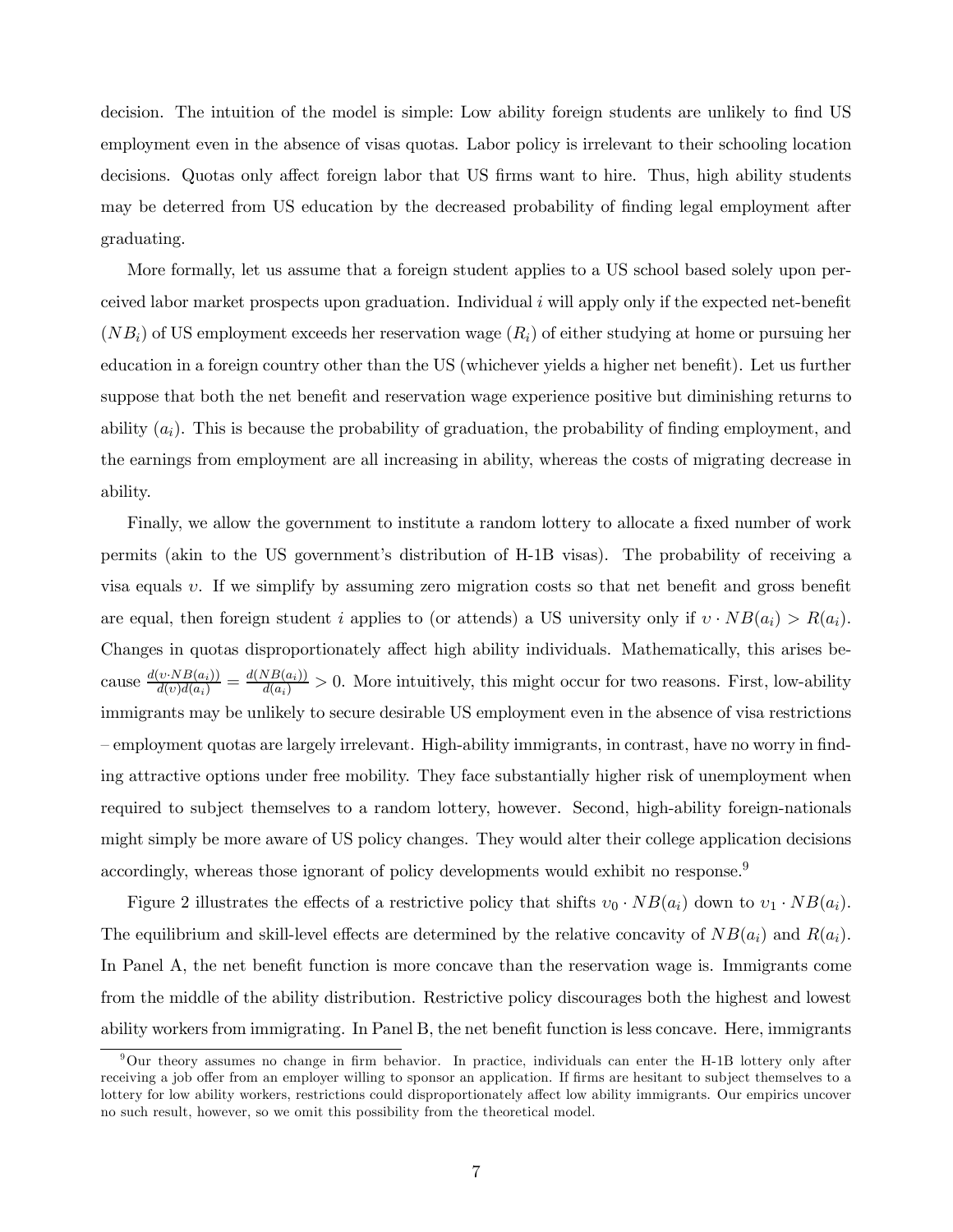come from the ability tails. Visa limits discourage the weakest of the still very good students from immigrating. It also deters the best of the lower ability students.

In both cases, the theoretical effect on the average quality of international applicants to US higher education would require additional assumptions regarding the distribution of individuals across the ability spectrum — Figure 2 simply illustrates potential changes in the ability thresholds determining migration decisions. Our theoretical effect of policy on average ability remains ambiguous since the model is silent on the numbers of individuals available at each point in the distribution. Instead, we advocate empirical analysis for further understanding.

#### 3.2 History of H-1B Policy

The Immigration Act of 1990 (implemented in 1992) created the H-1B visa for professional (collegeeducated) foreign nationals seeking temporary employment in the United States.<sup>10</sup> At that time, 65,000 H-1B visas became available for new applicants each year. The cap was not reached until fiscal year 1997 and again in 1998. In October of 1998, Congress enacted the American Competitiveness and Workforce Improvement Act (ACWIA), which temporarily raised the cap to 115,000 for fiscal years 1999 and 2000, and to 107,000 for 2001. The 1999 limit was accidentally exceeded by 22,000, an oversight for which the Immigration and Naturalization Service (INS) was ultimately forgiven. The 2000 limit was reached six months prior to the end of the fiscal year. Congress responded to the increase in demand for H-1B visas with the American Competitiveness in the 21st Century Act (AC21) — signed by then-President Clinton in October 2000. The act reduced the number of H-1B visas that counted toward the quota, and also raised the cap to 195,000 for each of 2001, 2002, and 2003. Those limits were never reached; only about 78,000 visas counted toward the cap in 2003.

AC21 clearly stipulated that without further legislation, the H-1B cap would revert to 65,000 for fiscal year 2004 and beyond. Despite a trend for progressively less restrictive labor laws, Congress did not enact wide-ranging legislation to maintain the high quota. As a result, the H-1B cap has been binding every year since 2004. The US Citizenship and Immigration Service (USCIS) had initially reviewed H-1B petitions on a first-come first-served basis. In 2006, however, they began selecting petitions by lottery.

Importantly, country-specific free trade agreements have created close H-1B substitutes for citizens from five key countries — Canada, Mexico, Chile, Singapore, and Australia. The North American Free Trade Agreement created the TN visa for professionals from Canada and Mexico.<sup>11</sup> Although the

 $^{10}$ Kapur and McHale (2005) report that 98% of H-1B approvals go to individuals with a bachelors degree or more education.

 $11$ Canadians do not have to apply for TN or H-1B visas, but must instead simply meet the criteria to qualify as a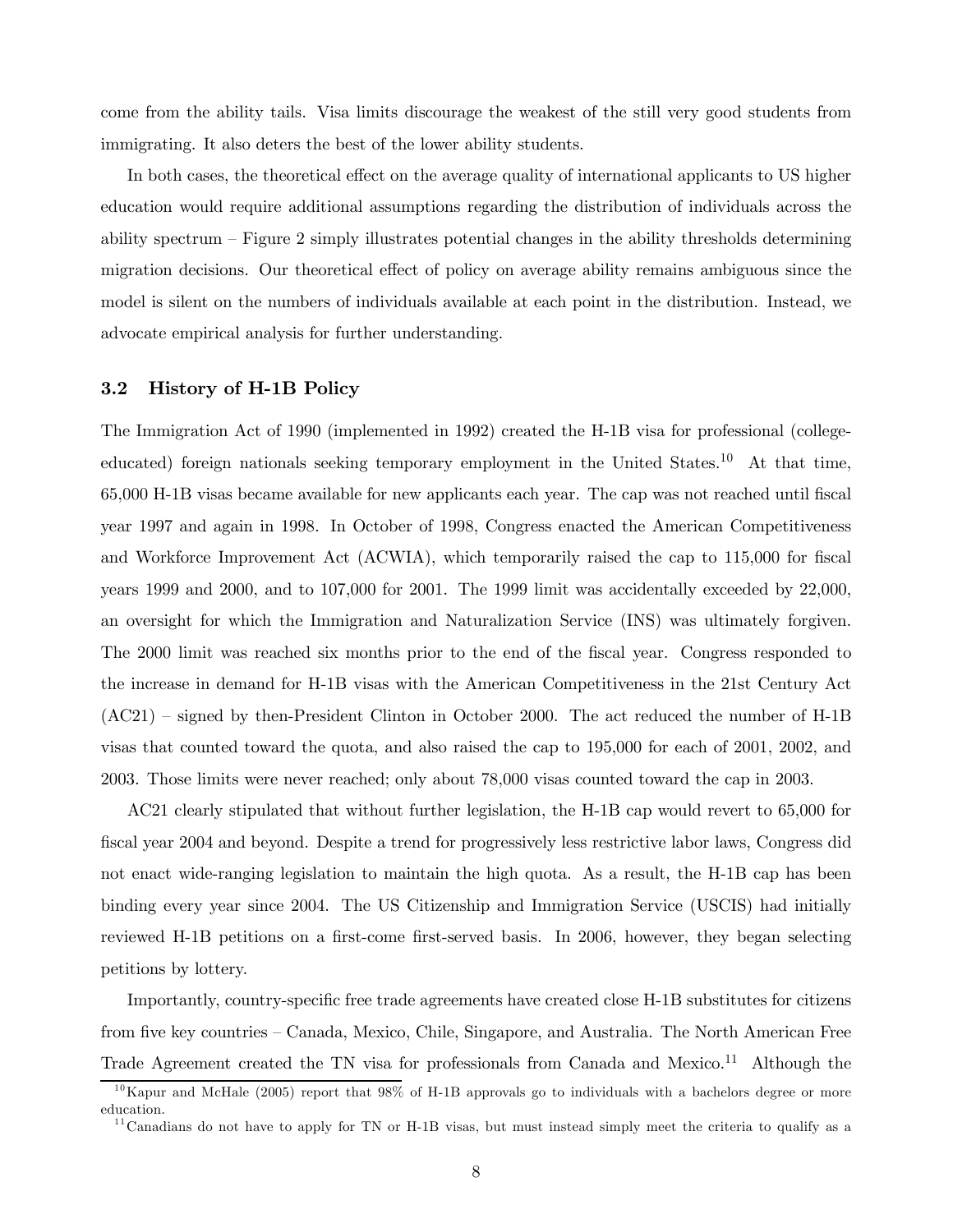approved list of occupations<sup>12</sup> is more restrictive than the H-1B, each occupation is associated with college-degree holders. Two free trade agreements signed by then-President Bush on September 3, 2003 set aside 1,400 and 5,400 of the annual H-1B visas (called H-1B1) for citizens of Chile and Singapore, respectively. Another bill signed on May 11, 2005 created 10,500 annual E-3 visas for Australian professionals.

How policy changes have affected the behavior of foreign citizens remains an open question. Collegeeducated workers from Canada, Mexico, Chile, Singapore, and Australia seeking US employment should be largely unaffected by H-1B policy changes. There is no limit to the number of TN visas that can be issued, and the caps on H-1B1 and E-3 visas have never been reached. Thus, workers from those five key countries have viable alternatives to the H-1B visa and face much lesser constraints in entering the US labor force.

Figure 3 demonstrates that workers from countries with H-1B substitutes indeed choose alternative routes of entry. TN, H-1B1, and E-3 visas have become more popular throughout the period of binding H-1B limits. Moreover, the percentage of H-1B visas issued to citizens of these countries peaked at 4.7% in fiscal year 2003 and has steadily declined to  $2.8\%$  in  $2008^{13}$ 

As discussed earlier, we are particularly interested in studying whether policy changes have had an effect on the abilities of foreign students interested in US undergraduate education. We assume that even though high caps were temporary, there was a reasonable expectation of permanence — The trend had been for a rising cap, and the Immigration and Naturalization Service was even forgiven for exceeding the cap in 1999. By Fall 2003, however, it was clear that there would be no renewal. Most international students considering matriculation after that date (i.e., beginning in Fall 2004) would expect limited access to the US labor market. Canadians, Chileans, Mexicans, and Singaporeans were exempt, however, while Australians became exempt the following year (i.e., beginning in Fall 2005). This variation in H-1B policy across countries and time allows us to identify the effects of visa restrictions.<sup>14</sup>

#### 3.3 Student Ability Data

We use SAT scores as a measure of applicant ability in spite of recent controversy in doing so. Many university admissions offices stress the importance of alternative criteria to standardized test scores.

TN or H-1B type of worker. Hence, only a nominal number of professional visas are issued to Canadians, despite their significant presence in the US labor force.

<sup>&</sup>lt;sup>12</sup>See NAFTA appendix 1603.D.1, available at http://www.consular.canada.usembassy.gov/nafta\_professions.asp.

<sup>&</sup>lt;sup>13</sup>Data is from "Non-immigrant visa issuances by visa class and by nationality" at the US Department of State, http://www.travel.state.gov/visa/frvi/statistics/statistics\_4396.html.

 $14$ About 24% of our sample of prospective students come from one of these five key countries.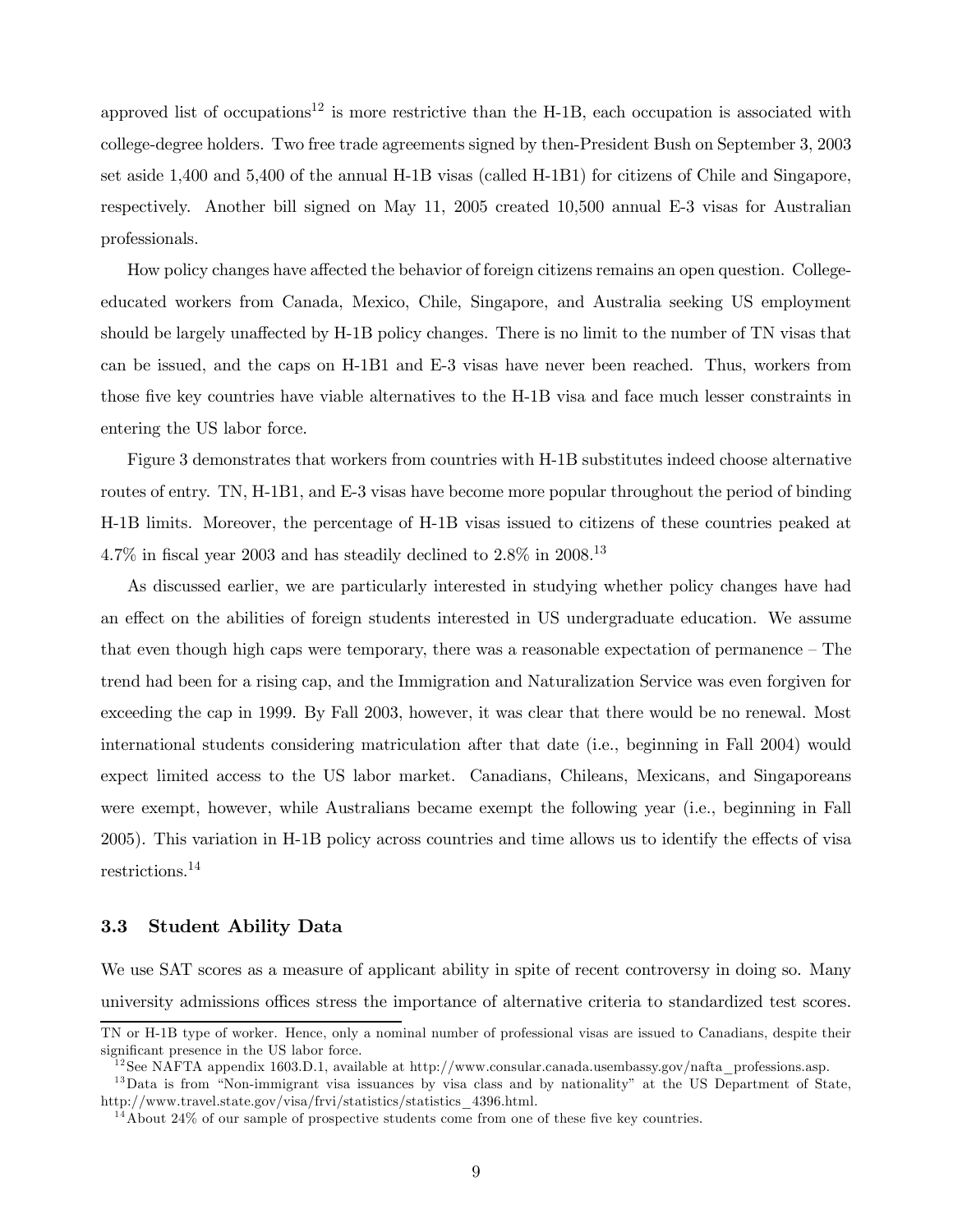Rask and Tiefenthaler (2009, p. 1) note that "The chief complaint against the SAT is that it is not the best predictor of college success but is highly correlated with parental education and income." For example, high income students might achieve high scores not through ability, but rather by enrolling in private test preparation classes or through repeated exam attempts. Though Rask and Tiefenthaler find that SAT scores are better able to predict college performance for some demographic groups, the magnitude of the effects is not meaningful.

Geiser and Santelices (2007), like Rask and Tiefenthaler (2009), advocate high school grade point average (GPA) as a preferred measure of ability. They use University of California data to perform a multivariate regression of cumulative four-year college GPA on high school GPA, verbal SAT score, and math SAT score. They find that a one standard deviation increase in high school GPA correlates with a 0.36 standard deviation increase in college GPA. A one standard deviation increase in verbal SAT scores correlates with a 0.23 standard deviation increase in college GPA. Math scores were insignificant. Bound, Hershbein, and Long (2009), Rothstein (2004), and Vigdor and Clotfelter (2003) provide additional SAT critiques.

Nonetheless, most SAT critiques focus on its ability to predict domestic student success (or they choose not to distinguish between domestic and international students in the analysis). The SAT for international students is offered less frequently and in more geographically dispersed areas, which should deter strategic test-taking and multiple testing attempts. Many schools that choose not to require the SAT for domestic applicants still require them for international students, pointing to the college admission offices' continued faith in the exam as a primary tool for assessing and comparing the ability of applicants from diverse countries and grading systems. Thus, we argue that the use of the SAT as a measure of applicant quality is probably more justifiable for international students.

Our primary data source is the College Board, which owns and administers the SAT. This dataset provides a sample of foreign-nationals sending SAT score reports to US colleges and universities. These students might ultimately decide against applying to these schools officially. Hence, score reports provide a measure of the quality of *prospective students* as opposed to actual applicants.<sup>15</sup> This dataset includes a sample of high-school seniors who took the exam outside the United States between November 2000 and March 2008, dropping those who have dual US citizenship or are permanent US residents.<sup>16</sup> A student may take the SAT multiple times, but the data only records the math and verbal scores from the last exam that the student has completed. It also includes demographic

<sup>&</sup>lt;sup>15</sup>Thomas (2004b, p. 1375) argues that by "Identifying the set of institutions where college-bound students sent their SAT scores remains the most accurate form of revealed preference at the initial stage of the college-decision path."

<sup>&</sup>lt;sup>16</sup>99% of score reports come from October, November, December, and January exams. The remaining few come from March and April exams that are only available only in select countries.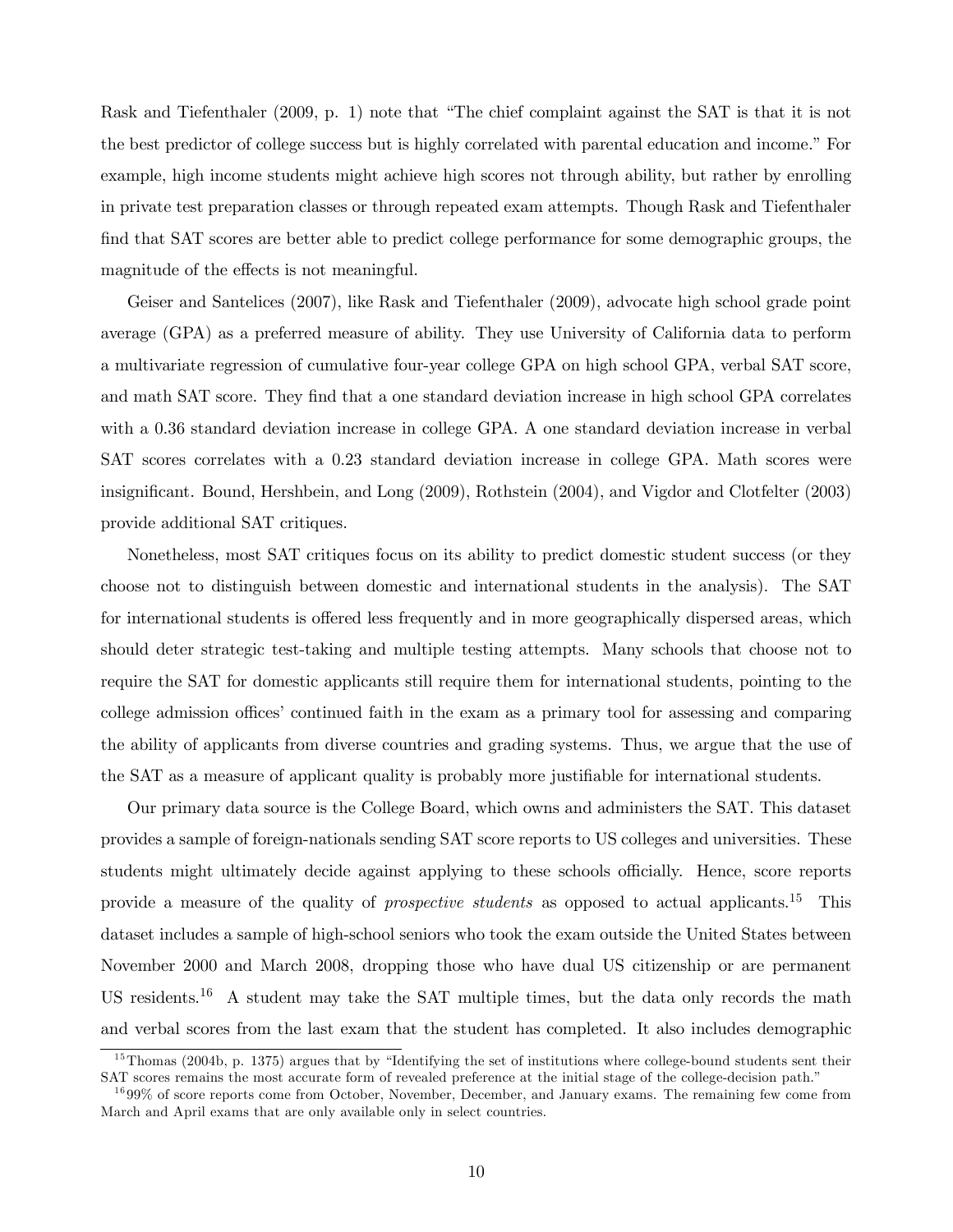information about the student that he/she supplied to the College Board. We do not know the date in which a student requested the exam scores be sent to particular universities, and we assume that they did so at the latest exam date. Each available observation represents a unique score report. Since individual students are likely to send multiple reports from a single exam, the dataset records several observations per student.

We are interested in whether the academic qualifications (SAT scores) of foreigner-nationals interested in US education have changed in response to more restrictive H-1B policy. The appropriate methodology is to compare the average scores of reports received by US schools before and after the policy change. Unfortunately, information identifying specific schools is not available since the College Board wishes to preserve the institutional privacy of individual schools. Instead, they attached userdefined school characteristics to the dataset. We know four characteristics: The region of the country in which the school is located (as defined by the Bureau of Economic Analysis); the school's funding source (public or private); school type (e.g., research, liberal arts, etc.); and school tier (or quality). We then define "pseudo-schools" by their type, tier, funding, and region. We aggregate individual score-report information accordingly.

School type and tier characteristics are determined by the *2009 US News and World Report Guide to America's Best Colleges* (*USNWR*). *USNWR* provides a single rank of US colleges and universities that is determined by several criteria including enrollee SAT scores, student/faculty ratio, and academic reputation among peer institutions. It is widely-used by perspective students when choosing a school to attend.<sup>17</sup> The guide ranks institutions within four types: national research universities, national liberal arts colleges, masters-granting universities, and four-year baccalaureate schools. The ranking structure varies by school type in that the guide ranks masters-granting universities and baccalaureate schools within four geographic regions, whereas research universities and liberal arts colleges are compared nationally. The College Board supplied us with the type and general ranking of schools receiving SAT score reports. For research and liberal arts schools, we know whether a recipient school was ranked in the top 25, between numbers 26-50, between 51-100, other tier 1, tier 3, or tier 4 (there is no explicit tier 2). For the other institutions, we know if they were among the top 10, 11-25, other tier 1, tier 3, or tier 4 within their region. We use this to create a harmonized tier structure. We label research and liberal arts schools in the top 50 as "Top Tier," 51-100 and other tier 1 as "Middle Tier," while tier 3 and 4 schools are "Bottom Tier." For masters and baccalaureate schools, we place the 40 top 10 schools in the Top Tier, the 11-25 and other tier 1 institutions in the Middle Tier, and

<sup>&</sup>lt;sup>17</sup>See Griffith and Rask (2007), Webster (2001), and Monks and Ehrenberg (1999) for studies using *USNWR* and further details about the guide.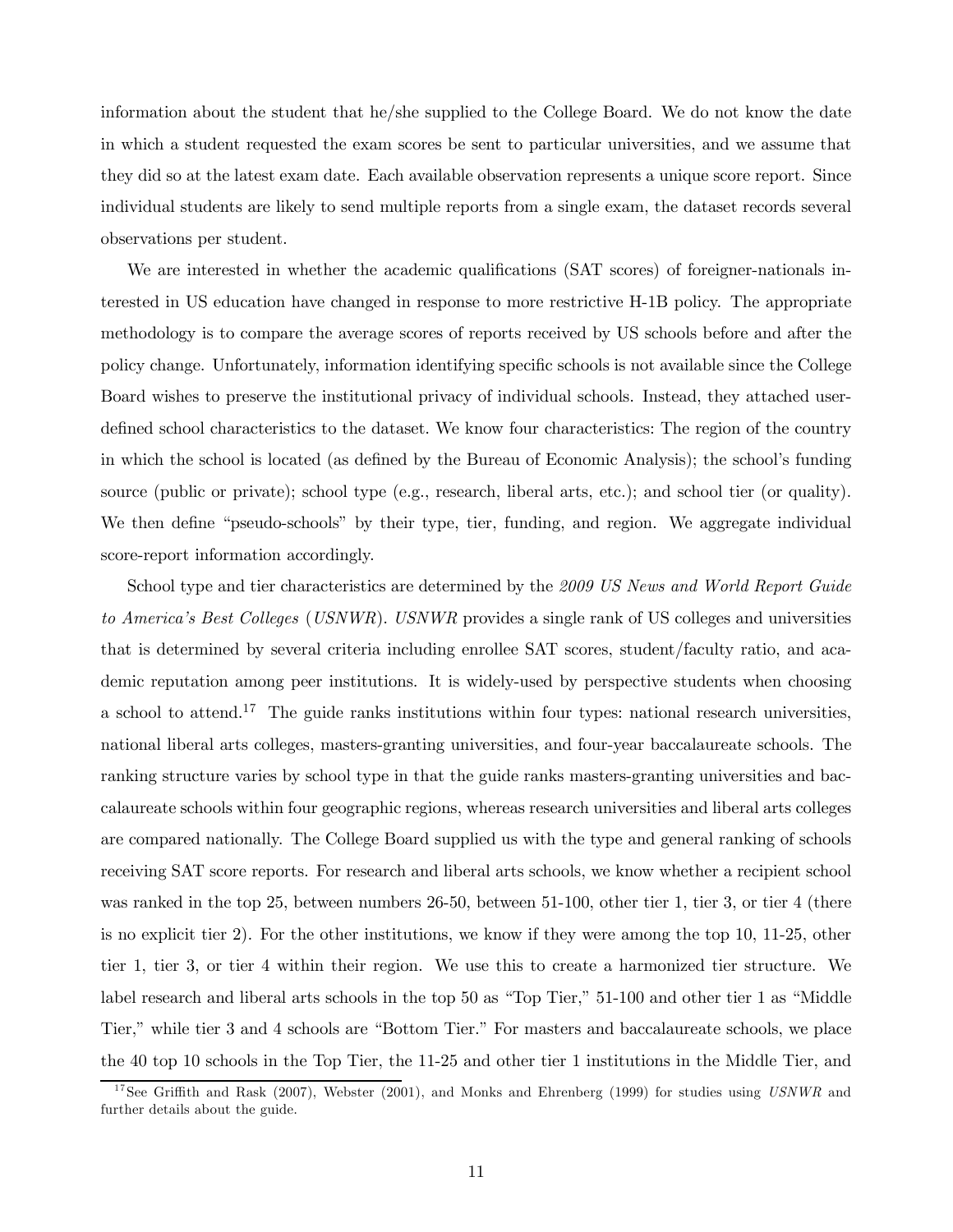the remaining schools in the Bottom Tier.<sup>18</sup>

Summary statistics for individual SAT score reports by type and tier of school are provided in Table 1. Table 2 gives aggregate statistics. Average math, verbal, and total SAT scores were 638, 552, and 1190. Higher quality schools receive better SAT score reports, with the best scores generally going to liberal arts colleges.

For reasons discussed in the Introduction, we supplement our analysis of College Board data with a case study of a highly selective college. Specifically, we were given full access to detailed information on each international applicant to this school, including SAT scores, high school GPA, and other personal characteristics. The data are available from 2001 through 2008. As discussed before, the key advantages of this dataset are the use of standardized high school GPAs as an alternative to SAT scores and the focus on actual applicants as opposed to potential applicants.

#### 3.4 Main Regression Specification

Though the theory in Section 3.1 modeled the effects of H-1B visa restrictions on individual decisionmaking, data limitations do not allow direct empirical estimation of individual behavior. The natural experiment methodology would require observation of an individual's interest in US education both before and after the policy change — information that is clearly unavailable. Instead, we can learn about the collective outcomes of individual decisions by measuring the characteristics of the pool of individuals interested in US education before and after the policy. That is, aggregate regressions are more consistent with the natural experiment methodology than individual-level regressions given the data we have.

To identify the effects of H-1B policy on the abilities of prospective students from abroad, we estimate the simple regression model in Equation (1).

$$
Score_{s,c,t} = \alpha + \beta \cdot H1B\_Restriction_{s,c,t} + \delta_s + \delta_c + \delta_t + \varepsilon_{s,c,t}
$$
 (1)

The variable *Score* is our primary measure of the academic quality of international applicants, measured by the average math, verbal, or combined SAT score of reports received by pseudo-school s from students who last took the exam in country c at date t. The main coefficient of interest,  $\beta$ , measures the effect of the restrictive H-1B visa policy on the quality of foreign students interested in US education. In our baseline regressions, we assume that students taking the SAT in the month

<sup>&</sup>lt;sup>18</sup>Students can and do elect to send reports to non-ranked institutions, such as community colleges and proprietary schools. We choose to focus upon the four school categories ranked in the annual *US News and World Report* survey of colleges.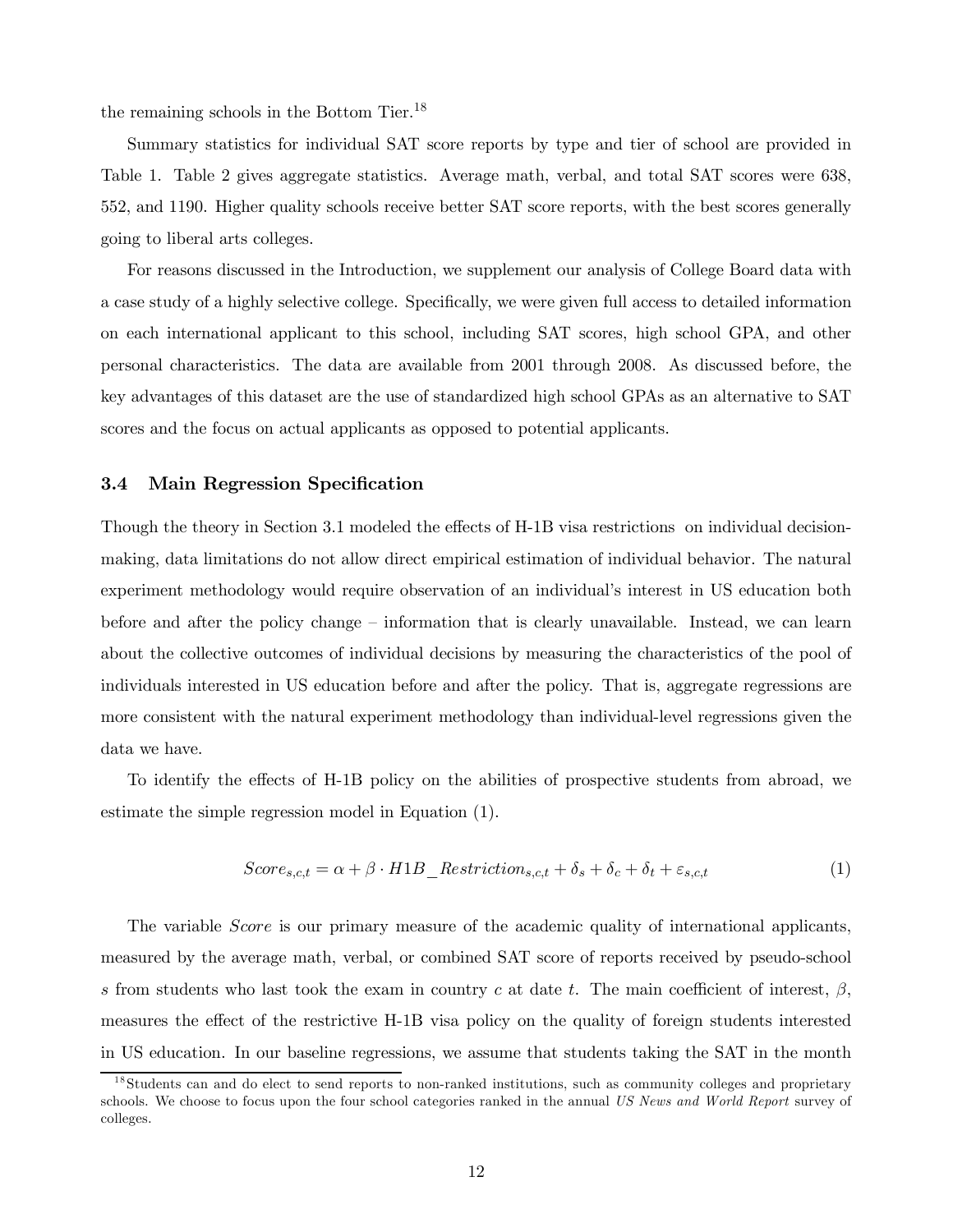following a policy change are aware of that change, and hence take the immigration policy change into consideration when deciding whether to take the SAT and send their scores to a US school. The variable H1B\_*Re*striction equals zero for individuals taking the exam on or before October 2003, those from Canada, Chile, Mexico, and Singapore for any year, and those from Australia at all dates except November 2003 through May 2005. The variable equals one for all other observations. This implies that  $\beta$  will be negative if current visa policy has reduced the academic qualifications of foreign students interested in US education.

The vector  $\delta_s$  controls for time-invariant fixed effects specific to particular schools,  $\delta_c$  does the same for countries, and  $\delta_t$  represents year effects for the most recent year in which the student took the exam in order to control for macroeconomic trends and common trends in test-taking behavior.  $\varepsilon_{i,c,t}$  is an error term. Regressions weight cells by their inferred number of population score reports.<sup>19</sup>

### 4 Results

#### 4.1 Main Results from College Board Data

Baseline results are in Table 3. Results for math scores are in columns (1)-(3), verbal scores are in (4)-(6), and total scores are in (7)-(9). Each regression uses year fixed effects. The first specification for each dependent variable includes origin country plus receiving school fixed effects. Standard errors are clustered by country. The second and third instead use school\*country fixed effects with standard errors clustered by this unique identifier.

The estimated coefficients on  $H1B_{R}$ *Restriction<sub>s,c,t</sub>* when applicant characteristics are not controlled for are negative and statistically significant at least at the 5 percent level except when the average SAT verbal score used as the dependent variable. The size of the estimated coefficients suggests that recent H-1B visa restrictions have reduced the average math SAT score of foreign prospective students by about 8.5 points, verbal scores by about 10 points, and combined scores by 18.5 points.

To see if the results change when we account for applicant characteristics that might be correlated with their academic quality, we add a variety of applicant characteristics as controls. The results are shown in Columns (3), (6), and (9). Added controls include a school's share of applicants who are sure to apply for financial aid, intend to play intercollegiate sports, and who plan to eventually earn an advanced degree. We also include demographic controls for gender, race, and parental education.<sup>20</sup>

 $19$ The College Board data is an unweighted sample within academic year, but is weighted across years. Each report in the sample corresponds to between 1.4 and 5.3 reports in the population, depending upon the academic year of observation.

 $^{20}$ See Thomas (2004a) and (2004b) for variables that predict SAT scores for domestic test-takers.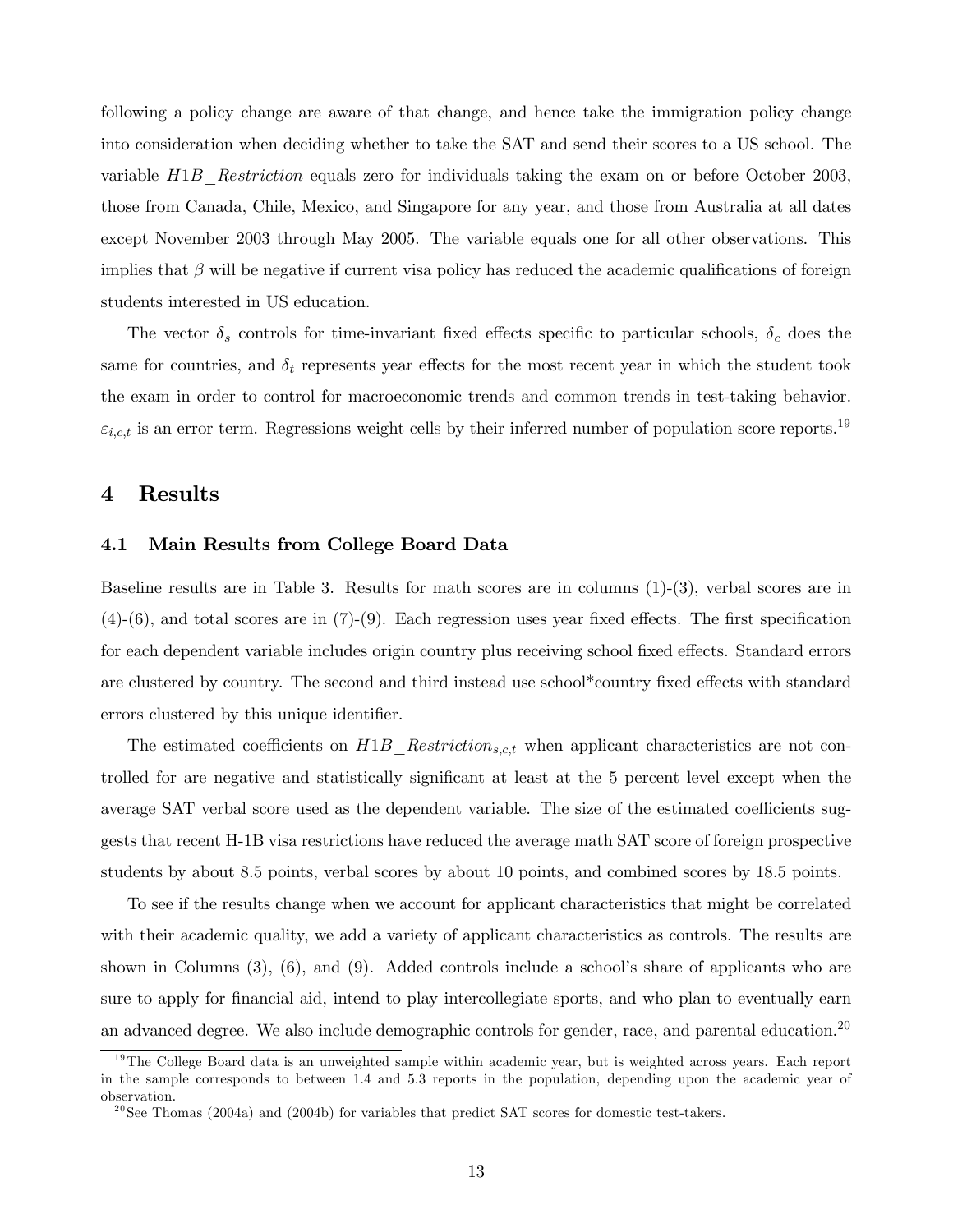Reassuringly, the sign and size of the estimated coefficients on H1B\_*Re*strictions,c,t change little and they continue to be statistically significant (in fact, even more significant than without these controls). The only meaningful change in the size of the coefficients concerns the average verbal score, which rises a bit when the additional controls are used.

Webster (1999) argues that SAT scores of enrolled students were the most important determinant of research universities' *USNWR* rankings in 1999. From his published results, we can infer that a one-point increase in SAT score corresponded to a 0.20 improvement in the rankings.<sup>21</sup> Using the 2009 *USNWR* rankings of national research and liberal arts universities, we find that a one-point rise in SAT scores is associated with a 0.29 improvement in the ranking.<sup>22</sup> If the average score among enrollees were to drop by the same amount as the decline among international prospective students (roughly 20 points), it would be associated with a 4 to 6 place loss in *USNWR* ranking.

Table 4 presents the OLS estimates of Equation (1) but with log-scores as the dependent variables. Again, the results are robust to this alternative specification, suggesting that restrictive H-1B policy caused prospective student scores to drop by a significant 1.4-1.5%.

#### 4.2 Timing Issues in Identifying Average Score Effects

The baseline results of Tables 3 and 4 suggest that US colleges are receiving lower average quality score reports from foreign students as a result of restrictive H-1B visa policy. However, those effects could be subject to a number of timing issues that we consider in this section.

First, we explore potential seasonality in the data. Seasonality could occur, for example, if repeated test attempts result in higher averages than first attempts and are disproportionately represented in particular months. Since our dataset does not identify the number of times an individual has taken the exam, we cannot control for repeated attempts, but we can account for seasonality by controlling for the month and year in which an exam was taken.

The first row of results in columns  $(1)-(3)$  of Table 5 repeat the regressions in columns  $(2)$ ,  $(5)$ , and (8) of Table 3, but replace year indicators with year-by-month exam date fixed effects. The second row of results does this for the natural log regressions of Table 4. One limitation of this approach is that the SAT is not offered to all countries on all potential exam dates. This approach will also reduce variation in the data and decrease the efficiency of estimates. Nonetheless, this robustness check could

 $^{21}$ Webster (1999) uses a sample of 114 research universities. He reports a standard deviation of average SAT scores among enrolled students equal to 129.55. The correlation between scores and school rank is -0.78. If schools are ranked from 1 to 114, the standard deviation of rank would be 33, and the slope coefficient would be -0.20.

 $^{22}$ As in Webster (1999), this estimate comes from a simple bivariate regression of college rank on the average of first and third quartile SAT scores of enrolled students among institutions reporting SAT scores to *USNWR*. Our regression produces a coefficient of -0.293, standard error of 0.013, and  $R^2$  of 0.74. See Figure 4 for a scatterplot of the data.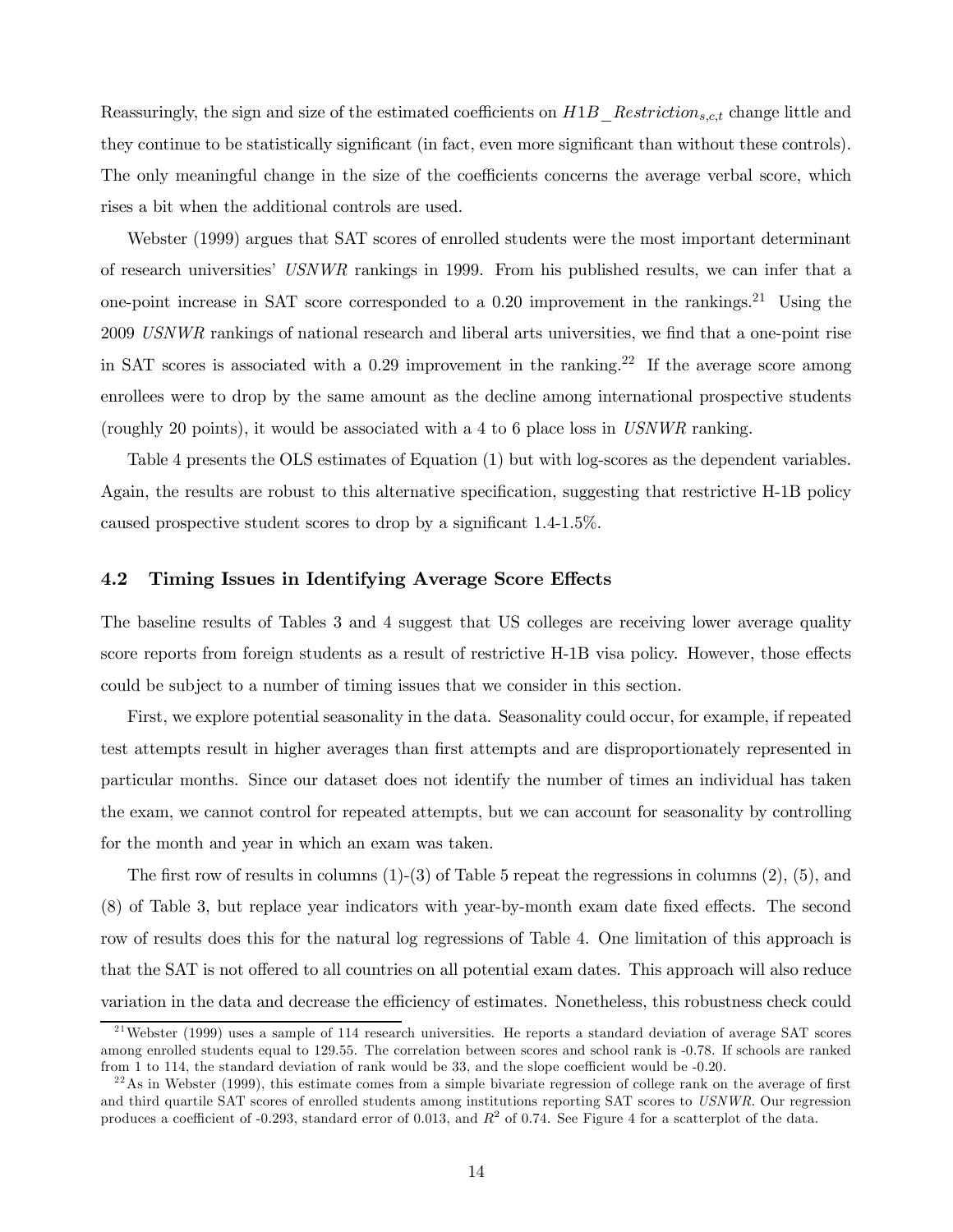be important if visa policy changes were correlated with SAT seasonality.

The results for math SAT scores are strikingly similar to those of baseline regressions. Without seasonality controls (Table 3, Column 2), binding visa policy reduced math scores by 8.5 points. With seasonality controls, the estimate increases to a 9.9 point loss. Both methodologies suggest a 1.2-1.4% decline in math scores when measuring the dependent variable in logs. The effect of policy on verbal scores, by contrast, disappears. This mitigates the total SAT score effect so that restrictive policy reduces scores by 9.8 points (or 0.6%).

The robustness of the results for math scores is especially encouraging. One might argue that math scores are a better measure of foreign student ability, while English verbal scores are likely to be a noisier measure of general intellectual ability. For example, those who happen to grow up in an American English speaking environment will probably score high.

Another potential timing issue involves difficulty in identifying the date at which foreign students respond to policy. Baseline results assume that test-takers respond in the *month following* the policy change. Column (4) of Table 5 instead assumes that test-takers respond in the *month of* the policy change, whereas column (5) assumes that people respond *two months after* the policy change. The results do not change much across assumptions, pointing to the robustness of our key result.

Finally, the College Board dataset unfortunately does not measure the date in which a student elects to send a score report to a given school. This is a problem for our results if students who had taken the exam before the policy change then respond to the policy change by selecting a new group of schools to receive reports. Column (6) attempts to address this issue by assuming that people apply to matriculate to universities in the fall of the year following their SAT date. For example, consider individuals taking the SAT in the 2002-03 academic year. Those taking the exam between September and December of 2002 will be applying for Fall 2003 matriculation, while those taking it from January to June 2003 will be applying for Fall 2004. Policy changes will affect those who have not yet matriculated. Thus, a policy change in October 2003 will affect those who took the exam anytime in 2003, as students who tested in the early part of the year can still respond by sending their score reports to alternative schools. Column (6) indicates that the SAT quality response to H-1B policy is again robust to this timing assumption. The combined score drops by more than 13 points.

#### 4.3 Country Exclusions

Our theoretical and empirical models implicitly assume that US immigration policy does not affect an individual's reservation wage. Estimation of (1) could be biased if US policy dates are correlated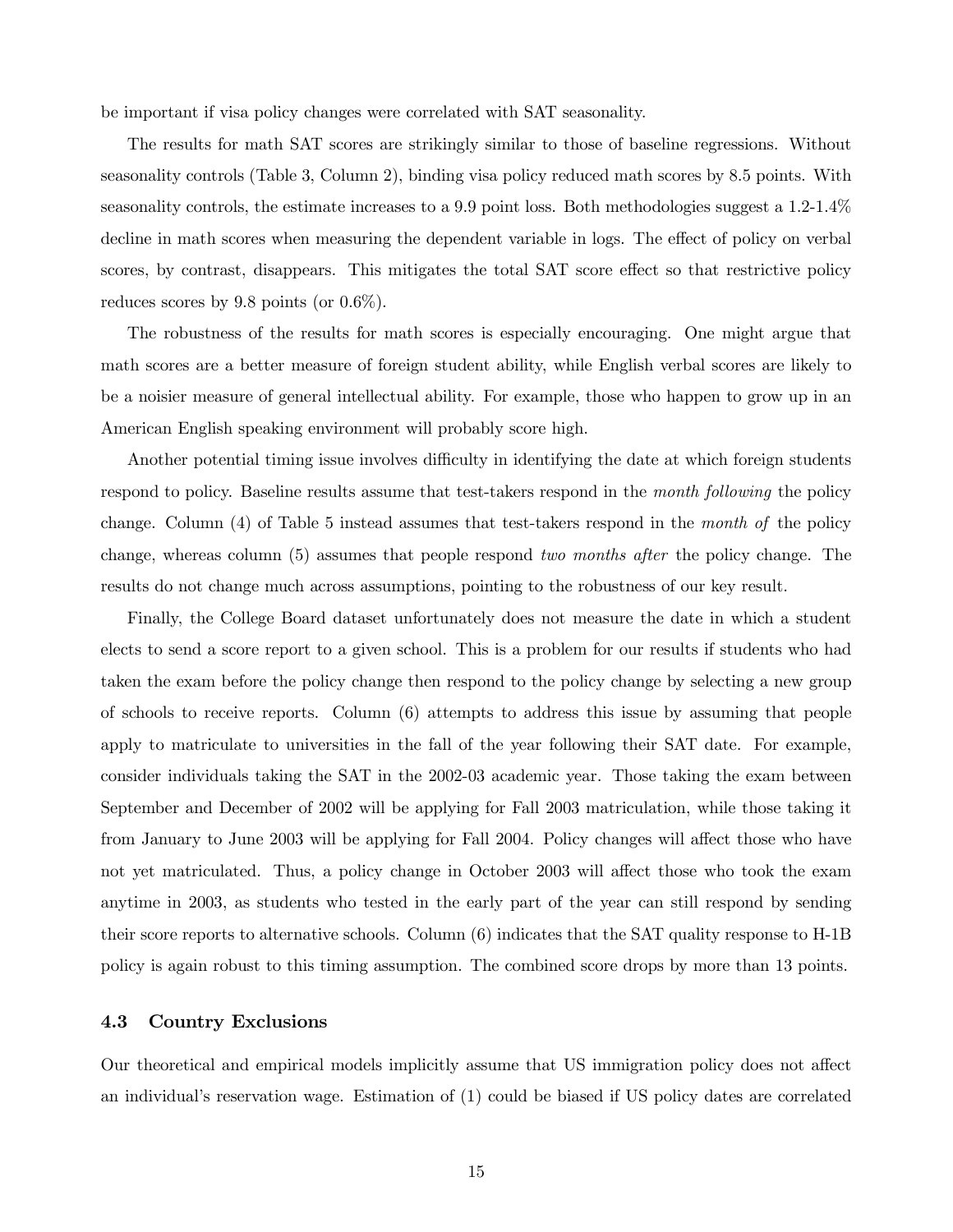with country-specific events or trends. Table 6 explores these potential biases by excluding particular countries that pose particular concern. The empirical specification is as Column  $3$  of Table  $5$  – Regressions are weighted, cluster-robust, and include exam date fixed effects.

Column 1 considers countries bound by H-1B constraints that experienced unique changes during our period of analysis. First, China and India are undergoing rapid economic development. Second, Bulgaria and Romania signed the Treat of Accession to the European Union in April 2005 and formally joined the EU in January 2007. These developments could possibly deter students from considering US education. For China and India, domestic schooling and employment options may be becoming more attractive. For Bulgaria and Romania, the EU now provides less expensive schooling and greater labor market access. Eliminating these four countries from regressions, however, does not affect qualitative results — coefficient estimates are nearly identical to those of Column 3 in Table 5.

Our results are identified by a natural experiment in which the immigration policy change affects all but five key countries. Roughly two-thirds of score reports among exception countries come from Canadians, and another quarter come from Singaporeans. Columns 2 and 3 omit score reports sent from citizens of these respective countries. Though this affects magnitudes of the estimated coefficients, the qualitative conclusions remain intact.

#### 4.4 Compositional and Demographic Effects

The College Board dataset is rich enough that we can explore a number of additional issues surrounding the effects of the restrictive H-1B policy. First, Table 7 assesses whether the effects differ across type and quality of institution. First, policy seems to have been least harmful for research schools, which saw an SAT point drop of just 7.5 points. Liberal Arts and Masters Granting schools, in contrast, saw declines about double that effect. Baccalaureate losses were even larger, though we caution that only 1.6% of score reports are sent to Baccalaureate institutions. Not surprisingly, elite schools are less harmed by policy than middle and bottom tier institutions. In the final set of results, we differentiate top research schools from all others. The general effect of restrictive policy was to reduce SAT scores of potential students by 14 points. Top Research schools mitigated this decline by a significant 8.4, but still suffered losses.

Table 8 explores policy's effect on the demographic composition of potential applicants. These results might be particularly relevant for institutions who use international students to enhance the diversity of their student body. Column (1) considers gender composition — visa restrictions have had no effect. The next four columns explore racial composition. Restrictive H-1B policy has come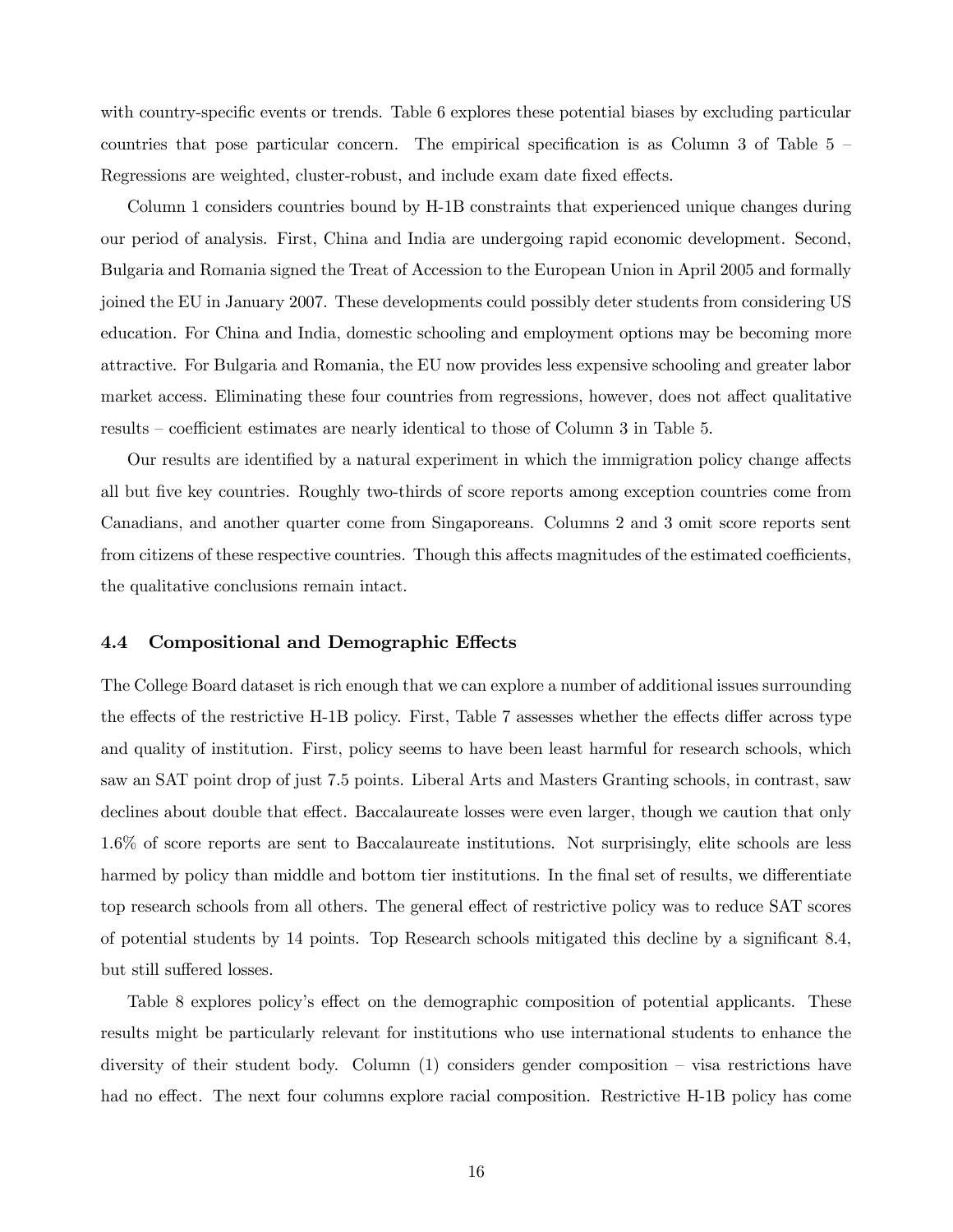at the expense of Asian applicants. The share of score reports from international Asian students has decreased by 7.6 percentage points. Whites, in contrast, saw a 5.9 percentage-point increase in applicant share.<sup>23</sup>

The final two specifications address foreign student motives for studying in the US. Column (6) demonstrates that students who need to apply for financial aid are more likely to continue applying for US education after the policy change. Column (7) shows that those intending to continue their education after obtaining a bachelors degree have not been deterred by restrictive H-1B policy. This is not at all surprising, given that their motive for US study is not to enter the US labor force, but rather to pursue an advanced degree. These students would not want or need an H-1B visa to matriculate at a graduate school. Moreover, those with advanced graduate degrees (such as a Ph.D.) who find eventual employment at academic institutions are exempt from  $H$ -1B quotas.<sup>24</sup>

While baseline results effectively established that average ability declines in response to visa policy restrictions, they are not informative about the parts of the ability distribution most affected. To analyze this issue we first divide score reports into quintiles of the ability distribution of the prebinding policy period (exams taken on or before Spring 2003). We then calculate the number and share of a pseudo-school's reports from country c at time t belonging to each quintile.<sup>25</sup> Finally, we regress these variables, by quintile, on the policy variable (also including the usual array of fixed effects and clustered standard errors).

The first row of Table 9 identifies the effects for quintile shares. The consequences of policy are particularly severe at the tails of the ability distribution. The proportion of lowest-ability score reports declined 1.5 percentage points, while the proportion of highest-ability reports dropped 3.2 percentage points. Both results are consistent with the theory illustrated in Figure 2a.

The decline in average SAT scores, as well as the decline in the proportion of highest-quintile applicants, can come from two sources: a decrease in the numerator or an increase in the denominator. That is, averages could be declining due either to a fall in high ability applicants or to a proliferation of score reports among weak students. From an admissions officer's or policy-maker's standpoint, the former explanation would be far more concerning than the latter. Although the decline in the proportion of lowest-ability students argues against the proliferation of weak applications, we can gain more insight from the second row of results in Table 9 where the dependent variable is the *number* of score reports received by a pseudo-school from country  $c$  at time  $t$  in each quintile. These results

 $^{23}$ In interpreting these coefficients, recall that regressions already control for country of origin (by school) fixed effects. Thus, racial composition effects are driven by variation of application rates of students within countries.

 $^{24}$ In addition, professors and researchers sometimes qualify for H-1B alternatives, including the EB-1 visa.

 $^{25}$  For simplicity, we drop reports for the 1% of exams taken during March and April.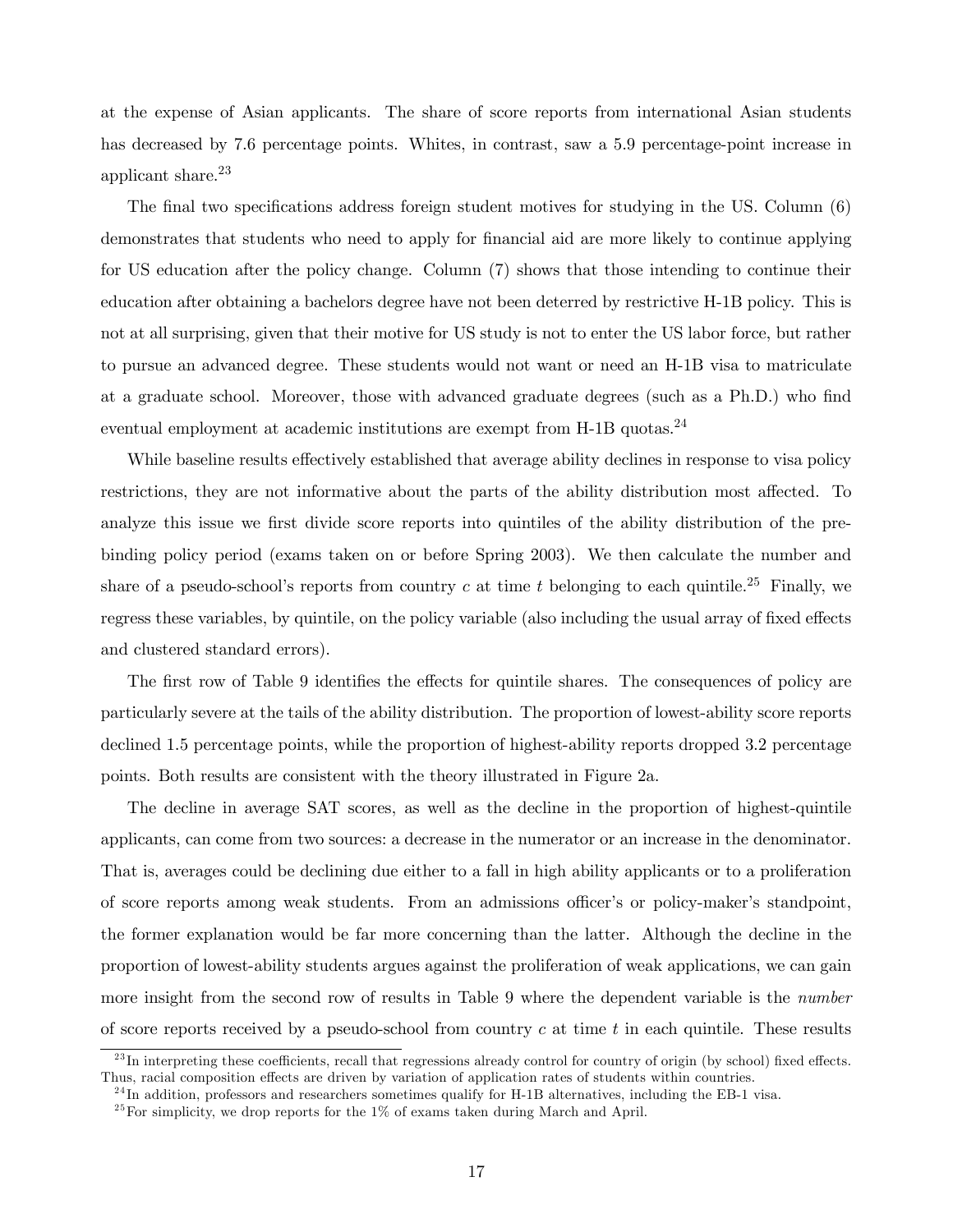uphold the interpretation that restrictive policy is deterring high-ability foreign students from applying to US universities, though estimates are somewhat imprecise. Schools in each period are receiving 18 fewer top-quintile score reports from each country bound by restrictive H-1B policy. Given that the weighted average number of top-quintile reports received (from country c at time t) is just 32, this magnitude is quite large.

#### 4.5 Case Study

The College Board data presents three problems. First, it provides only one measure of ability — SAT scores — which some researchers consider an inferior measure of applicant ability as compared to high school GPA (though these critiques are usually aimed at evaluations of domestic applicants). Second, the College Board data cannot be strictly interpreted as a sample of foreign *applicants*, but is rather a sample of foreign *prospective* applicants. This is because it includes both applicants and those who sent SAT scores to US schools but later declined to submit a formal and complete application. We cannot distinguish between these two groups of individuals in the College Board data. Third, results may be confounded by remaining timing issues including the challenge of precisely identifying the dates in which individual behavior would respond to a policy change.

Our second dataset is assembled to account for these three problems. It includes every foreignnational officially applying to matriculate at a particular highly-selective university between Fall 2001 and Fall 2008.<sup>26</sup> The use of the applicant data (as opposed to the College Board's prospective student data) reduces ambiguity surrounding the timing of international applicants' awareness of H-1B policy changes since students should be aware of the current policy at the time of application submission.<sup>27</sup> Finally, the dataset also includes a measure of high school GPA. Raw GPAs would be greatly confounded by grading system differences across countries. Fortunately, this university's admissions office — using their long experience with overseas high schools — resolved this issue by converting raw values into an internationally comparable GPA measured on a four point scale. Values therefore represent GPAs that this university uses to evaluate international applicants.

Our regression methodology is similar to the specification in (1). The dependent variables now reflect the average abilities of applicants to this particular university. Observations vary by country of origin  $(c)$  and year of application  $(t)$ . The model includes both country and year fixed effects

 $^{26}$ As in the case of the College Board data, we drop individuals who have dual US citizenship or are permanent US residents.

 $27$  For example, we assume that all international students applying to matriculate in Fall 2004 did so with awareness of the H-1B policy change in October 2003. Although some applications were received in late summer 2003, the application deadline was in January 2004.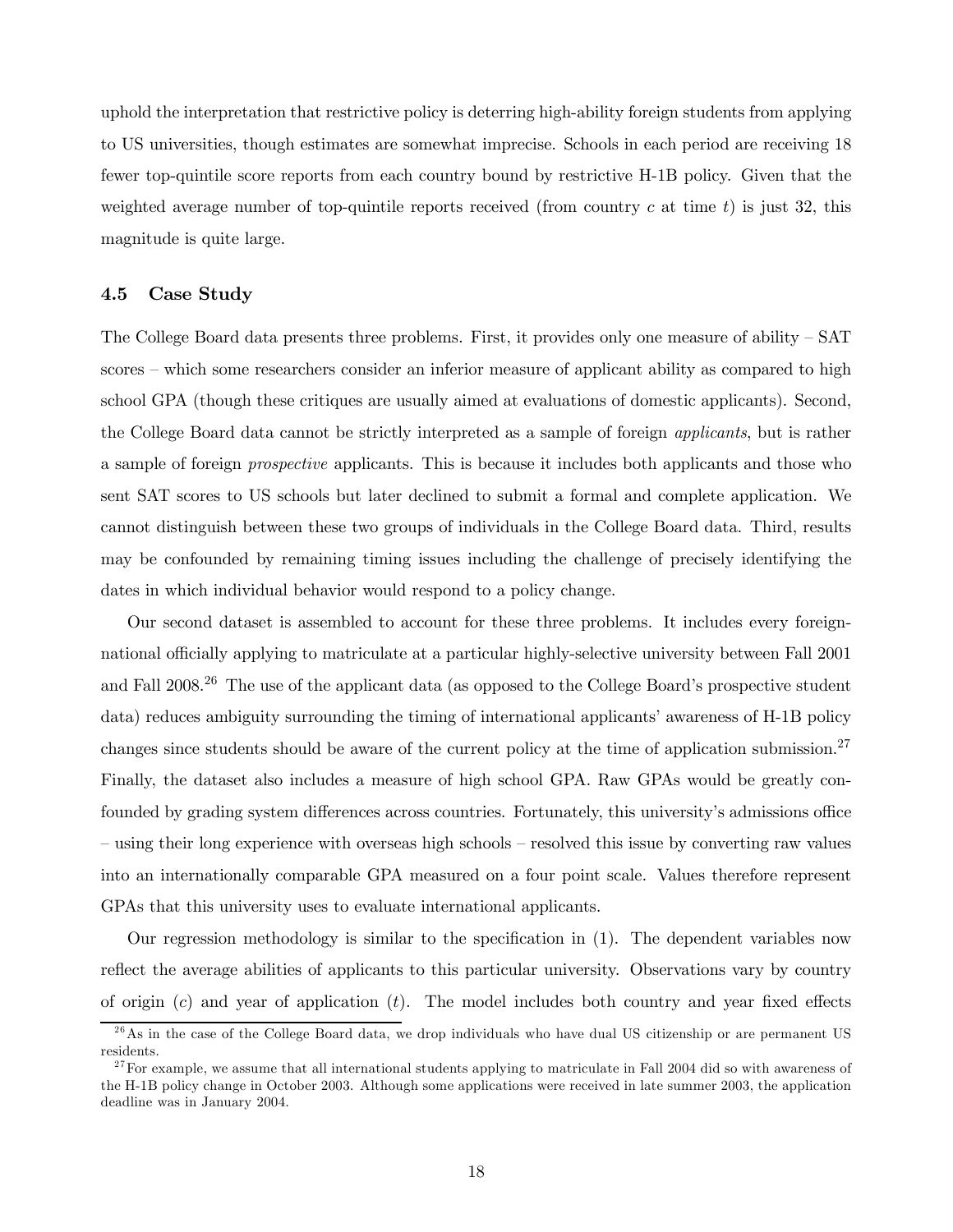but obviously omits institutional controls. Regressions weight observations by the total number of applicants from country  $c$  at year  $t$ , and standard errors are clustered by country. For the policy variable, we now assume that students perceived H-1B policy to be non-binding if they applied to enter college before 2004, if they applied from Canada, Chile, Mexico, and Singapore in any year, or if they were Australian applying to enter college in any year except 2004.

Table 10 provides results for dependent variables measured in both levels and logs. As in the prospective applicant regressions controlling for seasonality, the policy effects are again most prominent for math scores. Column (1) demonstrates that the math SAT scores of applicants from countries subject to binding H-1B constraints have declined by 13 points relative to the scores among applicants from countries who have H-1B alternatives. Measured in logs, this suggests a 2.2% decline in average ability of international applicants. For overall SAT scores, in contrast, the estimate is negative but not statistically different from zero. This may be due to sample size, which is much smaller than with the College Board dataset. It is worth emphasizing that the point estimates of the total score penalty in percentage terms is quite similar in the two samples. For prospective international applicants, H-1B restrictions reduced total scores by about 1.5%. For this university's actual applicants, scores reduced by 1.2%.

Perhaps most importantly, Column (4) presents the results using high school GPA. We again see evidence that restrictive H-1B policy is reducing the quality of international applicants. The average GPA of international applicants at this university declined by 0.09 points, or 2.8% when measured in logs — a magnitude higher than that of any of the SAT regressions. The estimated effects on average GPA of restrictive H-1B policy are statistically significant at the 5% level.

### 5 Conclusion

To our knowledge, this paper is the first to provide rigorous evidence on the effects of restrictive immigration policy on the quality of international applicants to US tertiary education. The analysis employed two datasets: (i) College Board data on the SAT scores of prospective students; and (ii) SAT and GPA data on a highly-selective university's foreign-applicant pool. Both cases generate robust evidence that restrictive policy is reducing the ability (or quality) of foreign students considering US education.

Many US colleges and universities benefit from the presence of high-quality international students directly and indirectly. For example, classroom experience for domestic students is often enriched by the presence of well-motivated and well-prepared international students who provide diversity.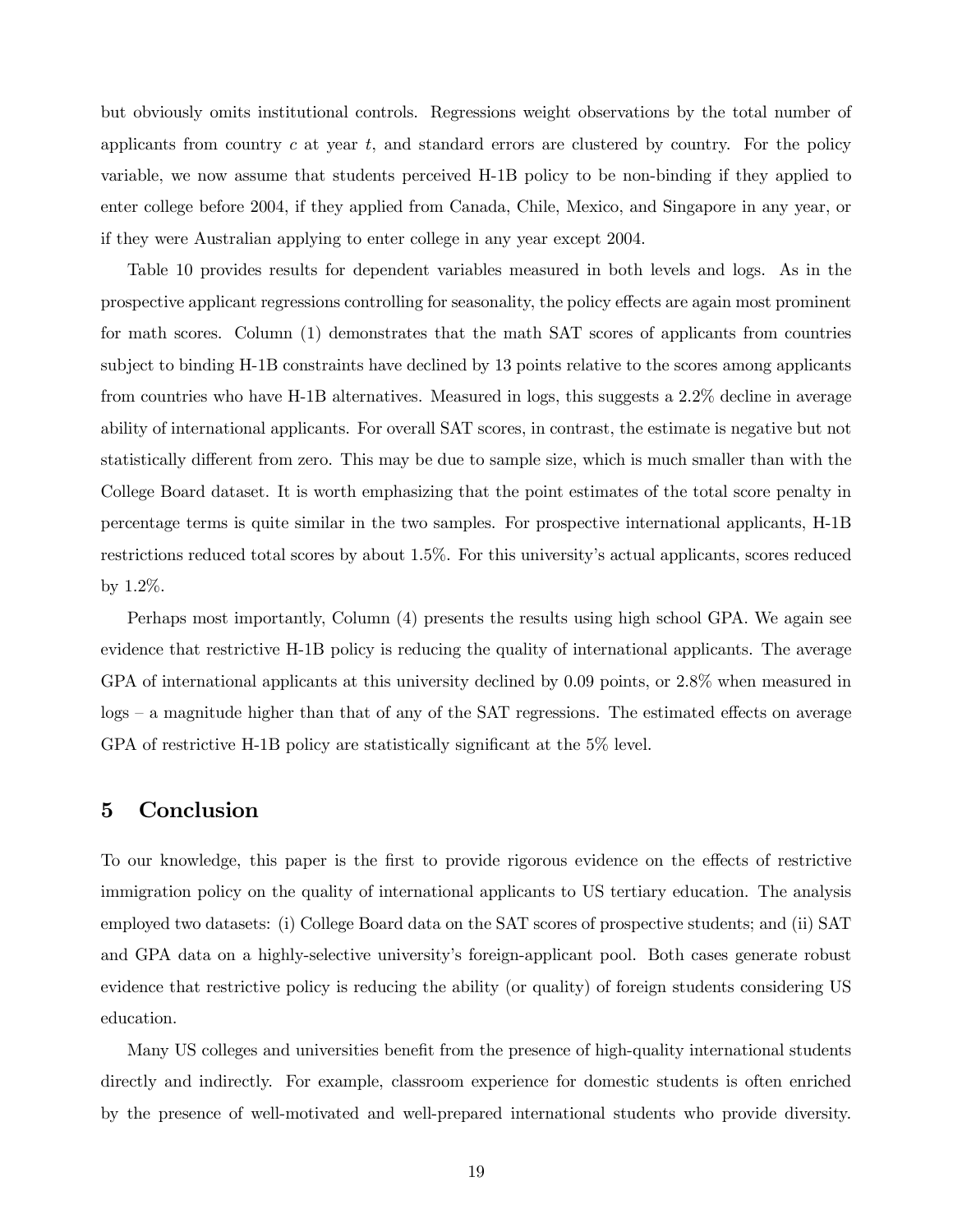Universities and their students therefore suffer an immediate consequence of restrictive immigration policy. Should our results translate into lower quality foreign-born graduates, however, the US could face even more important macroeconomic consequences. Many international students continue to work in the US after graduation. Such individuals have proven to be especially effective in innovative and entrepreneurial activity, boosting aggregate productivity. With lower ability individuals seeking entry into the US, the country may ultimately sacrifice those aggregate gains.

Given recent political developments in public opinion regarding highly-educated immigrants, it is increasingly important to design policy to maximize the benefit of skill-based immigration. To this end, our finding suggests that the current H-1B immigration policy (as compared to the policy prior to 2003) may be too restrictive and is deterring the "best and brightest" of the global talent pool from entering the US. Thus, current policy is failing to maximize the benefit of skill-based immigration that the majority of the public tend to favor.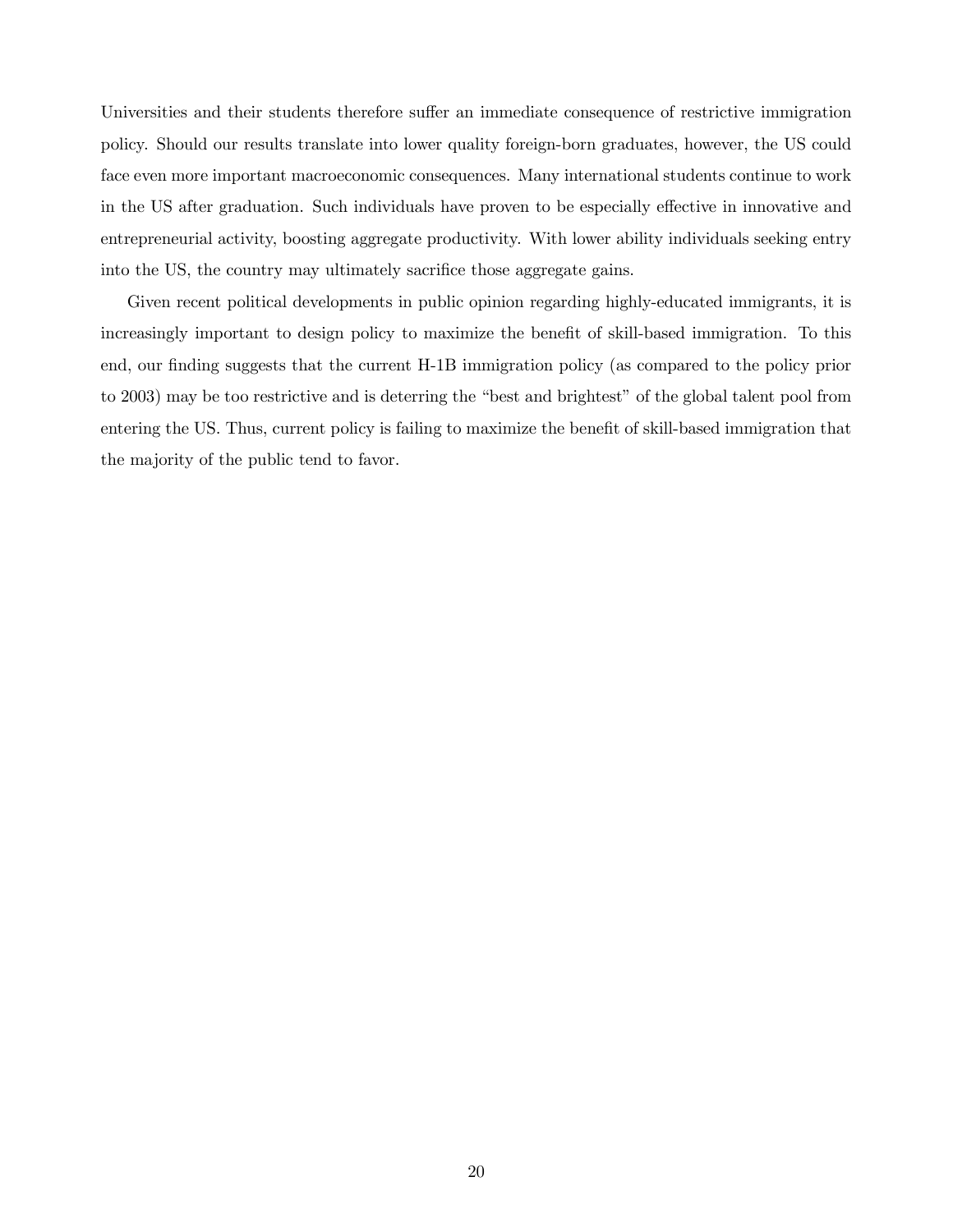### References

Bhagwati, Jagdish and Milind Rao (1999) "Foreign Students in Science and Engineering Ph.D. Programs: An Alien Invasion or Brain Gain?" in B. Lindsay Lowell ed., *Foreign Temporary Workers in America: Policies that Benefit the U.S. Economy*, Quorum Books, Westport, CT.

Borjas, George J. (1987) "Self-Selection and the Earnings of Immigrants" *The American Economic Review*, 77(4) 531-553.

Borjas, George J. (1999) *Heaven's Door*. Princeton University Press, Princeton and Oxford.

Borjas, George J. (2002) "An Evaluation of the Foreign Student Program" John F. Kennedy School of Government, Harvard University, Faculty Research Working Paper RWP02-026.

Borjas, George J. (2006) "Immigration in High-Skill Labor Markets: The Impact of Foreign Students on the Earnings of Doctorates" NBER Working Paper #12085.

Borjas, George J. (2007) "Do Foreign Students Crowd Out Native Students from Graduate Programs?" in Paula E. Stephan and Ronald G. Ehrenberg eds., *Science and the University*, University of Wisconsin Press.

Bound, John, Brad Hershbein, and Bridget Terry Long (2009) "Playing the Admissions Game: Student Reactions to Increasing College Competition" NBER Working Paper 15272.

*CBS News/New York Times Poll* (2007), May 18-23.

Chellaraj, Gnanaraj, Keith E. Maskus, and Aaditya Mattoo (2005) "The Contribution of Skilled Immigration and International Graduate Students to U.S. Innovation." World Bank Policy Research Working Paper 3588.

Chen, Yiu Por (2005) "Skill-Sorting, Self-Selectivity, and Immigration Policy Regime Change: Two Surveys of Chinese Graduate Students' Intention to Study Abroad" *AEA Papers and Proceedings*, 95 (2), 66-70.

Chiswick, Barry R. (1999) "Policy Analysis of Foreign Student Visas" in B. Lindsay Lowell ed., *Foreign Temporary Workers in America: Policies that Benefit the U.S. Economy*, Quorum Books, Westport, CT.

Chiswick, Barry R. (2000) "Are Immigrants Favorably Self-Selected? An Economic Analysis" IZA Discussion Paper No. 131.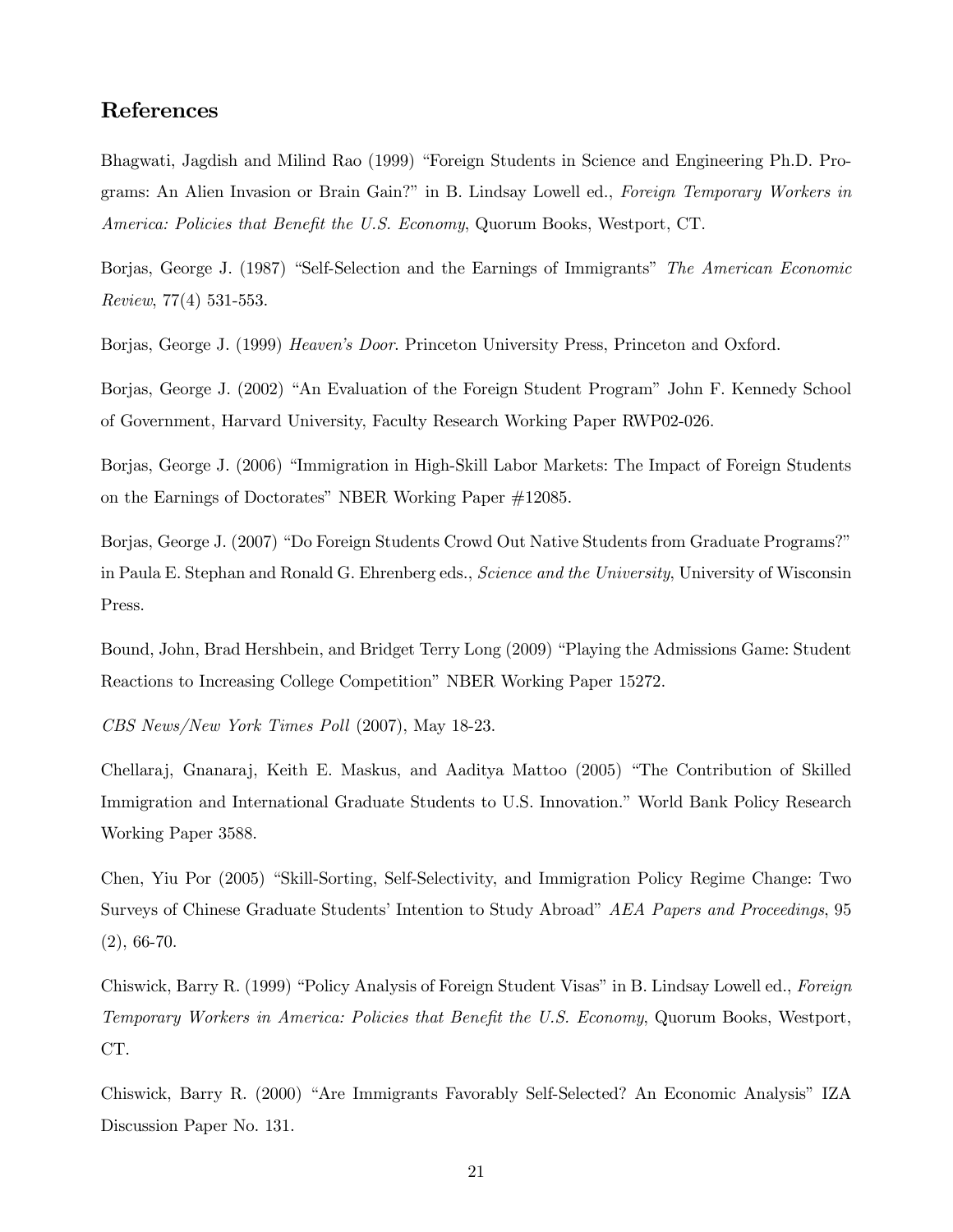Clark, Ximena, Timothy J. Hatton, and Jeffrey G. Williamson (2007) "Explaining US Immigration, 1971-1998" *The Review of Economics and Statistics*, 89(2), 359-373.

College Board. Derived data provided by the College Board. Copyright 2000-2008 The College Board. www.collegeboard.com.

Freeman, Richard B. (2009) "What Does Global Expansion of Higher Education Mean for the US?" NBER Working Paper 14962.

Geiser, Saul and Maria Veronica Santelices (2007) "Validity of High-School Grades in Predicting Student Success Beyond the Freshman Year: High-School Record vs. Standardized Tests as Indicators of Four-Year College Outcomes" Center for Studies in Higher Education, Research & Occasional Paper Series: CSHE.6.07.

Griffith, Amanda and Kevin Rask (2007) "The Influence of the *US News & World Report* Collegiate Rankings on the Matriculation Decision of High-Ability Students: 1995-2004" *Economics of Education Review*, 26, 244-255.

Hira, Ron (2007) "Outsourcing America's Technology and Knowledge Jobs: High-Skill Guest Worker Visas are Currently Hurting Rather than Helping Keep Jobs at Home" Economic Policy Institute Briefing Paper 187.

Hainmueller, Jens and Michael J. Hiscox (2010) "Attitudes toward Highly Skilled and Low-skilled Immigration: Evidence from a Survey Experiment" *American Political Science Review*, 104, 61-84.

Hunt, Jennifer (2009) "Which Immigrants are Most Innovative and Entrepreneurial? Distinctions by Entry Visa" NBER Working Paper 14920.

Hunt, Jennifer and Marjolaine Gauthier-Loiselle, (2009). "How Much Does Immigration Boost Innovation?," CEPR Working Paper 7116.

Kapur, Devesh and John McHale (2005) *Give Us Your Best and Brightest: The Global Hunt for Talent and Its Impact on the Developing World*. Center for Global Development. Washington, DC.

Kerr, William R. and William F. Lincoln (2008) "The Supply Side of Innovation: H-1B Visa Reforms and US Ethnic Invention" Harvard Business School Working Paper 09-005.

Levin, Sharon G., Grant C. Black, Anne E. Winkler, and Paula E. Stephan (2004) "Differential Employment Patterns for Citizens and Non-Citizens in Science and Engineering in the United States: Minting and Competitive Effects" *Growth and Change*, 35 (4), 456-475.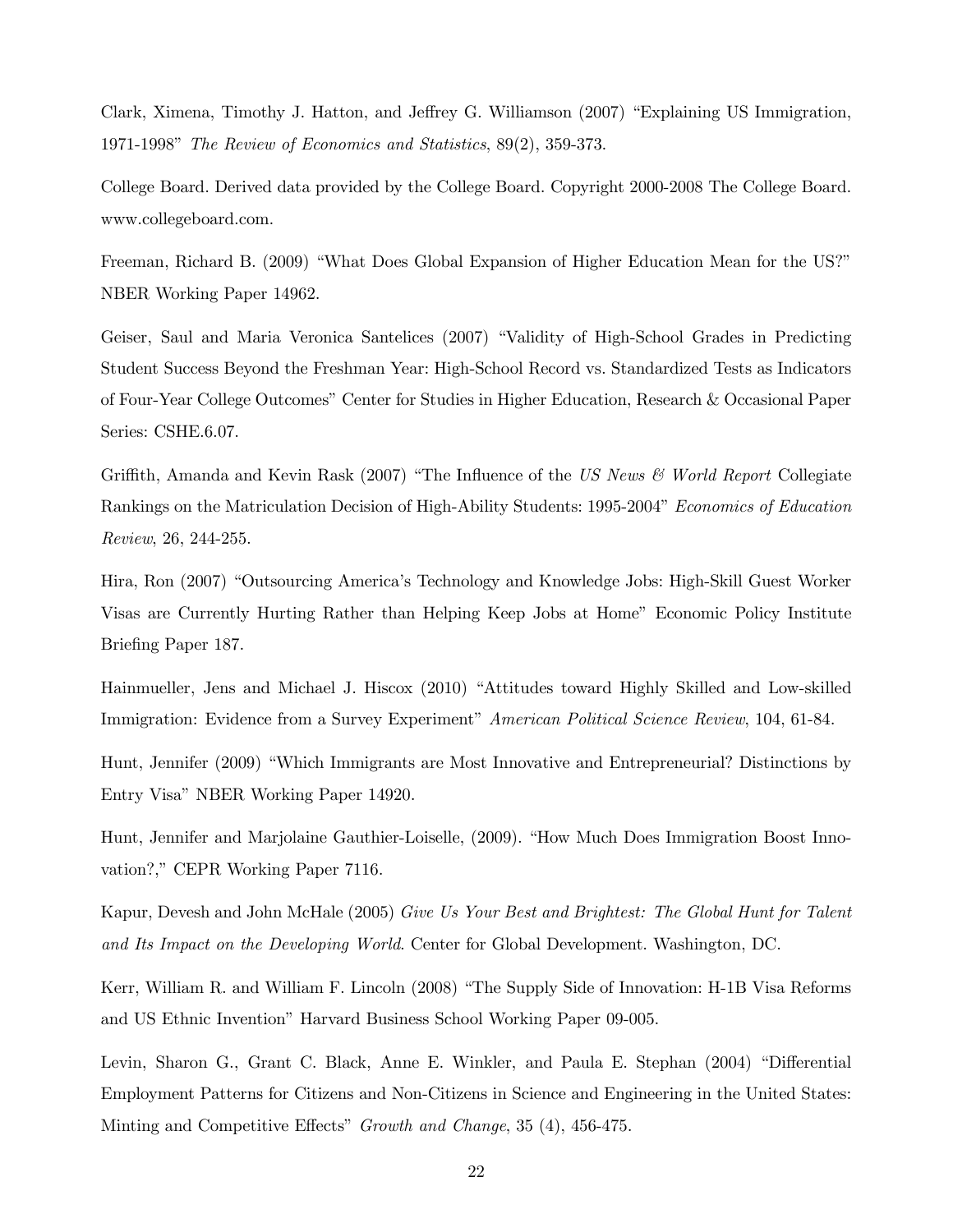Mayr, Karin and Giovanni Peri (2009) "Brain Drain and Brain Return: Theory and Application to Eastern-Western Europe" *The B.E. Journal of Economic Analysis & Policy*, 9(1), Article 49.

Mayda, Anna Maria (2009) "International Migration: A Panel Data Analysis of the Determinants of Bilateral Flows" *Journal of Population Economics*, forthcoming.

Miano, John (2007) "Low Salaries for Low Skills: Wages and Skill Levels for H-1B Computer Workers, 2005" Center for Immigration Studies Backgrounder.

Monks, James and Ronald G. Ehrenberg (1999) "The Impact of *US News & World Report* College Rankings on Admissions Outcomes and Pricing Policies at Selective Private Institutions" NBER Working Paper 7227.

Peri, Giovanni and Chad Sparber (2008) "Highly Educated Immigrants and Native Occupational Choice." CReAM Working Paper #07/08, November 2008.

Preston, Julia (2010) "Work Force Fueled by Highly Skilled Immigrants" *The New York Times*, April 15.

Rask, Kevin and Jill Tiefenthaler (2009) "The SAT as a Predictor of College Success: Evidence from a Selective University" mimeo, Wake Forest University.

Rosenzweig, Mark (2006) "Global Wage Differences and International Student Flows" *Brookings Trade Forum*.

Sjaastad, Larry A. (1962) "The Costs and Returns of Human Migration" *Journal of Political Economy*, 87(Suppl.) S7-S36.

Stephan, Paula E. and Sharon G. Levin (2007) "Foreign Scholars in U.S. Science: Contributions and Costs" in Paula E. Stephan and Ronald G. Ehrenberg eds., *Science and the University*, University of Wisconsin Press.

Thomas, M. Kathleen (2004a) "Seeking Every Advantage: The Phenomenon of Taking Both the SAT and ACT" *Economics of Education Review*, 23, 203-208.

Thomas, M. Kathleen (2004b) "Where College-Bound Students Send Their SAT Scores: Does Race Matter?" *Social Science Quarterly*, 85(5), 1374-1389.

US State Department. "Immigrant Visa Statistics" Website: http://travel.state.gov/visa/frvi/statistics/statistics\_45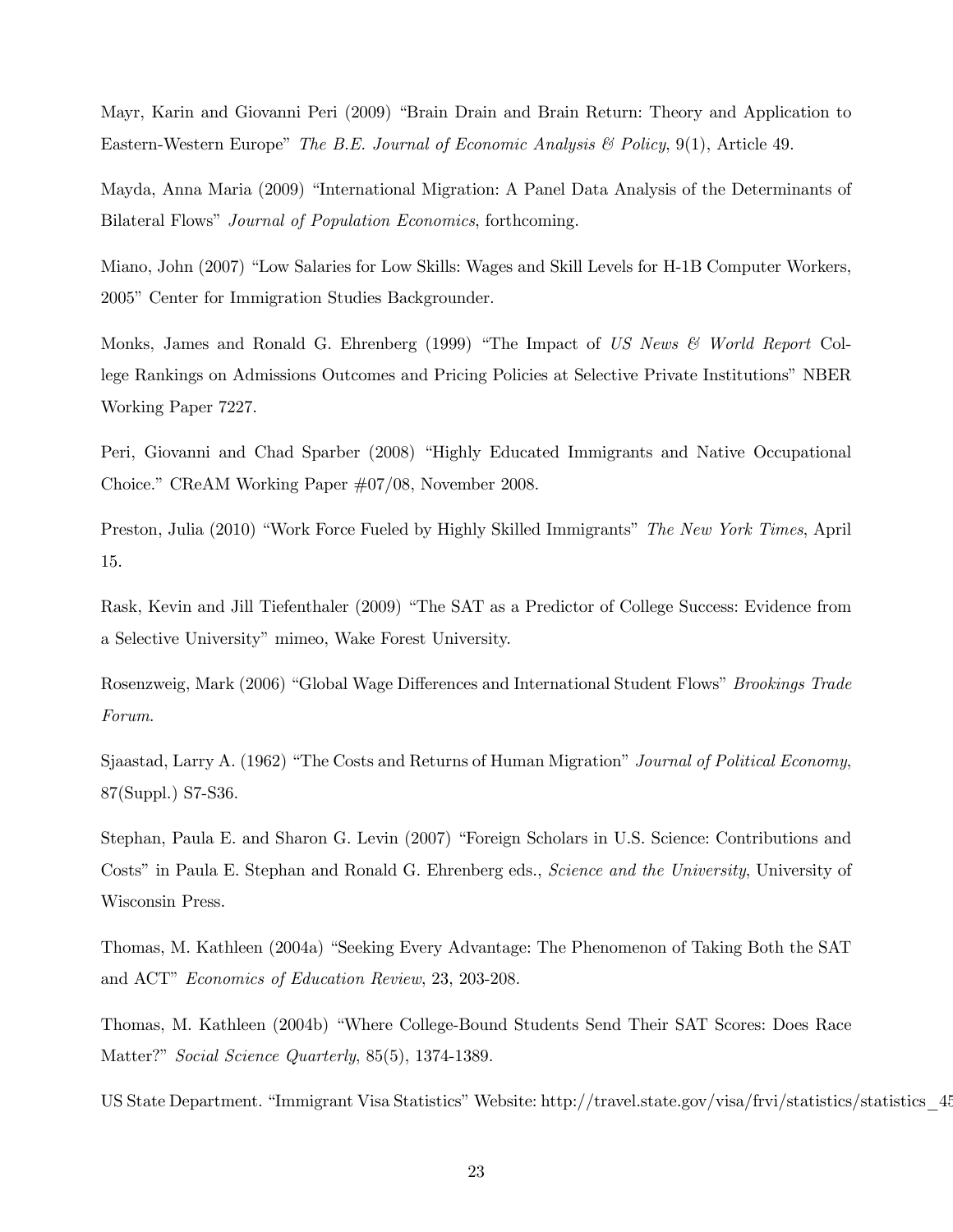US State Department. "Temporary Workers" Website: http://travel.state.gov/visa/temp/types/types\_1271.html.

Vigdor, Jacob L. and Charles T. Clotfelter (2003) "Retaking the SAT" *The Journal of Human Resources*, 38(1), 1-33.

Webster, Thomas J. (2001) "A Principal component analysis of the *US News & World Report* Tier Rankings of Colleges and Universities" *Economics of Education Review*, 20, 235-244.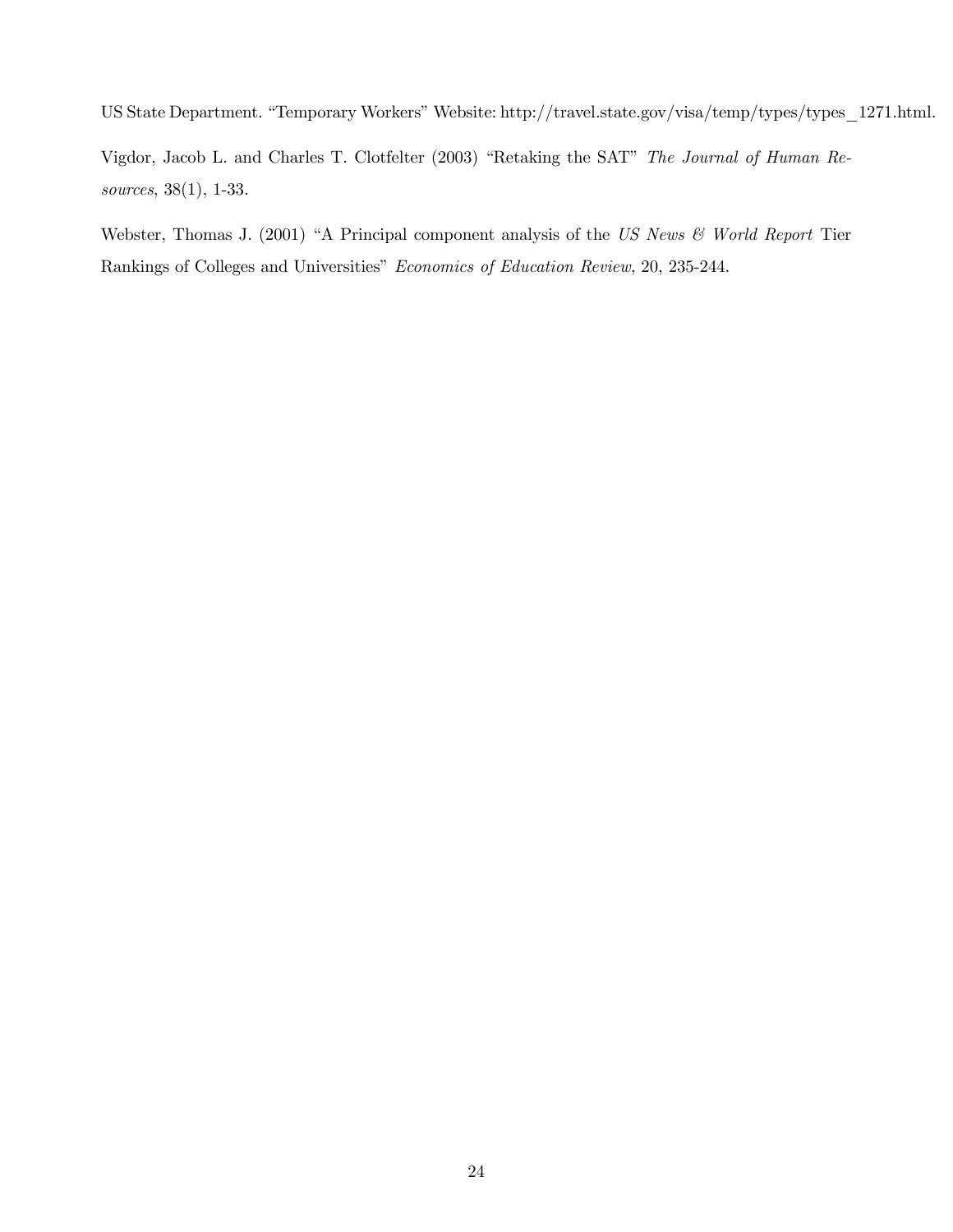|               | <b>Harmonized Tierl</b> |          | <b>Top Tier</b> |          |          | Middle Tier |              |        | <b>Bottom Tier</b> |
|---------------|-------------------------|----------|-----------------|----------|----------|-------------|--------------|--------|--------------------|
|               | Within-Type Tier        | Top $10$ | Top 25          | 26 to 50 | 11 to 25 | 51 to 100   | Other Tier 1 | Tier 3 | Tier 4             |
| Research      | Mean                    |          | 1280            | 1200     |          | 1128        | 1084         | 1055   | 1010               |
|               | <b>Std Dev</b>          |          | 161             | 162      |          | 163         | 172          | 175    | 176                |
|               | Obs                     |          | 38061           | 17404    |          | 13638       | 3696         | 3452   | 2909               |
| Liberal Arts  | Mean                    |          | 1260            | 1216     |          | 1143        | 1129         | 1081   | 970                |
|               | <b>Std Dev</b>          |          | 157             | 157      |          | 164         | 167          | 172    | 201                |
|               | <b>Obs</b>              |          | 7940            | 3603     |          | 2027        | 628          | 769    | 363                |
| Masters       | Mean                    | 1099     |                 |          | 1054     |             | 1034         | 1002   | 1012               |
|               | <b>Std Dev</b>          | 160      |                 |          | 174      |             | 178          | 182    | 193                |
|               | <b>Obs</b>              | 2694     |                 |          | 1359     |             | 3014         | 1821   | 1133               |
| Baccalaureate | Mean                    | 1076     |                 |          | 1016     |             | 966          | 1017   | 952                |
|               | <b>Std Dev</b>          | 196      |                 |          | 179      |             | 194          | 188    | 209                |
|               | Obs                     | 491      |                 |          | 302      |             | 338          | 232    | 317                |

**Table 1: Average SAT Scores of Potential International Applicants by Type and Tier of School**

Note: Summary statistics of individual score reports sent by international SAT test-takers in academic years 2000-01 through 2007-08. Source: College Board sample data.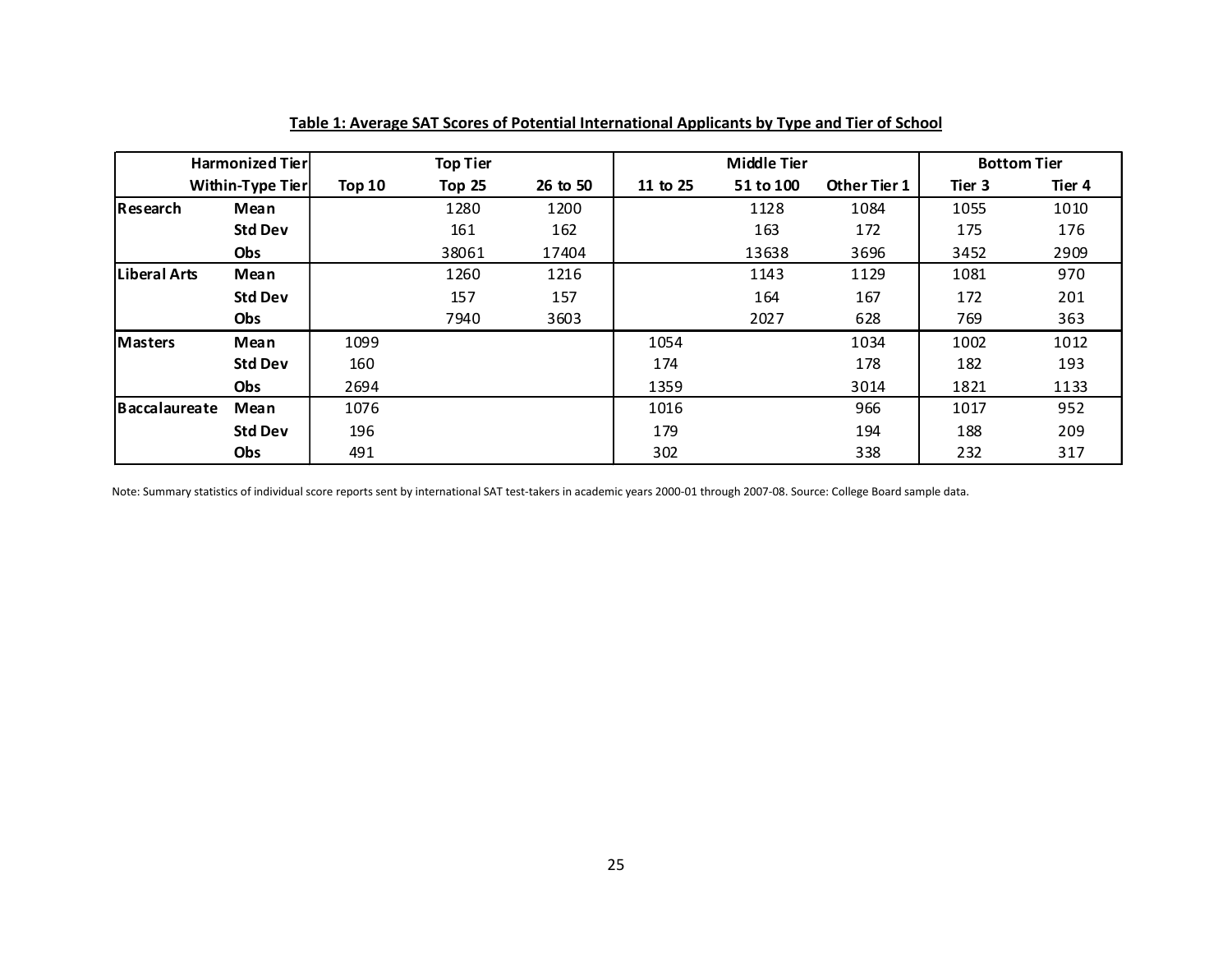| Variable                                      | <b>Obsservations</b> | Mean  | Std. Dev. | Min       | <b>Max</b>   |
|-----------------------------------------------|----------------------|-------|-----------|-----------|--------------|
| <b>SAT Math Score</b>                         | 106191               | 638   | 110       | 200       | 800          |
| <b>SAT Verbal Score</b>                       | 106191               | 552   | 106       | 200       | 800          |
| <b>SAT Total Score</b>                        | 106191               | 1190  | 189       | 410       | 1600         |
| Female                                        | 106180               | 0.466 | 0.499     | 0         | $\mathbf{1}$ |
| Intends to Play Intercollegiate Sports        | 106191               | 0.289 | 0.453     | 0         | 1            |
| <b>Sure to Apply for Aid</b>                  | 96293                | 0.601 | 0.490     | 0         | $\mathbf{1}$ |
| <b>Ultimately Wants Advanced Degree</b>       | 95410                | 0.735 | 0.442     | 0         | $\mathbf{1}$ |
| <b>Bound by H-1B Visa Cap</b>                 | 106191               | 0.526 | 0.499     | 0         | 1            |
| Asian                                         | 100924               | 0.490 | 0.500     | 0         | $\mathbf{1}$ |
| <b>Black</b>                                  | 100924               | 0.097 | 0.295     | 0         | $\mathbf{1}$ |
| Hispanic                                      | 100924               | 0.074 | 0.262     | 0         | $\mathbf{1}$ |
| <b>Other Non-White Race</b>                   | 100924               | 0.118 | 0.323     | 0         | 1            |
| White                                         | 100924               | 0.221 | 0.415     | 0         | $\mathbf{1}$ |
| Mother's Edu: Less than High School Degree    | 91777                | 0.062 | 0.241     | 0         | $\mathbf{1}$ |
| Mother's Edu: HS Diploma                      | 91777                | 0.121 | 0.326     | 0         | $\mathbf{1}$ |
| <b>Mother's Edu: Business School</b>          | 91777                | 0.025 | 0.158     | 0         | 1            |
| Mother's Edu: Some College or Assoc. Degree   | 91777                | 0.141 | 0.348     | 0         | $\mathbf{1}$ |
| Mother's Edu: Bachelor's Degree               | 91777                | 0.356 | 0.479     | 0         | 1            |
| Mother's Edu: Graduate Degree                 | 91777                | 0.295 | 0.456     | 0         | $\mathbf{1}$ |
| Father's Edu: Less than High School Degree    | 91652                | 0.046 | 0.209     | 0         | $\mathbf{1}$ |
| <b>Father's Edu: HS Diploma</b>               | 91652                | 0.065 | 0.246     | 0         | 1            |
| <b>Father's Edu: Business School</b>          | 91652                | 0.031 | 0.173     | 0         | $\mathbf{1}$ |
| Father's Edu: Some College or Assoc. Degree   | 91652                | 0.085 | 0.279     | 0         | $\mathbf{1}$ |
| <b>Father's Edu: Bachelor's Degree</b>        | 91652                | 0.318 | 0.466     | 0         | $\mathbf{1}$ |
| <b>Father's Edu: Graduate Degree</b>          | 91652                | 0.455 | 0.498     | 0         | 1            |
| <b>Research University</b>                    | 106191               | 0.745 | 0.436     | 0         | 1            |
| <b>Liberal Arts College</b>                   | 106191               | 0.144 | 0.351     | 0         | $\mathbf{1}$ |
| <b>Masters-Granting University</b>            | 106191               | 0.094 | 0.292     | 0         | $\mathbf{1}$ |
| <b>Baccalaureate School</b>                   | 106191               | 0.016 | 0.125     | 0         | $\mathbf{1}$ |
| <b>College Rank: Top Tier (Harmonized)</b>    | 106191               | 0.661 | 0.473     | 0         | $\mathbf{1}$ |
| <b>College Rank: Middle Tier (Harmonized)</b> | 106191               | 0.235 | 0.424     | 0         | 1            |
| <b>College Rank: Bottom Tier (Harmonized)</b> | 106191               | 0.104 | 0.305     | 0         | 1            |
| <b>Private University</b>                     | 106191               | 0.694 | 0.461     | 0         | 1            |
| <b>College Location: New England</b>          | 106191               | 0.223 | 0.416     | 0         | 1            |
| <b>College Location: Middle Atlantic</b>      | 106191               | 0.282 | 0.450     | 0         | 1            |
| <b>College Location: Great Lakes</b>          | 106191               | 0.127 | 0.333     | 0         | $\mathbf{1}$ |
| <b>College Location: Plains State</b>         | 106191               | 0.035 | 0.184     | 0         | $\mathbf{1}$ |
| <b>College Location: Southeast</b>            | 106191               | 0.132 | 0.339     | 0         | 1            |
| <b>College Location: Southwest</b>            | 106191               | 0.038 | 0.191     | 0         | 1            |
| <b>College Location: Rocky Mountain</b>       | 106191               | 0.008 | 0.089     | 0         | 1            |
| <b>College Location: Far West</b>             | 106191               | 0.155 | 0.362     | $\pmb{0}$ | 1            |

# **Table2: Descriptive Statistics, College Board SAT Data**

Note: Summary statistics of individual score reports sent by international SAT test-takers in academic years 2000-01 through 2007-08. Source: College Board sample data.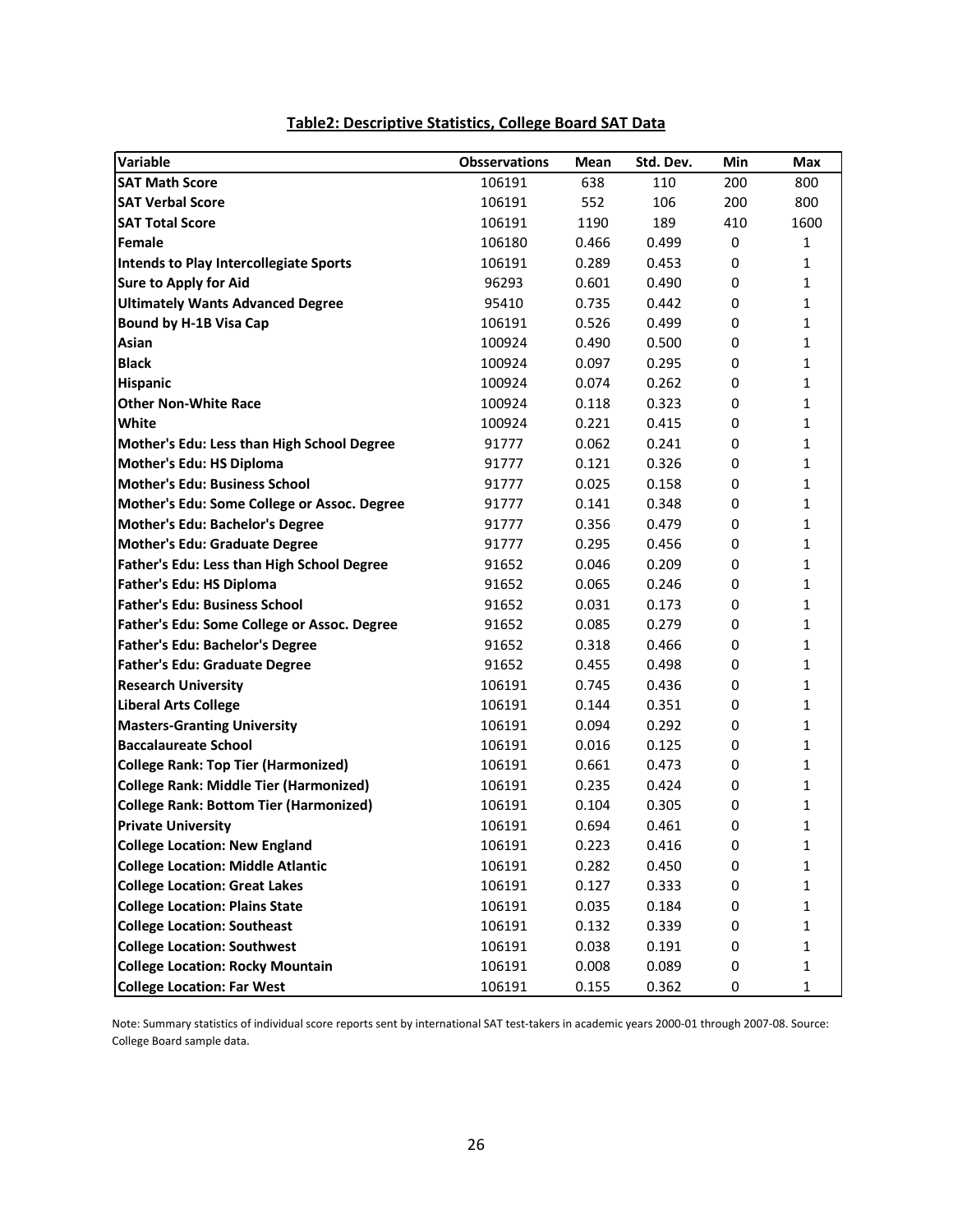|                                                                   | (1)          | (2)                   | (3)                    | (4)       | (5)                     | (6)                        | (7)           | (8)                    | (9)                        |
|-------------------------------------------------------------------|--------------|-----------------------|------------------------|-----------|-------------------------|----------------------------|---------------|------------------------|----------------------------|
| <b>Dependent Variable:</b>                                        |              | <b>Math SAT Score</b> |                        |           | <b>Verbal SAT Score</b> |                            |               | <b>Total SAT Score</b> |                            |
| Bound by H-1B Visa Cap                                            | $-8.503$     | $-8.408$              | $-7.617$               | $-10.007$ | $-9.840$                | $-12.325$                  | $-18.510$     | $-18.248$              | $-19.942$                  |
|                                                                   | $(4.229)$ ** | $(2.173)$ ***         | $(1.840)$ ***          | (7.010)   | $(2.381)***$            | $(2.244)$ ***              | $(6.200)$ *** | $(3.230)$ ***          | $(3.109)$ ***              |
| % Sure to Apply for Aid                                           |              |                       | 13.644                 |           |                         | 14.384                     |               |                        | 28.029                     |
|                                                                   |              |                       | $(1.570)$ ***          |           |                         | $(1.880)$ ***              |               |                        | $(2.861)$ ***              |
| % Intent to Play Intercollegiate Sports                           |              |                       | 0.348                  |           |                         | $-7.448$                   |               |                        | $-7.100$                   |
|                                                                   |              |                       | (1.662)                |           |                         | $(1.733)$ ***              |               |                        | $(2.897)$ **               |
| % Female                                                          |              |                       | $-26.337$              |           |                         | 3.897                      |               |                        | $-22.439$                  |
|                                                                   |              |                       | $(1.539)$ ***          |           |                         | $(1.687)$ **               |               |                        | $(2.688)$ ***              |
| % Asian                                                           |              |                       | 47.155                 |           |                         | $-22.539$                  |               |                        | 24.616                     |
|                                                                   |              |                       | $(3.147)$ ***          |           |                         | $(3.730)$ ***              |               |                        | $(5.575)$ ***              |
| % Black                                                           |              |                       | $-19.716$              |           |                         | $-30.511$                  |               |                        | $-50.227$                  |
|                                                                   |              |                       | $(4.686)$ ***          |           |                         | $(4.248)$ ***              |               |                        | $(7.925)$ ***              |
| % Hispanic                                                        |              |                       | $-25.339$              |           |                         | $-24.383$                  |               |                        | $-49.722$                  |
|                                                                   |              |                       | $(4.629)$ ***          |           |                         | $(4.495)$ ***              |               |                        | $(7.822)$ ***              |
| % Other Non-White Race                                            |              |                       | 2.078<br>(3.400)       |           |                         | $-26.713$<br>$(3.599)$ *** |               |                        | $-24.635$<br>$(6.010)$ *** |
| % Ultimately Wants Advanced Degree                                |              |                       | 17.592                 |           |                         | 17.308                     |               |                        | 34.900                     |
|                                                                   |              |                       | $(1.680)$ ***          |           |                         | $(1.856)$ ***              |               |                        | $(3.029)$ ***              |
| Mother's Edu: % HS DIPLOMA                                        |              |                       | $-7.149$               |           |                         | 13.395                     |               |                        | 6.246                      |
|                                                                   |              |                       | $(3.616)$ **           |           |                         | $(4.399)$ ***              |               |                        | (6.891)                    |
| Mother's Edu: % BUSINESS SCHOOL                                   |              |                       | $-16.993$              |           |                         | 18.339                     |               |                        | 1.345                      |
|                                                                   |              |                       | $(5.133)***$           |           |                         | $(5.810)$ ***              |               |                        | (9.532)                    |
| Mother's Edu: % SOME COLLEGE or ASSOC                             |              |                       | $-3.355$               |           |                         | 17.518                     |               |                        | 14.163                     |
|                                                                   |              |                       | (3.448)                |           |                         | $(4.488)$ ***              |               |                        | $(6.641)$ **               |
| Mother's Edu: % BACHELORS DEGREE or SOME GRAD                     |              |                       | 2.769                  |           |                         | 27.635                     |               |                        | 30.404                     |
|                                                                   |              |                       | (3.246)                |           |                         | $(4.118)$ ***              |               |                        | $(6.182)$ ***              |
| <b>Mother's Edu: % GRAD DEGREE</b>                                |              |                       | 2.503                  |           |                         | 29.630                     |               |                        | 32.133                     |
|                                                                   |              |                       | (3.519)                |           |                         | $(4.364)$ ***              |               |                        | $(6.650)$ ***              |
| Father's Edu: % HS DIPLOMA                                        |              |                       | 1.712                  |           |                         | 0.725                      |               |                        | 2.438                      |
|                                                                   |              |                       | (4.048)                |           |                         | (4.886)                    |               |                        | (7.748)                    |
| Father's Edu: % BUSINESS SCHOOL                                   |              |                       | 1.270                  |           |                         | 20.126                     |               |                        | 21.396                     |
|                                                                   |              |                       | (4.786)                |           |                         | $(5.763)$ ***              |               |                        | $(8.875)$ **               |
| Father's Edu: % SOME COLLEGE or ASSOC                             |              |                       | 10.280                 |           |                         | 8.470                      |               |                        | 18.750                     |
| Father's Edu: % BACHELORS DEGREE or SOME GRAD                     |              |                       | $(3.915)***$<br>22.387 |           |                         | $(4.692)*$                 |               |                        | $(7.376)$ **<br>43.961     |
|                                                                   |              |                       | $(3.598)$ ***          |           |                         | 21.574<br>$(4.273)$ ***    |               |                        | $(6.685)$ ***              |
| Father's Edu: % GRAD DEGREE                                       |              |                       | 25.834                 |           |                         | 38.254                     |               |                        | 64.088                     |
|                                                                   |              |                       | $(3.593)$ ***          |           |                         | $(4.184)$ ***              |               |                        | $(6.597)$ ***              |
| <b>Additional Fixed Effects:</b>                                  | Year         |                       | Year                   | Year      |                         | Year                       | Year          |                        | Year                       |
|                                                                   | School       |                       | School*Country         | School    |                         | School*Country             | School        |                        | School*Country             |
|                                                                   | Country      |                       |                        | Country   |                         |                            | Country       |                        |                            |
| <b>Observations</b>                                               | 36218        | 36218                 | 30797                  | 36218     | 36218                   | 30797                      | 36218         | 36218                  | 30797                      |
| R-squared                                                         | 0.58         | 0.68                  | 0.72                   | 0.4       | 0.52                    | 0.56                       | 0.54          | 0.64                   | 0.69                       |
| Robust standard errors in parentheses                             |              |                       |                        |           |                         |                            |               |                        |                            |
| * significant at 10%; ** significant at 5%; *** significant at 1% |              |                       |                        |           |                         |                            |               |                        |                            |

# **Table 3: Baseline Results, College Board Data**

Note: Unit of observation is pseudo-school\*country-of-origin\*year. Regressions are weighted by population number of score reports. Standard errors are clustered by pseudo-school\*country-of-origin cells.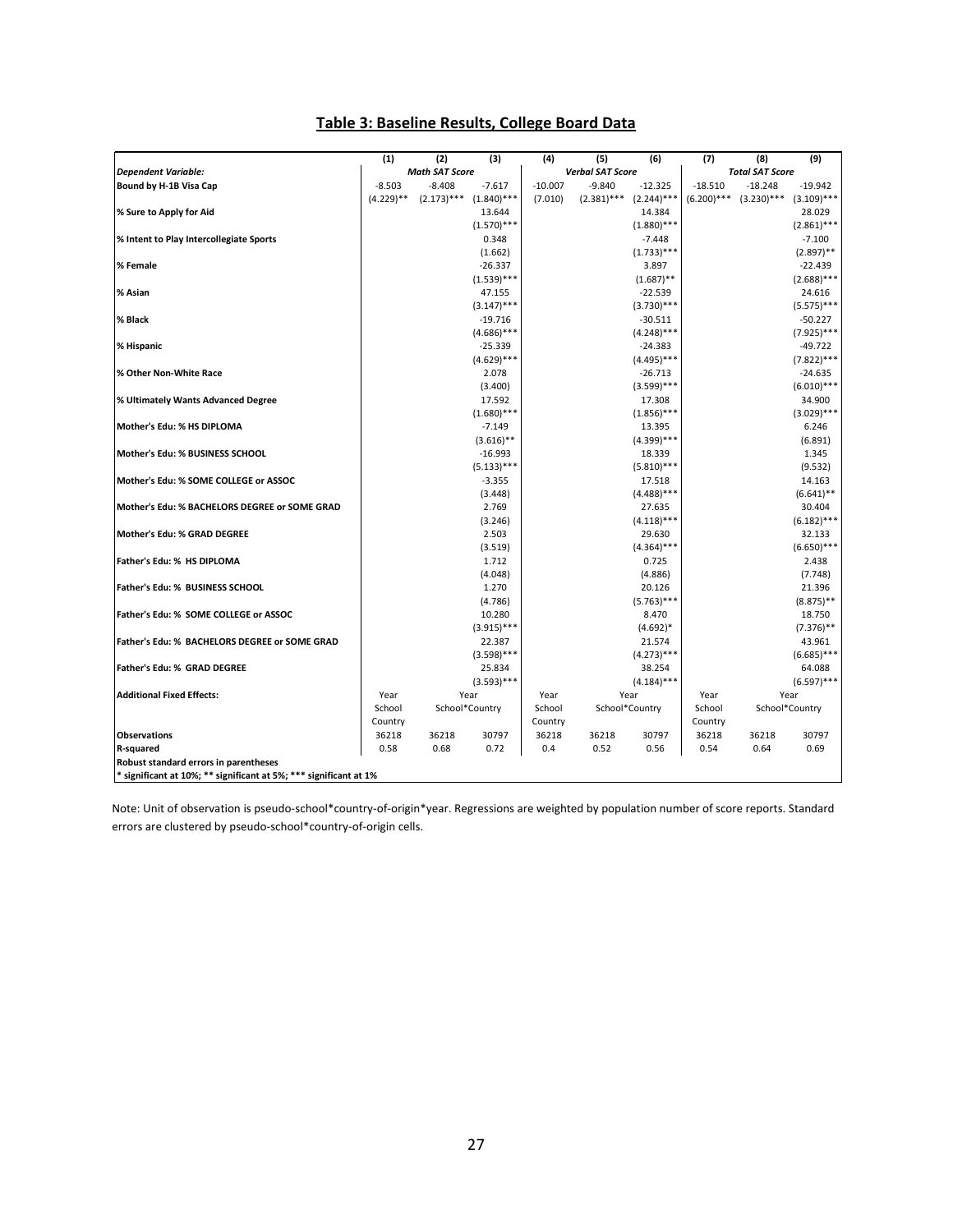| (1)<br>(2)<br>(3)<br>(4)<br>(5)<br>(6)<br>(7)<br>(8)<br>(9)<br>In(Math SAT Score)<br>In(Verbal SAT Score)<br>In(Total SAT Score)<br><b>Dependent Variable:</b><br>$-0.012$<br>$-0.016$<br>$-0.012$<br>$-0.011$<br>$-0.016$<br>$-0.021$<br>$-0.014$<br>$-0.014$<br>$-0.015$<br>Bound by H-1B Visa Cap<br>$(0.006)$ **<br>$(0.007)*$<br>$(0.003)$ ***<br>$(0.003)$ ***<br>(0.014)<br>$(0.004)$ ***<br>$(0.004)$ ***<br>$(0.003)$ ***<br>$(0.003)$ ***<br>0.023<br>0.027<br>0.024<br>% Sure to Apply for Aid<br>$(0.003)$ ***<br>$(0.004)$ ***<br>$(0.003)$ ***<br>% Intent to Play Intercollegiate Sports<br>0.001<br>$-0.012$<br>$-0.005$<br>$(0.003)$ **<br>(0.003)<br>$(0.003)$ ***<br>$-0.044$<br>% Female<br>0.008<br>$-0.019$<br>$(0.003)$ ***<br>$(0.003)$ ***<br>$(0.002)$ ***<br>% Asian<br>0.075<br>$-0.043$<br>0.021<br>$(0.005)$ ***<br>$(0.005)$ ***<br>$(0.007)$ ***<br>$-0.039$<br>% Black<br>$-0.058$<br>$-0.047$<br>$(0.009)$ ***<br>$(0.007)$ ***<br>$(0.008)$ ***<br>$-0.044$<br>% Hispanic<br>$-0.044$<br>$-0.044$<br>$(0.007)$ ***<br>$(0.008)$ ***<br>$(0.009)$ ***<br>% Other Non-White Race<br>0.000<br>$-0.051$<br>$-0.023$<br>$(0.005)$ ***<br>(0.006)<br>$(0.007)$ ***<br>0.030<br>0.033<br>0.032<br>% Ultimately Wants Advanced Degree<br>$(0.003)$ ***<br>$(0.003)$ ***<br>$(0.004)$ ***<br>Mother's Edu: % HS DIPLOMA<br>$-0.011$<br>0.028<br>0.007<br>$(0.006)*$<br>$(0.009)$ ***<br>(0.006)<br>$-0.028$<br>0.000<br>Mother's Edu: % BUSINESS SCHOOL<br>0.035<br>$(0.009)$ ***<br>$(0.012)$ ***<br>(0.009)<br>$-0.004$<br>0.014<br>Mother's Edu: % SOME COLLEGE or ASSOC<br>0.034<br>(0.006)<br>$(0.009)$ ***<br>$(0.006)$ **<br>0.005<br>Mother's Edu: % BACHELORS DEGREE or SOME GRAD<br>0.054<br>0.027<br>(0.006)<br>$(0.008)$ ***<br>$(0.006)$ *** |
|-------------------------------------------------------------------------------------------------------------------------------------------------------------------------------------------------------------------------------------------------------------------------------------------------------------------------------------------------------------------------------------------------------------------------------------------------------------------------------------------------------------------------------------------------------------------------------------------------------------------------------------------------------------------------------------------------------------------------------------------------------------------------------------------------------------------------------------------------------------------------------------------------------------------------------------------------------------------------------------------------------------------------------------------------------------------------------------------------------------------------------------------------------------------------------------------------------------------------------------------------------------------------------------------------------------------------------------------------------------------------------------------------------------------------------------------------------------------------------------------------------------------------------------------------------------------------------------------------------------------------------------------------------------------------------------------------------------------------------------------------------------------------------------|
|                                                                                                                                                                                                                                                                                                                                                                                                                                                                                                                                                                                                                                                                                                                                                                                                                                                                                                                                                                                                                                                                                                                                                                                                                                                                                                                                                                                                                                                                                                                                                                                                                                                                                                                                                                                     |
|                                                                                                                                                                                                                                                                                                                                                                                                                                                                                                                                                                                                                                                                                                                                                                                                                                                                                                                                                                                                                                                                                                                                                                                                                                                                                                                                                                                                                                                                                                                                                                                                                                                                                                                                                                                     |
|                                                                                                                                                                                                                                                                                                                                                                                                                                                                                                                                                                                                                                                                                                                                                                                                                                                                                                                                                                                                                                                                                                                                                                                                                                                                                                                                                                                                                                                                                                                                                                                                                                                                                                                                                                                     |
|                                                                                                                                                                                                                                                                                                                                                                                                                                                                                                                                                                                                                                                                                                                                                                                                                                                                                                                                                                                                                                                                                                                                                                                                                                                                                                                                                                                                                                                                                                                                                                                                                                                                                                                                                                                     |
|                                                                                                                                                                                                                                                                                                                                                                                                                                                                                                                                                                                                                                                                                                                                                                                                                                                                                                                                                                                                                                                                                                                                                                                                                                                                                                                                                                                                                                                                                                                                                                                                                                                                                                                                                                                     |
|                                                                                                                                                                                                                                                                                                                                                                                                                                                                                                                                                                                                                                                                                                                                                                                                                                                                                                                                                                                                                                                                                                                                                                                                                                                                                                                                                                                                                                                                                                                                                                                                                                                                                                                                                                                     |
|                                                                                                                                                                                                                                                                                                                                                                                                                                                                                                                                                                                                                                                                                                                                                                                                                                                                                                                                                                                                                                                                                                                                                                                                                                                                                                                                                                                                                                                                                                                                                                                                                                                                                                                                                                                     |
|                                                                                                                                                                                                                                                                                                                                                                                                                                                                                                                                                                                                                                                                                                                                                                                                                                                                                                                                                                                                                                                                                                                                                                                                                                                                                                                                                                                                                                                                                                                                                                                                                                                                                                                                                                                     |
|                                                                                                                                                                                                                                                                                                                                                                                                                                                                                                                                                                                                                                                                                                                                                                                                                                                                                                                                                                                                                                                                                                                                                                                                                                                                                                                                                                                                                                                                                                                                                                                                                                                                                                                                                                                     |
|                                                                                                                                                                                                                                                                                                                                                                                                                                                                                                                                                                                                                                                                                                                                                                                                                                                                                                                                                                                                                                                                                                                                                                                                                                                                                                                                                                                                                                                                                                                                                                                                                                                                                                                                                                                     |
|                                                                                                                                                                                                                                                                                                                                                                                                                                                                                                                                                                                                                                                                                                                                                                                                                                                                                                                                                                                                                                                                                                                                                                                                                                                                                                                                                                                                                                                                                                                                                                                                                                                                                                                                                                                     |
|                                                                                                                                                                                                                                                                                                                                                                                                                                                                                                                                                                                                                                                                                                                                                                                                                                                                                                                                                                                                                                                                                                                                                                                                                                                                                                                                                                                                                                                                                                                                                                                                                                                                                                                                                                                     |
|                                                                                                                                                                                                                                                                                                                                                                                                                                                                                                                                                                                                                                                                                                                                                                                                                                                                                                                                                                                                                                                                                                                                                                                                                                                                                                                                                                                                                                                                                                                                                                                                                                                                                                                                                                                     |
|                                                                                                                                                                                                                                                                                                                                                                                                                                                                                                                                                                                                                                                                                                                                                                                                                                                                                                                                                                                                                                                                                                                                                                                                                                                                                                                                                                                                                                                                                                                                                                                                                                                                                                                                                                                     |
|                                                                                                                                                                                                                                                                                                                                                                                                                                                                                                                                                                                                                                                                                                                                                                                                                                                                                                                                                                                                                                                                                                                                                                                                                                                                                                                                                                                                                                                                                                                                                                                                                                                                                                                                                                                     |
|                                                                                                                                                                                                                                                                                                                                                                                                                                                                                                                                                                                                                                                                                                                                                                                                                                                                                                                                                                                                                                                                                                                                                                                                                                                                                                                                                                                                                                                                                                                                                                                                                                                                                                                                                                                     |
|                                                                                                                                                                                                                                                                                                                                                                                                                                                                                                                                                                                                                                                                                                                                                                                                                                                                                                                                                                                                                                                                                                                                                                                                                                                                                                                                                                                                                                                                                                                                                                                                                                                                                                                                                                                     |
|                                                                                                                                                                                                                                                                                                                                                                                                                                                                                                                                                                                                                                                                                                                                                                                                                                                                                                                                                                                                                                                                                                                                                                                                                                                                                                                                                                                                                                                                                                                                                                                                                                                                                                                                                                                     |
|                                                                                                                                                                                                                                                                                                                                                                                                                                                                                                                                                                                                                                                                                                                                                                                                                                                                                                                                                                                                                                                                                                                                                                                                                                                                                                                                                                                                                                                                                                                                                                                                                                                                                                                                                                                     |
|                                                                                                                                                                                                                                                                                                                                                                                                                                                                                                                                                                                                                                                                                                                                                                                                                                                                                                                                                                                                                                                                                                                                                                                                                                                                                                                                                                                                                                                                                                                                                                                                                                                                                                                                                                                     |
|                                                                                                                                                                                                                                                                                                                                                                                                                                                                                                                                                                                                                                                                                                                                                                                                                                                                                                                                                                                                                                                                                                                                                                                                                                                                                                                                                                                                                                                                                                                                                                                                                                                                                                                                                                                     |
|                                                                                                                                                                                                                                                                                                                                                                                                                                                                                                                                                                                                                                                                                                                                                                                                                                                                                                                                                                                                                                                                                                                                                                                                                                                                                                                                                                                                                                                                                                                                                                                                                                                                                                                                                                                     |
|                                                                                                                                                                                                                                                                                                                                                                                                                                                                                                                                                                                                                                                                                                                                                                                                                                                                                                                                                                                                                                                                                                                                                                                                                                                                                                                                                                                                                                                                                                                                                                                                                                                                                                                                                                                     |
|                                                                                                                                                                                                                                                                                                                                                                                                                                                                                                                                                                                                                                                                                                                                                                                                                                                                                                                                                                                                                                                                                                                                                                                                                                                                                                                                                                                                                                                                                                                                                                                                                                                                                                                                                                                     |
|                                                                                                                                                                                                                                                                                                                                                                                                                                                                                                                                                                                                                                                                                                                                                                                                                                                                                                                                                                                                                                                                                                                                                                                                                                                                                                                                                                                                                                                                                                                                                                                                                                                                                                                                                                                     |
|                                                                                                                                                                                                                                                                                                                                                                                                                                                                                                                                                                                                                                                                                                                                                                                                                                                                                                                                                                                                                                                                                                                                                                                                                                                                                                                                                                                                                                                                                                                                                                                                                                                                                                                                                                                     |
| 0.005<br>Mother's Edu: % GRAD DEGREE<br>0.057<br>0.029                                                                                                                                                                                                                                                                                                                                                                                                                                                                                                                                                                                                                                                                                                                                                                                                                                                                                                                                                                                                                                                                                                                                                                                                                                                                                                                                                                                                                                                                                                                                                                                                                                                                                                                              |
| $(0.009)$ ***<br>$(0.006)$ ***<br>(0.006)                                                                                                                                                                                                                                                                                                                                                                                                                                                                                                                                                                                                                                                                                                                                                                                                                                                                                                                                                                                                                                                                                                                                                                                                                                                                                                                                                                                                                                                                                                                                                                                                                                                                                                                                           |
| 0.005<br>$-0.001$<br>0.004<br>Father's Edu: % HS DIPLOMA                                                                                                                                                                                                                                                                                                                                                                                                                                                                                                                                                                                                                                                                                                                                                                                                                                                                                                                                                                                                                                                                                                                                                                                                                                                                                                                                                                                                                                                                                                                                                                                                                                                                                                                            |
| (0.008)<br>(0.010)<br>(0.007)                                                                                                                                                                                                                                                                                                                                                                                                                                                                                                                                                                                                                                                                                                                                                                                                                                                                                                                                                                                                                                                                                                                                                                                                                                                                                                                                                                                                                                                                                                                                                                                                                                                                                                                                                       |
| 0.005<br>0.037<br>Father's Edu: % BUSINESS SCHOOL<br>0.020                                                                                                                                                                                                                                                                                                                                                                                                                                                                                                                                                                                                                                                                                                                                                                                                                                                                                                                                                                                                                                                                                                                                                                                                                                                                                                                                                                                                                                                                                                                                                                                                                                                                                                                          |
| $(0.011)$ ***<br>$(0.008)$ **<br>(0.009)                                                                                                                                                                                                                                                                                                                                                                                                                                                                                                                                                                                                                                                                                                                                                                                                                                                                                                                                                                                                                                                                                                                                                                                                                                                                                                                                                                                                                                                                                                                                                                                                                                                                                                                                            |
| Father's Edu: % SOME COLLEGE or ASSOC<br>0.020<br>0.014<br>0.018                                                                                                                                                                                                                                                                                                                                                                                                                                                                                                                                                                                                                                                                                                                                                                                                                                                                                                                                                                                                                                                                                                                                                                                                                                                                                                                                                                                                                                                                                                                                                                                                                                                                                                                    |
| $(0.007)$ ***<br>$(0.007)$ ***<br>(0.009)                                                                                                                                                                                                                                                                                                                                                                                                                                                                                                                                                                                                                                                                                                                                                                                                                                                                                                                                                                                                                                                                                                                                                                                                                                                                                                                                                                                                                                                                                                                                                                                                                                                                                                                                           |
| 0.042<br>Father's Edu: % BACHELORS DEGREE or SOME GRAD<br>0.043<br>0.043                                                                                                                                                                                                                                                                                                                                                                                                                                                                                                                                                                                                                                                                                                                                                                                                                                                                                                                                                                                                                                                                                                                                                                                                                                                                                                                                                                                                                                                                                                                                                                                                                                                                                                            |
| $(0.007)$ ***<br>$(0.006)$ ***<br>$(0.008)$ ***                                                                                                                                                                                                                                                                                                                                                                                                                                                                                                                                                                                                                                                                                                                                                                                                                                                                                                                                                                                                                                                                                                                                                                                                                                                                                                                                                                                                                                                                                                                                                                                                                                                                                                                                     |
| Father's Edu: % GRAD DEGREE<br>0.048<br>0.073<br>0.060                                                                                                                                                                                                                                                                                                                                                                                                                                                                                                                                                                                                                                                                                                                                                                                                                                                                                                                                                                                                                                                                                                                                                                                                                                                                                                                                                                                                                                                                                                                                                                                                                                                                                                                              |
| $(0.007)$ ***<br>$(0.008)$ ***<br>$(0.006)$ ***                                                                                                                                                                                                                                                                                                                                                                                                                                                                                                                                                                                                                                                                                                                                                                                                                                                                                                                                                                                                                                                                                                                                                                                                                                                                                                                                                                                                                                                                                                                                                                                                                                                                                                                                     |
| <b>Additional Fixed Effects:</b><br>Year<br>Year<br>Year<br>Year<br>Year<br>Year                                                                                                                                                                                                                                                                                                                                                                                                                                                                                                                                                                                                                                                                                                                                                                                                                                                                                                                                                                                                                                                                                                                                                                                                                                                                                                                                                                                                                                                                                                                                                                                                                                                                                                    |
| School<br>School*Country<br>School*Country<br>School*Country<br>School<br>School                                                                                                                                                                                                                                                                                                                                                                                                                                                                                                                                                                                                                                                                                                                                                                                                                                                                                                                                                                                                                                                                                                                                                                                                                                                                                                                                                                                                                                                                                                                                                                                                                                                                                                    |
| Country<br>Country<br>Country                                                                                                                                                                                                                                                                                                                                                                                                                                                                                                                                                                                                                                                                                                                                                                                                                                                                                                                                                                                                                                                                                                                                                                                                                                                                                                                                                                                                                                                                                                                                                                                                                                                                                                                                                       |
| <b>Observations</b><br>36218<br>36218<br>30797<br>36218<br>36218<br>30797<br>36218<br>36218<br>30797<br>0.57<br>0.67<br>0.72<br>0.4<br>0.53<br>0.57<br>0.65<br>0.69<br>R-squared<br>0.54                                                                                                                                                                                                                                                                                                                                                                                                                                                                                                                                                                                                                                                                                                                                                                                                                                                                                                                                                                                                                                                                                                                                                                                                                                                                                                                                                                                                                                                                                                                                                                                            |
| Robust standard errors in parentheses                                                                                                                                                                                                                                                                                                                                                                                                                                                                                                                                                                                                                                                                                                                                                                                                                                                                                                                                                                                                                                                                                                                                                                                                                                                                                                                                                                                                                                                                                                                                                                                                                                                                                                                                               |
| * significant at 10%; ** significant at 5%; *** significant at 1%                                                                                                                                                                                                                                                                                                                                                                                                                                                                                                                                                                                                                                                                                                                                                                                                                                                                                                                                                                                                                                                                                                                                                                                                                                                                                                                                                                                                                                                                                                                                                                                                                                                                                                                   |

### **Table 4: Baseline Results, Dependent Variables Measured in Logs**

Note: Unit of observation is pseudo-school\*country-of-origin\*year. Regressions are weighted by population number of score reports. Standard errors are clustered by pseudo-school\*country-of-origin cells.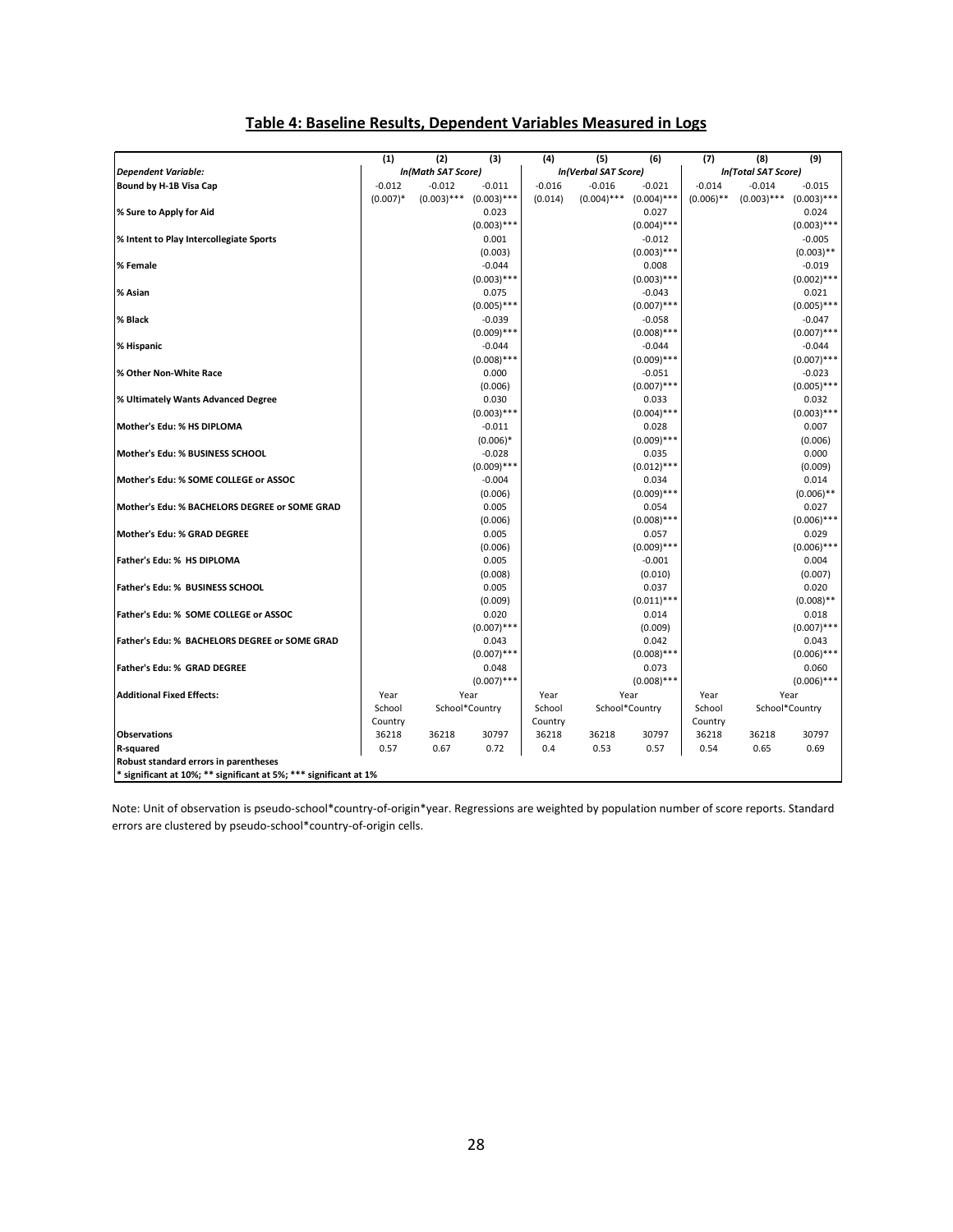|                                                                     | (1)           | (2)        | (3)           | (4)                      | (5)           | (6)           |  |  |
|---------------------------------------------------------------------|---------------|------------|---------------|--------------------------|---------------|---------------|--|--|
| Dependent Variable:                                                 | Math          | Verbal     |               | <b>Average SAT Score</b> |               |               |  |  |
| Bound by H-1B Visa Cap                                              | $-9.908$      | 0.105      | $-9.804$      | $-15.932$                | $-9.583$      | $-13.652$     |  |  |
|                                                                     | $(2.313)***$  | (2.675)    | $(3.638)$ *** | $(4.017)$ ***            | $(3.509)$ *** | $(3.950)$ *** |  |  |
| <b>Observations</b>                                                 | 36218         | 36218      | 36218         | 36218                    | 36218         | 36218         |  |  |
| <b>R-Squared</b>                                                    | 0.69          | 0.57       | 0.67          | 0.67                     | 0.67          | 0.67          |  |  |
|                                                                     |               |            |               |                          |               |               |  |  |
| Dependent Variable:                                                 | In(Math)      | In(Verbal) |               | In(Average SAT Score)    |               |               |  |  |
| Bound by H-1B Visa Cap                                              | $-0.014$      | 0.003      | $-0.006$      | $-0.011$                 | $-0.006$      | $-0.009$      |  |  |
|                                                                     | $(0.004)$ *** | (0.005)    | $(0.003)$ **  | $(0.003)$ ***            | $(0.003)$ **  | $(0.003)$ *** |  |  |
| <b>Observations</b>                                                 | 36218         | 36218      | 36218         | 36218                    | 36218         | 36218         |  |  |
| <b>R-Squared</b>                                                    | 0.68          | 0.57       | 0.67          | 0.67                     | 0.67          | 0.67          |  |  |
| Robust standard errors in parentheses                               |               |            |               |                          |               |               |  |  |
| $*$ significant at 10%; ** significant at 5%; *** significant at 1% |               |            |               |                          |               |               |  |  |
| <b>Fixed Effects: SAT Date, School*Country</b>                      |               |            |               |                          |               |               |  |  |

### **Table 5: Timing of Policy and SAT Score Response, Varied Approaches**

Note: Unit of observation is pseudo-school\*country-of-origin\*year. Regressions are weighted by population number of score reports. Standard errors are clustered by pseudo-school\*country-oforigin cells. Estimates assume different dates for individual responses to announced policy changes as described in the text.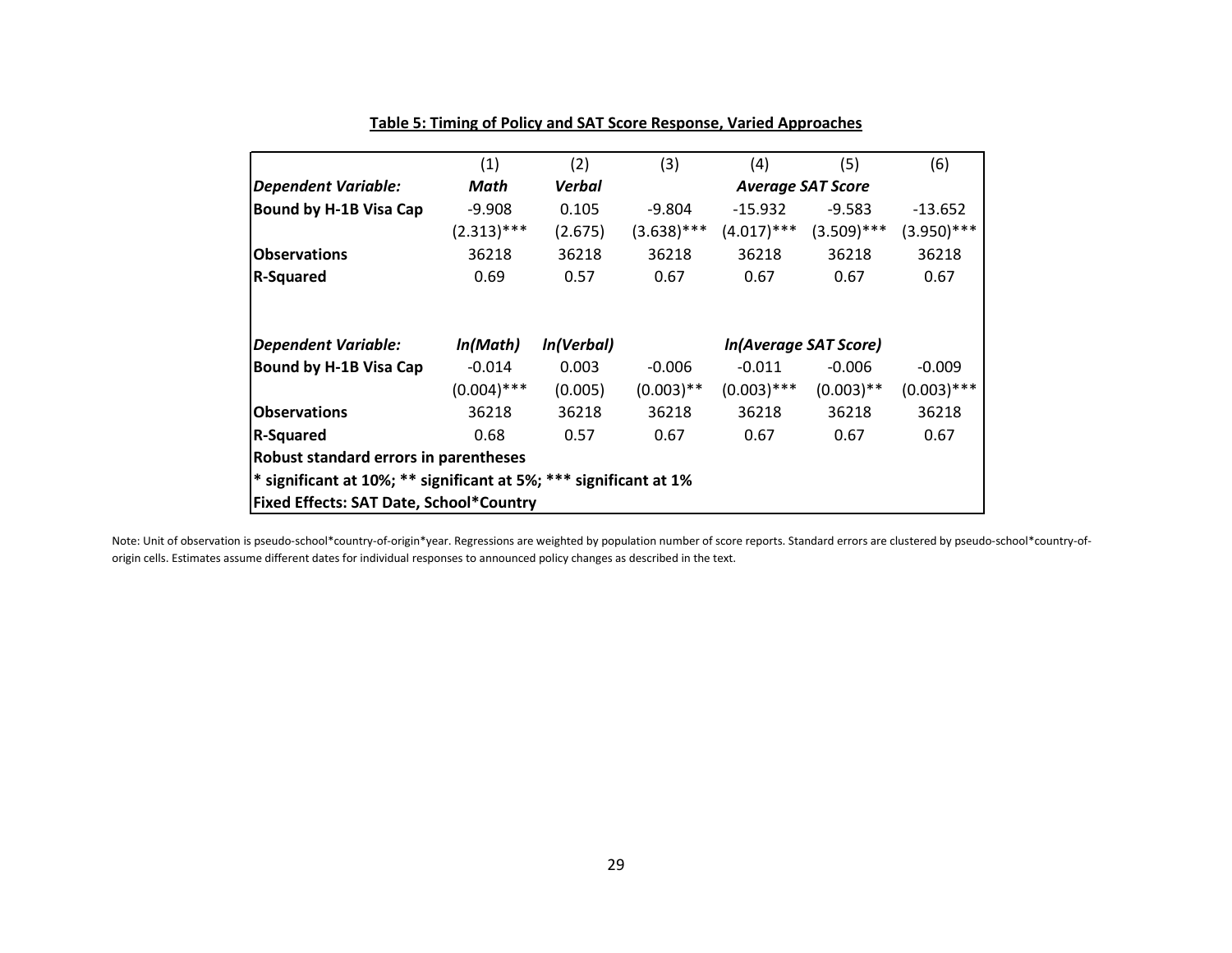|                                                                   | (1)                                | (2)                   | (3)              |  |  |  |  |  |
|-------------------------------------------------------------------|------------------------------------|-----------------------|------------------|--|--|--|--|--|
| <b>Excluded Countries:</b>                                        | China, India,<br>Bulgaria, Romania | Canada                | <b>Singapore</b> |  |  |  |  |  |
|                                                                   |                                    |                       |                  |  |  |  |  |  |
| <b>Dependent Variable:</b>                                        | <b>Average SAT Score</b>           |                       |                  |  |  |  |  |  |
| <b>Bound by H-1B Visa Cap</b>                                     | $-9.553$                           | $-14.958$             | $-7.735$         |  |  |  |  |  |
|                                                                   | $(3.856)$ **                       | $(4.953)$ ***         | $(4.229)*$       |  |  |  |  |  |
| <b>Observations</b>                                               | 32331                              | 33844                 | 35341            |  |  |  |  |  |
| <b>R-Squared</b>                                                  | 0.67                               | 0.66                  | 0.65             |  |  |  |  |  |
|                                                                   |                                    |                       |                  |  |  |  |  |  |
| <b>Dependent Variable:</b>                                        |                                    | In(Average SAT Score) |                  |  |  |  |  |  |
| <b>Bound by H-1B Visa Cap</b>                                     | $-0.006$                           | $-0.010$              | $-0.005$         |  |  |  |  |  |
|                                                                   | $(0.003)*$                         | $(0.004)$ **          | (0.004)          |  |  |  |  |  |
| <b>Observations</b>                                               | 32331                              | 33844                 | 35341            |  |  |  |  |  |
| <b>R-Squared</b>                                                  | 0.67                               | 0.66                  | 0.66             |  |  |  |  |  |
| Robust standard errors in parentheses                             |                                    |                       |                  |  |  |  |  |  |
| * significant at 10%; ** significant at 5%; *** significant at 1% |                                    |                       |                  |  |  |  |  |  |
| <b>Fixed Effects: SAT Date, School*Country</b>                    |                                    |                       |                  |  |  |  |  |  |

### **Table 6: Results When Excluding Potential Outlying Countries**

Note: Unit of observation is pseudo-school\*country-of-origin\*year. Regressions are weighted by population number of score reports. Standard errors are clustered by pseudo-school\*country-oforigin cells. Estimates assume different dates for individual responses to announced policy changes as described in the text.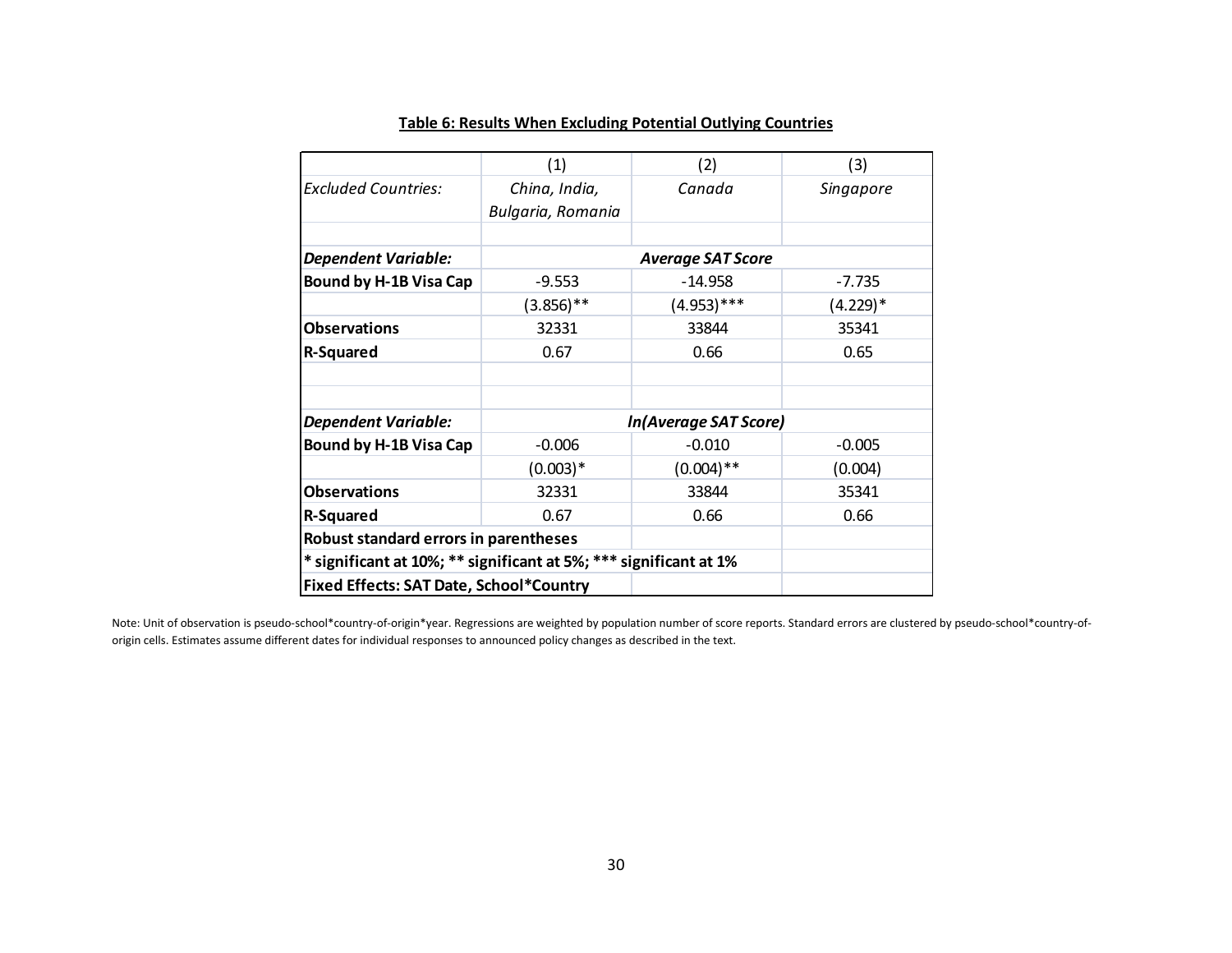| <b>School Type</b>   |               |                     | <b>School Tier</b> | <b>School Type &amp; Tier</b>                |               |  |
|----------------------|---------------|---------------------|--------------------|----------------------------------------------|---------------|--|
| <b>Research</b>      | $-7.537$      | Top                 | -8.466             | <b>General Effect</b>                        | -14.061       |  |
|                      | $(3.897)^*$   |                     | $(4.047)$ **       |                                              | $(3.957)$ *** |  |
| <b>Liberal Arts</b>  | $-16.547$     | <b>Middle</b>       | $-13.165$          | <b>Differential for Top Research Schools</b> | 8.411         |  |
|                      | $(5.389)$ *** |                     | $(4.958)$ ***      |                                              | $(4.205)$ **  |  |
| <b>Masters</b>       | $-14.371$     | <b>Bottom</b>       | $-10.670$          |                                              |               |  |
|                      | $(7.006)$ **  |                     | (6.539)            |                                              |               |  |
| <b>Baccalaureate</b> | $-23.813$     |                     |                    |                                              |               |  |
|                      | $(13.787)^*$  |                     |                    |                                              |               |  |
| <b>Observations</b>  | 36218         | <b>Observations</b> | 36218              | <b>Observations</b>                          | 36218         |  |
| <b>R-Squared</b>     | 0.67          | <b>R-Squared</b>    | 0.67               | <b>R-Squared</b>                             | 0.67          |  |

Note: Unit of observation is pseudo-school\*country-of-origin\*year. Regressions are weighted by population number of score reports. Standard errors are clustered by pseudo-school\*country-oforigin cells. Estimates assume different dates for individual responses to announced policy changes as described in the text.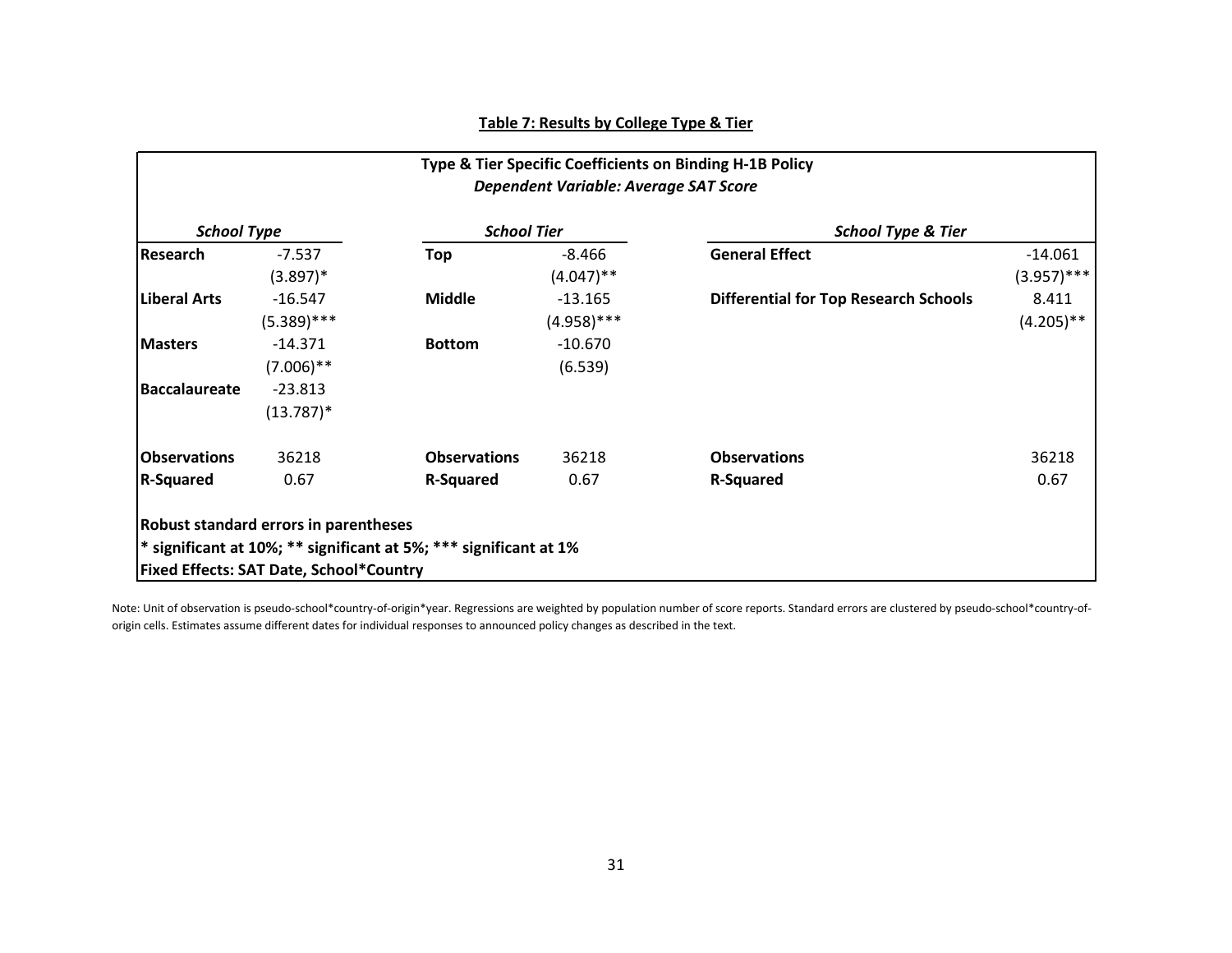|                                                                              | (1)                                            | (2)           | (3)      | (4)        | (5)           | (6)                 | (7)                    |  |  |
|------------------------------------------------------------------------------|------------------------------------------------|---------------|----------|------------|---------------|---------------------|------------------------|--|--|
| Dependent Variable:                                                          | % Female                                       | % Asian       | % Black  | % Hispanic | % White       | % Sure to Apply for | % Sure to Pursue       |  |  |
|                                                                              |                                                |               |          |            |               | Aid                 | <b>Advanced Degree</b> |  |  |
| Bound by H-1B Visa Cap                                                       | 0.005                                          | $-0.076$      | $-0.001$ | $-0.003$   | 0.059         | 0.044               | 0.084                  |  |  |
|                                                                              | (0.011)                                        | $(0.014)$ *** | (0.004)  | (0.003)    | $(0.014)$ *** | $(0.012)$ ***       | $(0.017)$ ***          |  |  |
| <b>Observations</b>                                                          | 36213                                          | 35226         | 35226    | 35226      | 35226         | 34079               | 33763                  |  |  |
| IR <sub>2</sub>                                                              | 0.31                                           | 0.79          | 0.79     | 0.82       | 0.76          | 0.44                | 0.30                   |  |  |
| Robust standard errors in parentheses                                        |                                                |               |          |            |               |                     |                        |  |  |
| <sup>*</sup> significant at 10%; ** significant at 5%; *** significant at 1% |                                                |               |          |            |               |                     |                        |  |  |
|                                                                              | <b>Fixed Effects: SAT Date, School*Country</b> |               |          |            |               |                     |                        |  |  |

**Table 8: Effect of Restrictive H-1B Policy on Demographic Composition of Prospective International Students**

Note: Unit of observation is pseudo-school\*country-of-origin\*year. Regressions are weighted by population number of score reports. Standard errors are clustered by pseudo-school\*country-oforigin cells.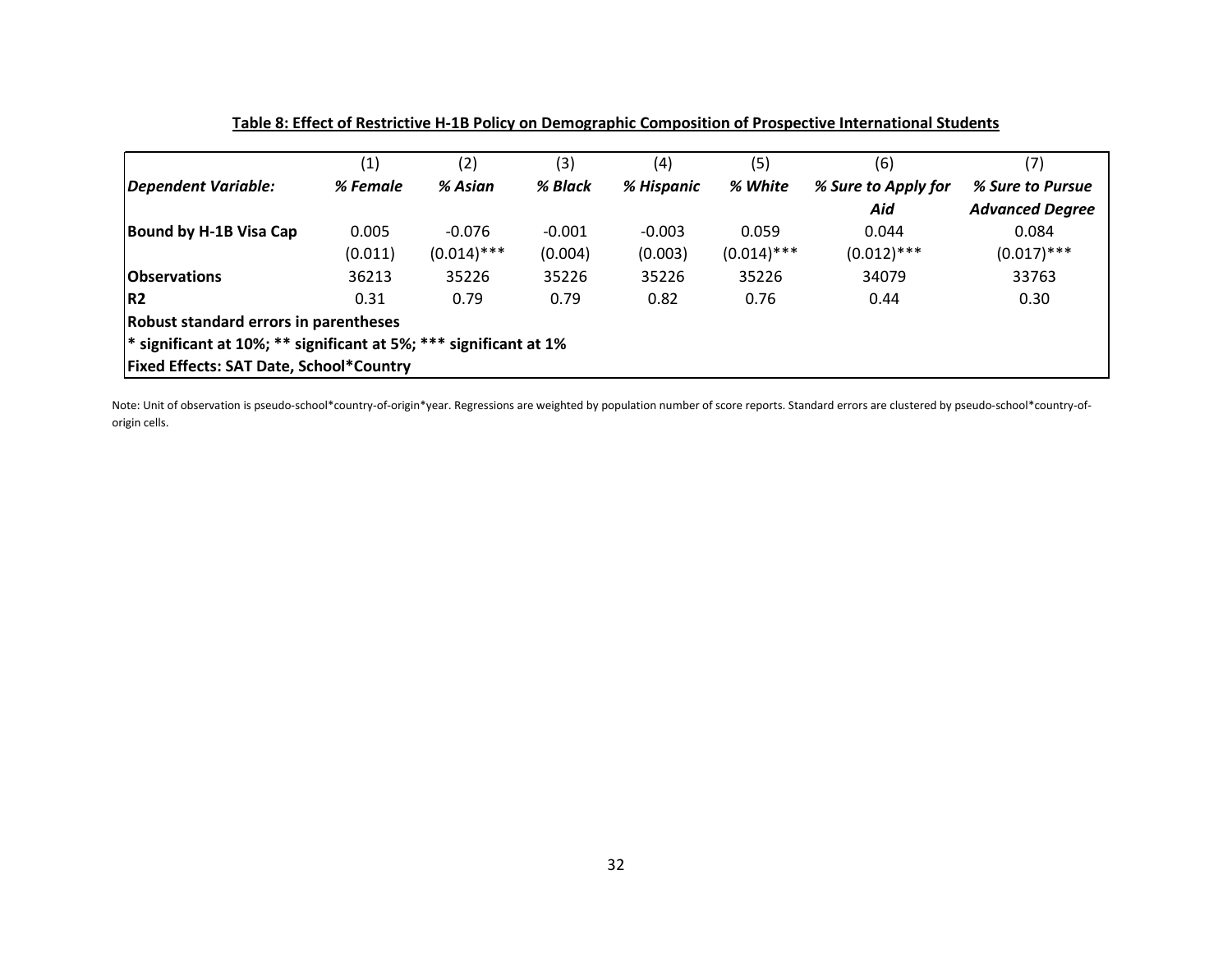| <b>Quintile:</b>                                                             | <b>Bottom</b> | 2nd                                              | <b>Middle</b>                      | 4th                                                             | Top           |  |  |  |
|------------------------------------------------------------------------------|---------------|--------------------------------------------------|------------------------------------|-----------------------------------------------------------------|---------------|--|--|--|
| (SAT Score Range)                                                            | (400 - 1000)  |                                                  |                                    | $(1010 - 1120)$ $(1130 - 1220)$ $(1230 - 1320)$ $(1330 - 1600)$ |               |  |  |  |
| <b>Dependent Variable:</b>                                                   |               |                                                  | <b>Share of SAT Score Reports</b>  |                                                                 |               |  |  |  |
| Bound by H-1B Visa Cap                                                       | $-0.015$      | 0.029                                            | 0.004                              | 0.014                                                           | $-0.032$      |  |  |  |
|                                                                              |               | $(0.007)$ <sup>**</sup> $(0.008)$ <sup>***</sup> | (0.009)                            | (0.011)                                                         | $(0.010)$ *** |  |  |  |
| <b>R-Squared</b>                                                             | 0.51          | 0.30                                             | 0.24                               | 0.25                                                            | 0.53          |  |  |  |
| <b>Dependent Variable:</b>                                                   |               |                                                  | <b>Number of SAT Score Reports</b> |                                                                 |               |  |  |  |
| <b>Bound by H-1B Visa Cap</b>                                                | $-0.989$      | 3.480                                            | 0.073                              | 0.058                                                           | -17.970       |  |  |  |
|                                                                              | $(0.574)^*$   | (2.545)                                          | (1.828)                            | (1.871)                                                         | $(9.265)^*$   |  |  |  |
| <b>R-Squared</b>                                                             | 0.53          | 0.63                                             | 0.75                               | 0.75                                                            | 0.77          |  |  |  |
| Robust standard errors in parentheses                                        |               |                                                  |                                    |                                                                 |               |  |  |  |
| <sup>*</sup> significant at 10%; ** significant at 5%; *** significant at 1% |               |                                                  |                                    |                                                                 |               |  |  |  |
| <b>Fixed Effects: SAT Date, School*Country</b>                               |               |                                                  |                                    |                                                                 |               |  |  |  |
| <b>Observations: 36139</b>                                                   |               |                                                  |                                    |                                                                 |               |  |  |  |

**Table 9: Effects of Restrictive H-1B Policy by Quintile of the International Student Ability Distribution**

Note: Unit of observation is pseudo-school\*country-of-origin\*year. Dependent variable measures the share (or number) of score reports received by a school *s* from citizens of country *c* by each quintile of the international student ability distribution (as determined in the pre-binding policy period). More details are available in the text. Regressions are weighted by population number of score reports. Standard errors are clustered by pseudo-school\*country-of-origin cells.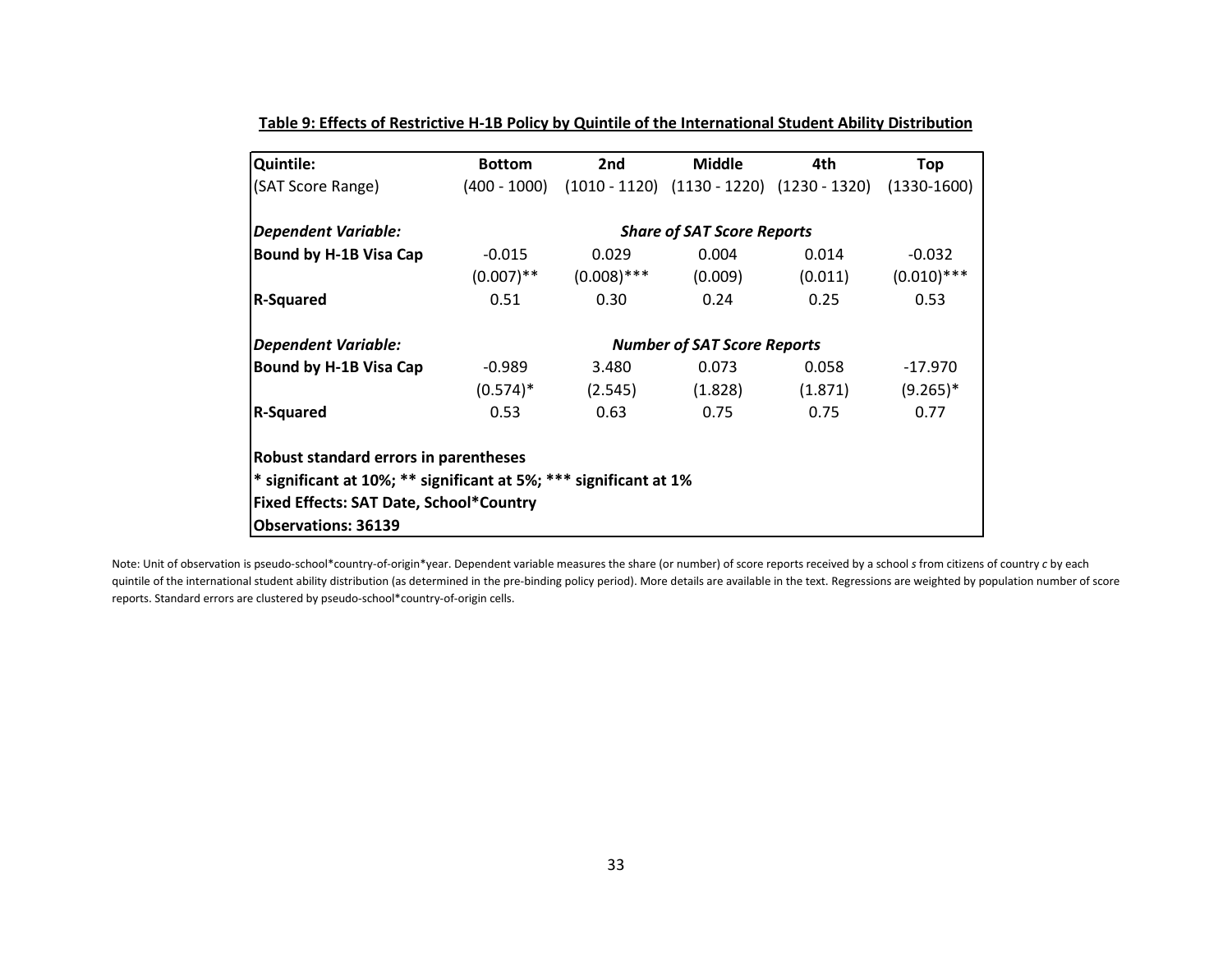|                                                                                                                                                               | (1)             | (2)                                          | (3)           | (4)                |  |  |  |  |  |
|---------------------------------------------------------------------------------------------------------------------------------------------------------------|-----------------|----------------------------------------------|---------------|--------------------|--|--|--|--|--|
| <b>Dependent Variable:</b>                                                                                                                                    | <b>Math SAT</b> | <b>Verbal SAT</b>                            | $Math +$      | <b>High School</b> |  |  |  |  |  |
|                                                                                                                                                               |                 |                                              | <b>Verbal</b> | <b>GPA</b>         |  |  |  |  |  |
|                                                                                                                                                               |                 |                                              |               |                    |  |  |  |  |  |
|                                                                                                                                                               |                 | <b>Dependent Variable Measured in Levels</b> |               |                    |  |  |  |  |  |
| Bound by H-1B Visa Cap                                                                                                                                        | $-13.284$       | $-0.481$                                     | $-13.765$     | $-0.093$           |  |  |  |  |  |
|                                                                                                                                                               | $(4.992)$ ***   | (6.396)                                      | (10.454)      | $(0.038)$ **       |  |  |  |  |  |
| <b>Observations</b>                                                                                                                                           | 612             | 612                                          | 612           | 612                |  |  |  |  |  |
| R-squared                                                                                                                                                     | 0.85            | 0.65                                         | 0.75          | 0.68               |  |  |  |  |  |
|                                                                                                                                                               |                 | Dependent Variable Measured in Logs          |               |                    |  |  |  |  |  |
| <b>Bound by H-1B Visa Cap</b>                                                                                                                                 | $-0.022$        | 0                                            | $-0.012$      | $-0.028$           |  |  |  |  |  |
|                                                                                                                                                               | $(0.008)$ ***   | (0.011)                                      | (0.008)       | $(0.012)$ **       |  |  |  |  |  |
| <b>Observations</b>                                                                                                                                           | 612             | 612                                          | 612           | 612                |  |  |  |  |  |
| R-squared                                                                                                                                                     | 0.84            | 0.64                                         | 0.73          | 0.65               |  |  |  |  |  |
| Robust standard errors in parentheses<br>* significant at 10%; ** significant at 5%; *** significant at 1%<br><b>Fixed Effects: Country and Academic Year</b> |                 |                                              |               |                    |  |  |  |  |  |
| <b>Constant and Other Coefficients Suppressed</b>                                                                                                             |                 |                                              |               |                    |  |  |  |  |  |

### **Table 10: Case Study of Applicants to a Highly-Selective University**

Note: Unit of observation is country-of-origin\*year. Regressions are weighted by number of applicants. Standard errors are clustered by country of origin.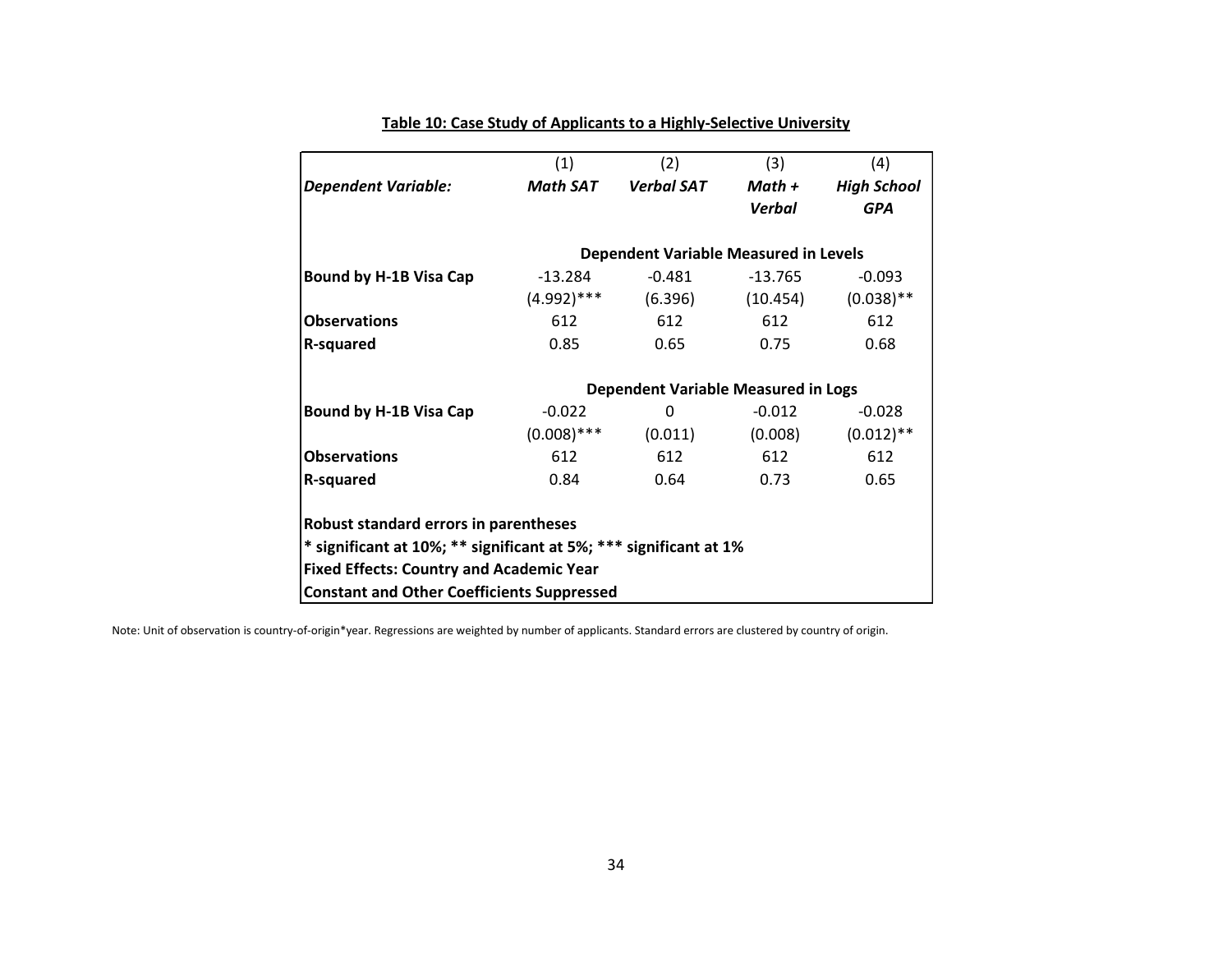



Note: Graph displays predicted values and residuals of H-1B Issuances (in Fiscal Year 2006) for a cross-country regression on Undergraduate Enrollment (Academic Year 2001/02) and Population (2002), all measured in logs. Regression omits Canada since its citizens only need to meet H-1B (or TN) criteria but do not require an actual visa.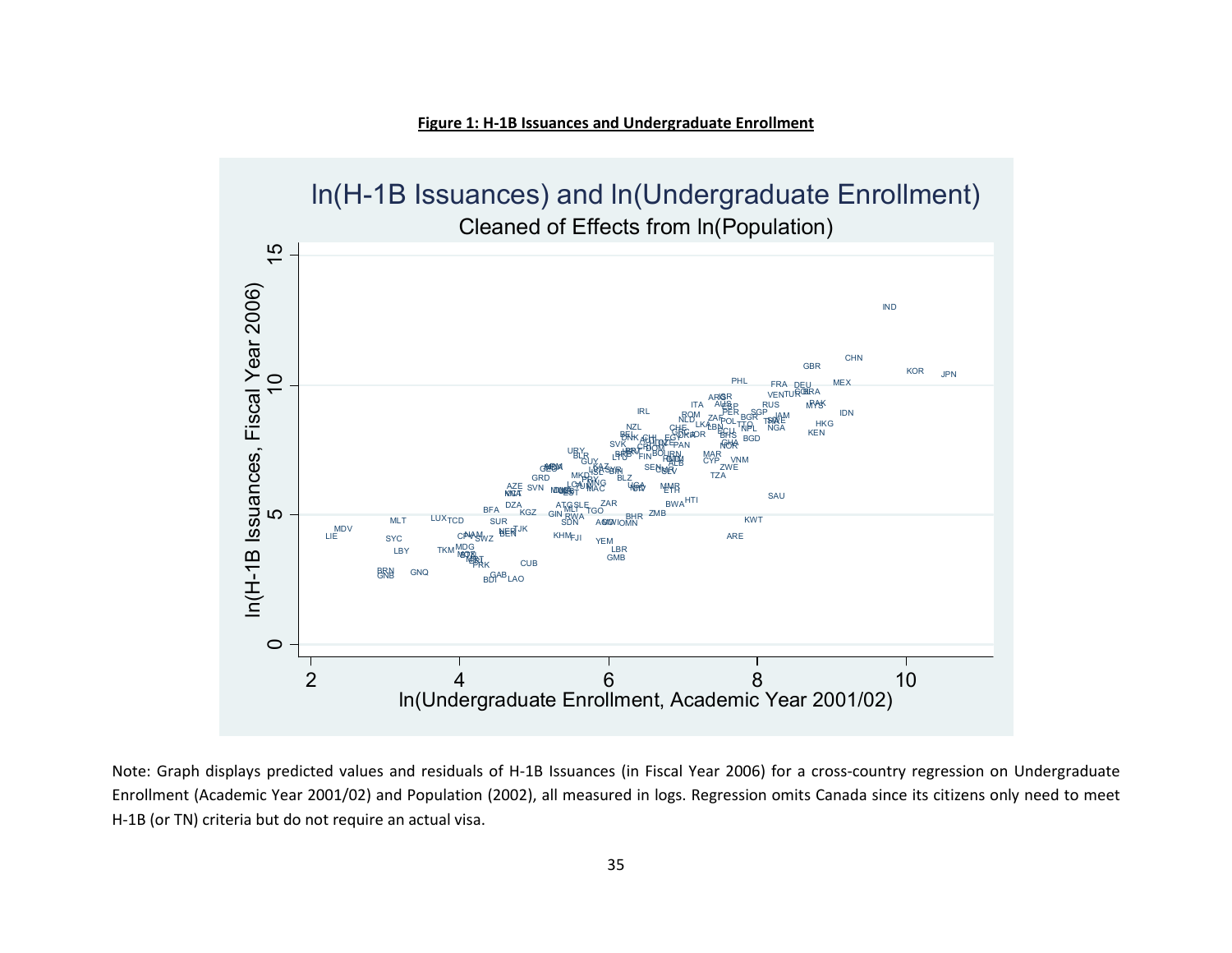### **Figure 2: Theoretical Model of Migration Decision**



**Figure 1a: The Net Benefit is More Concave than the Reservation Wage.** Immigration policy becomes more restrictive, reducing the probability of finding employment from  $v^0$  to  $v^1$ . This reduces ability groups who would immigrate from  $a_H^0 < a_I < a_L^0$  to  $a_H^1 < a_I < a_L^1$ .



**Figure 1b: The Net Benefit is Less Concave than the Reservation Wage.** Immigration policy becomes more restrictive, reducing the probability of finding employment from  $v^0$  to  $v^1$ . This reduces ability groups who would immigrate from  $a_i < a_l^0$  and  $a_i > a_H^0$  to  $a_i < a_l^1$  and  $a_i > a_H^1$ .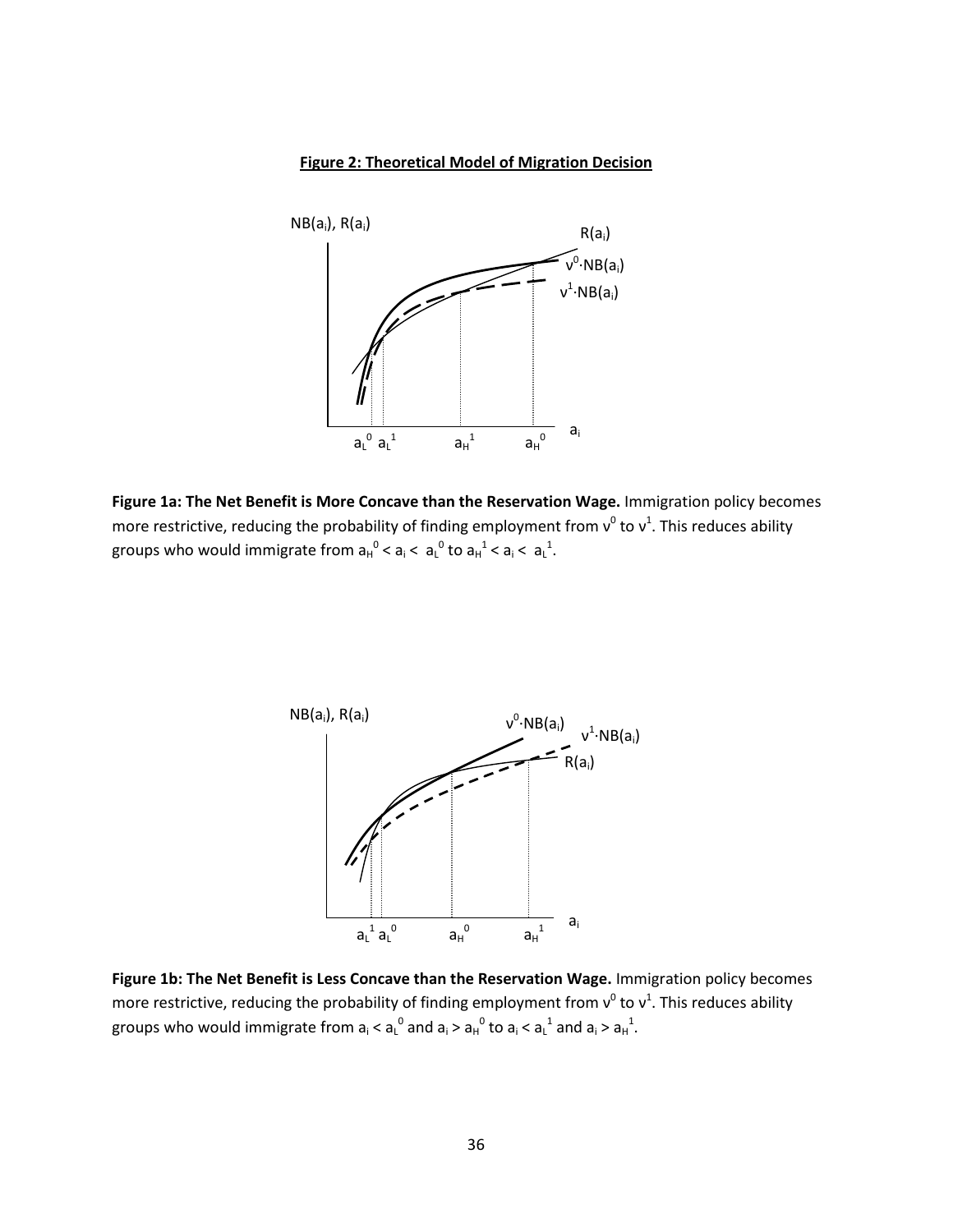



Note: Charts describe the number of new visa issuances by type and country since 2000 (Source US State Department). College-educated citizens from Canada, Mexico, Australia, Chile, and Singapore have viable alternatives to the H1B visa. Canadian citizens do not require H-1B or TN visas to work in the United States, but do need to meet H-1B or TN criteria.